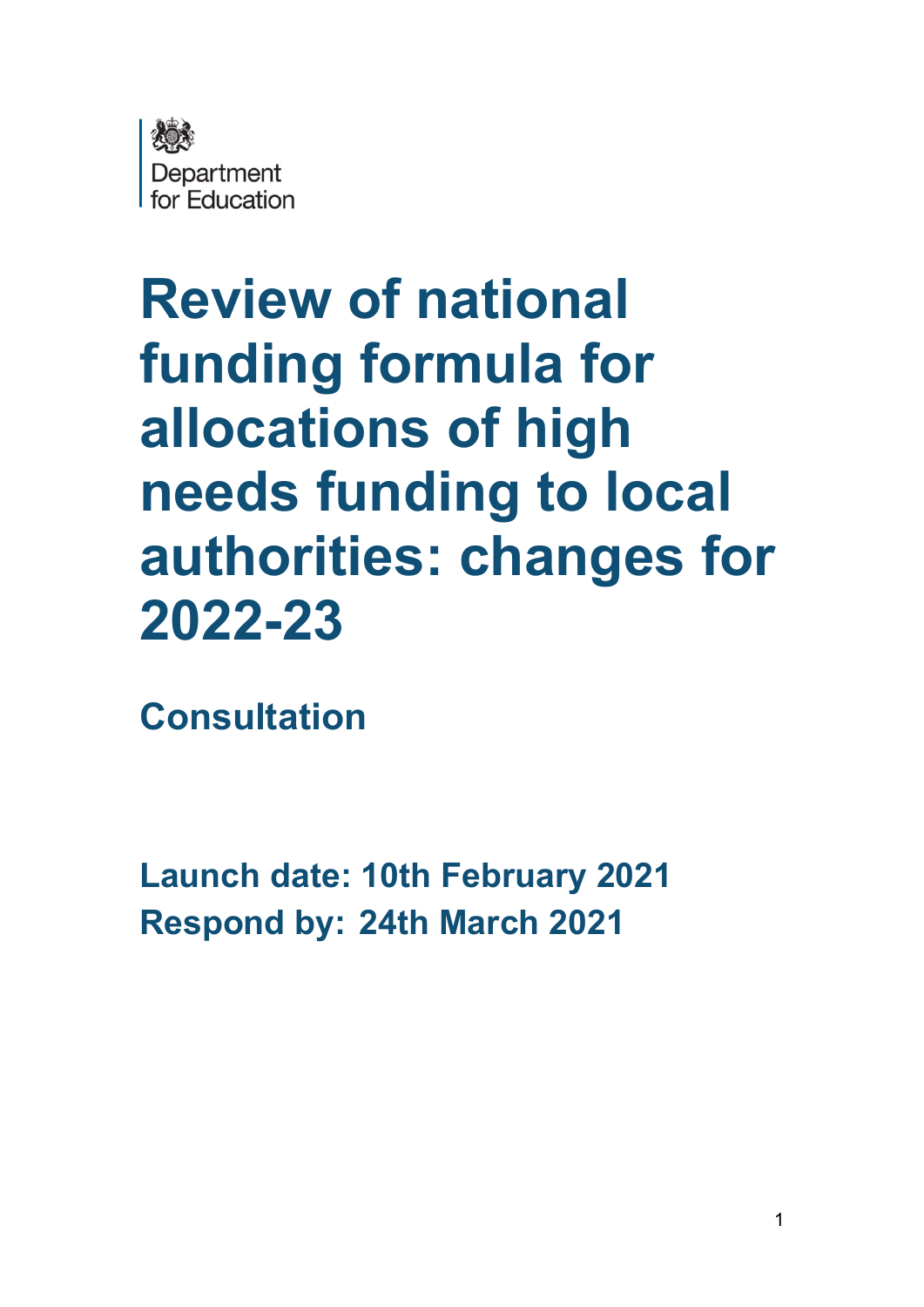# **Contents**

| 1. Introduction                                                                        | 3              |
|----------------------------------------------------------------------------------------|----------------|
| Who this is for                                                                        | 4              |
| Issue date                                                                             | $\overline{4}$ |
| <b>Enquiries</b>                                                                       | 4              |
| <b>Additional copies</b>                                                               | 5              |
| The response                                                                           | 5              |
| 2. About this consultation                                                             | 6              |
| 3. How we use historic levels of local authority expenditure in the funding<br>formula | 8              |
| Proposal to use actual expenditure from 2017-18                                        | 8              |
| Increasing the proportion of actual expenditure from 2017-18                           | 9              |
| Finding an alternative to the historic spend factor                                    | 9              |
| 4. Attainment data used in the funding formula                                         | 12             |
| 5. Effective proxies for SEND and AP in the formula                                    | 13             |
| 6. Conclusion                                                                          | 15             |
| Annex A: The current high needs funding system                                         | 16             |
| Annex B: The impact of the proposed NFF changes                                        | 18             |

[Annex C: The high needs NFF consultation equalities impact assesment](#page-38-0) 39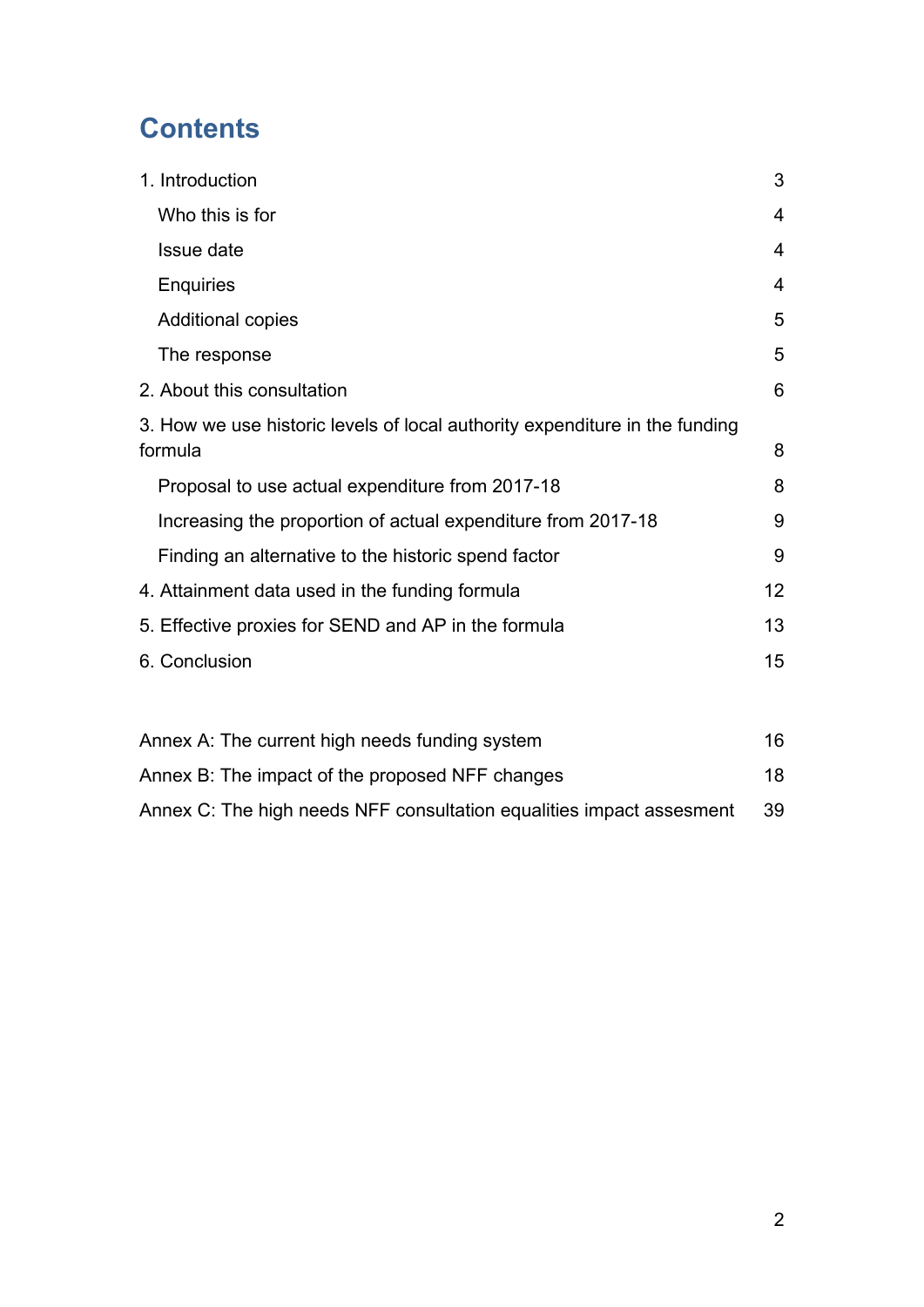# <span id="page-2-0"></span>**1. Introduction**

- 1.1. We are inviting local authorities in England, schools and colleges, other interested organisations and individuals to respond to specific proposals for a small number of changes to the national funding formula that we will use to allocate high needs funding to local authorities in the 2022-23 financial year. We are also seeking views on some of the longer term changes to the formula that could be considered in future.
- 1.2. High needs funding allocations to local authorities are one aspect of the distribution of funding to schools, colleges and other organisations that make provision for children and young people with special educational needs (SEN), those who are disabled, and those who require alternative provision (AP) because their needs cannot be met in the school they would normally attend.
- 1.3. We are allocating significant increases in high needs funding an additional £780 million in 2020-21, compared to 2019-20 funding levels, and a further £730 million in 2021-22, bringing the total allocated by the end of next year to over £8 billion. We are aware that many local authorities have in the past spent more on high needs than we have allocated, and therefore want to make sure that we are allocating high needs funding as appropriately and fairly as possible. This is the first stage of our planned review of the high needs national funding formula, first introduced for the allocations of funding to local authorities in 2018- 19.
- 1.4. We are currently considering wider SEN and disability (SEND) and AP system changes that could be implemented in future years. The aim of the SEND review, 6 years on from the reforms inaugurated by the Children and Families Act 2014, is to make sure the system is consistent, high quality, sustainable, and integrated across education, health and care. Our AP reforms are intended to improve the behaviour, attendance and post-16 outcomes of young people in AP, and reduce the number who need to stay in that provision long term.
- 1.5. These broader reviews of the SEND system and AP arrangements are likely to have implications for the way that we allocate high needs funding. The pandemic has unavoidably delayed completion of this SEND Review, but our ambition is to publish the review's proposals for consultation in the spring of 2021. We are thinking hard about how best to time and structure that consultation so that families and professionals alike can fully participate and make their views known. But in the meantime, we are continuing to work closely with children, young people and experts across education, health and care to develop policy thinking. We then expect there to be a subsequent further consultation on changes to the distribution of high needs funding consequential on the review, which could be implemented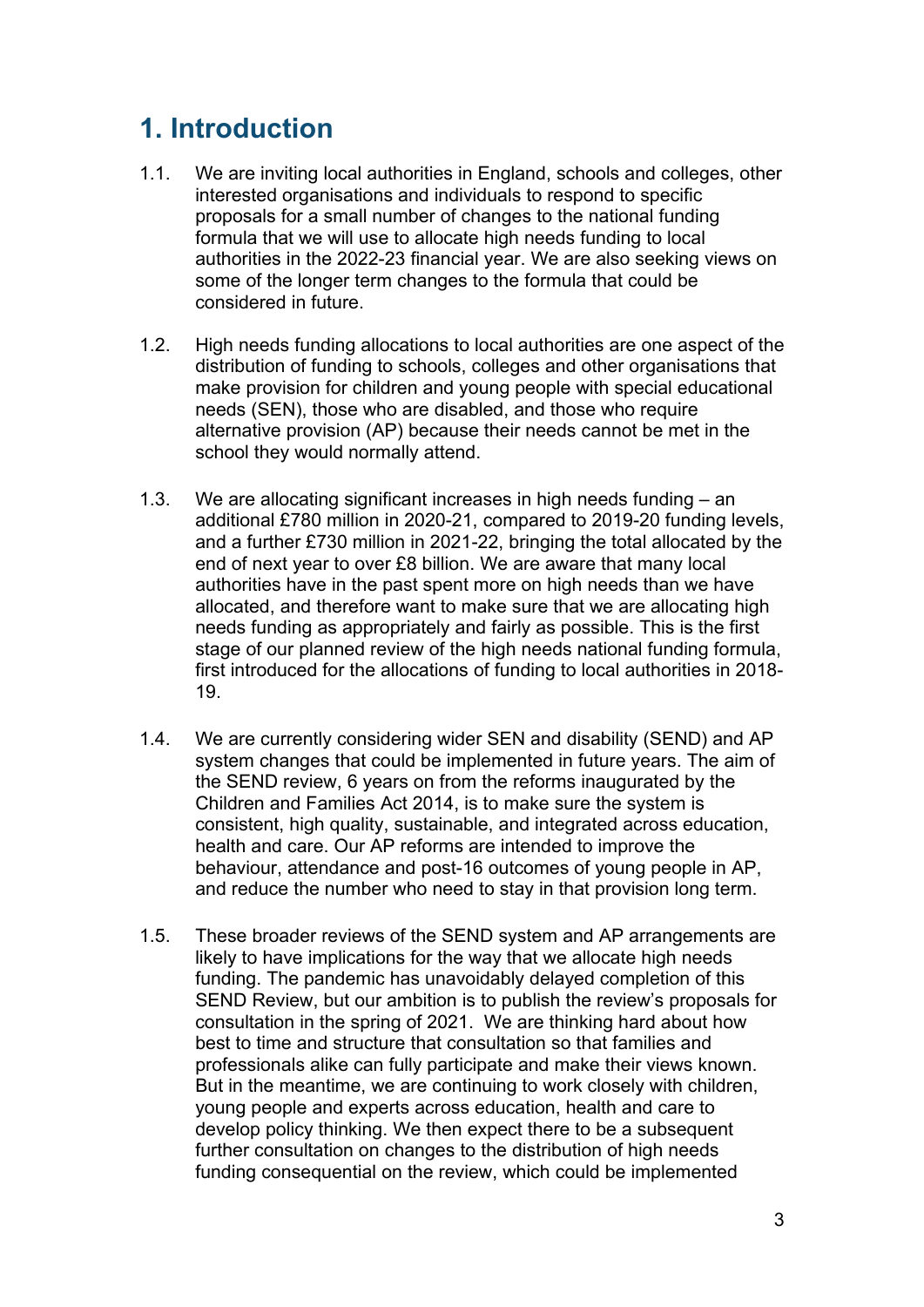beyond 2022-23. The development of proposals for longer-term changes following the SEND review, however, does not preclude us from making immediate improvements to the high needs funding formula that we use for allocations in 2022-23. Indeed, we think that it is important to give the opportunity now for people to express views on the ways that we propose the formula is improved for 2022-23, especially given the pressures that local authorities are facing.

1.6. The questions we would like answers to are set out in a separate online survey. Please respond using this survey if possible, as other forms of response will not be as easy to analyse, although other formats will be available (see section 1.10). Before you respond to the online survey questions, please read the rest of this document. You do not have to answer all the questions, but in any case, it would be very helpful if you would answer the initial questions so we can see whether you are responding on behalf of a particular type of organisation, or from a specific local authority area in England.

### <span id="page-3-0"></span>**Who this is for**

- 1.7. This consultation is for:
	- Local authorities
	- Schools and colleges
	- Any other interested organisations and individuals

#### <span id="page-3-1"></span>**Issue date**

1.8.  $10^{th}$  February 2021

### <span id="page-3-2"></span>**Enquiries**

1.9. If your enquiry is related to the policy content of the consultation you can contact the team via email:

#### HighNeedsNFF.CONSULTATION@education.gov.uk

If your enquiry is related to the DfE e-consultation website or the process in general, you can contact the DfE Ministerial and Public Communications Division by email:

<span id="page-3-3"></span>[Consultations.Coordinator@education.gov.uk](mailto:Coordinator.CONSULTATIONS@education.gov.uk) or by telephone: 0370 000 2288 or via the [DfE Contact us page.](https://form.education.gov.uk/service/Contact_the_Department_for_Education)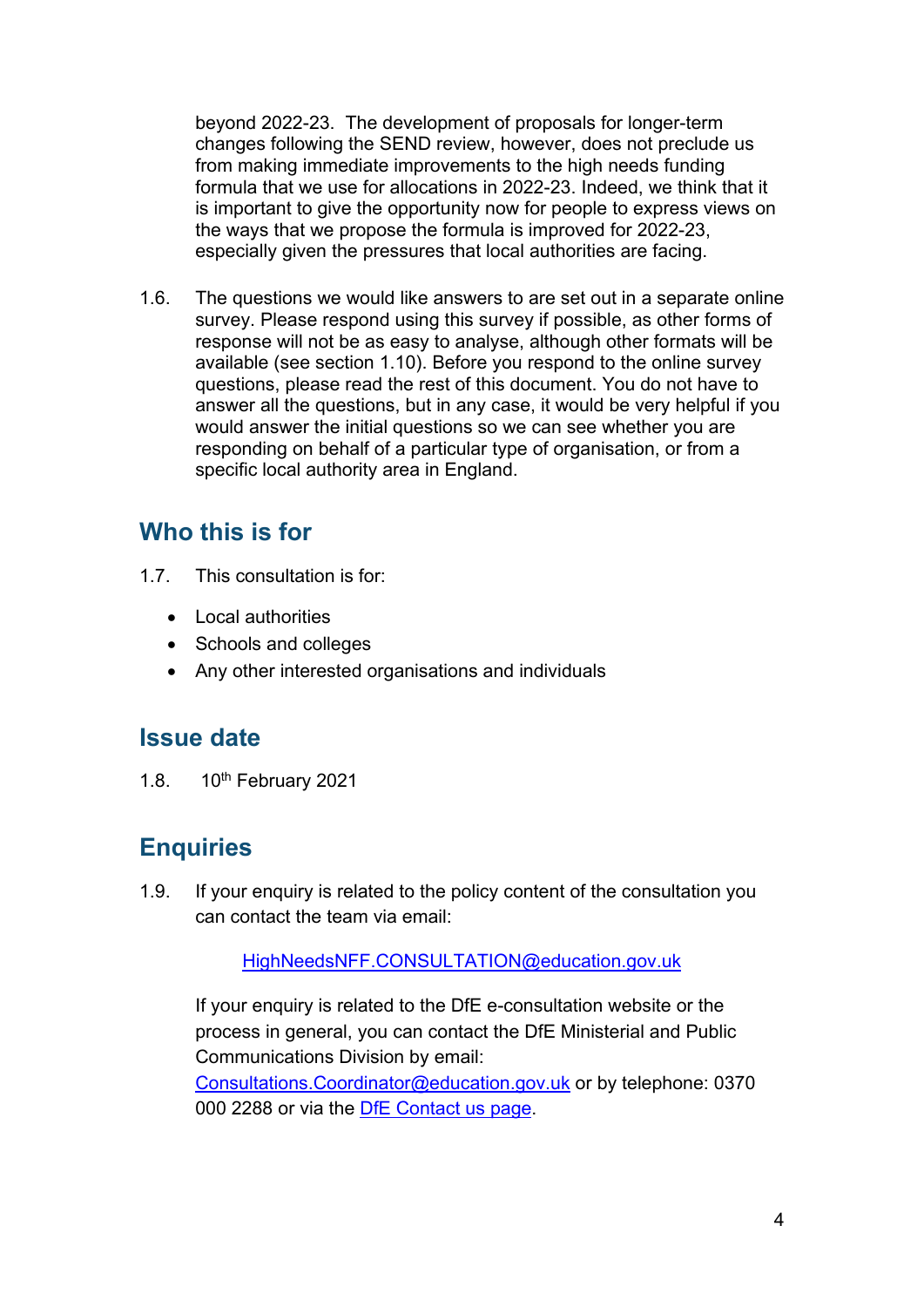### **Additional copies**

1.10. Additional copies are available electronically and can be downloaded from: [GOV.UK DfE consultations.](https://consult.education.gov.uk/) Word or pdf versions of questions can exceptionally be made available on contact with HighNeedsNFF.CONSULTATION@education.gov.uk.

### <span id="page-4-0"></span>**The response**

1.11 The results of the consultation and the Department's response will be [published on GOV.UK](https://www.gov.uk/government/publications?departments%5B%5D=department-for-education&publication_filter_option=consultations) following analysis of the responses later in 2021.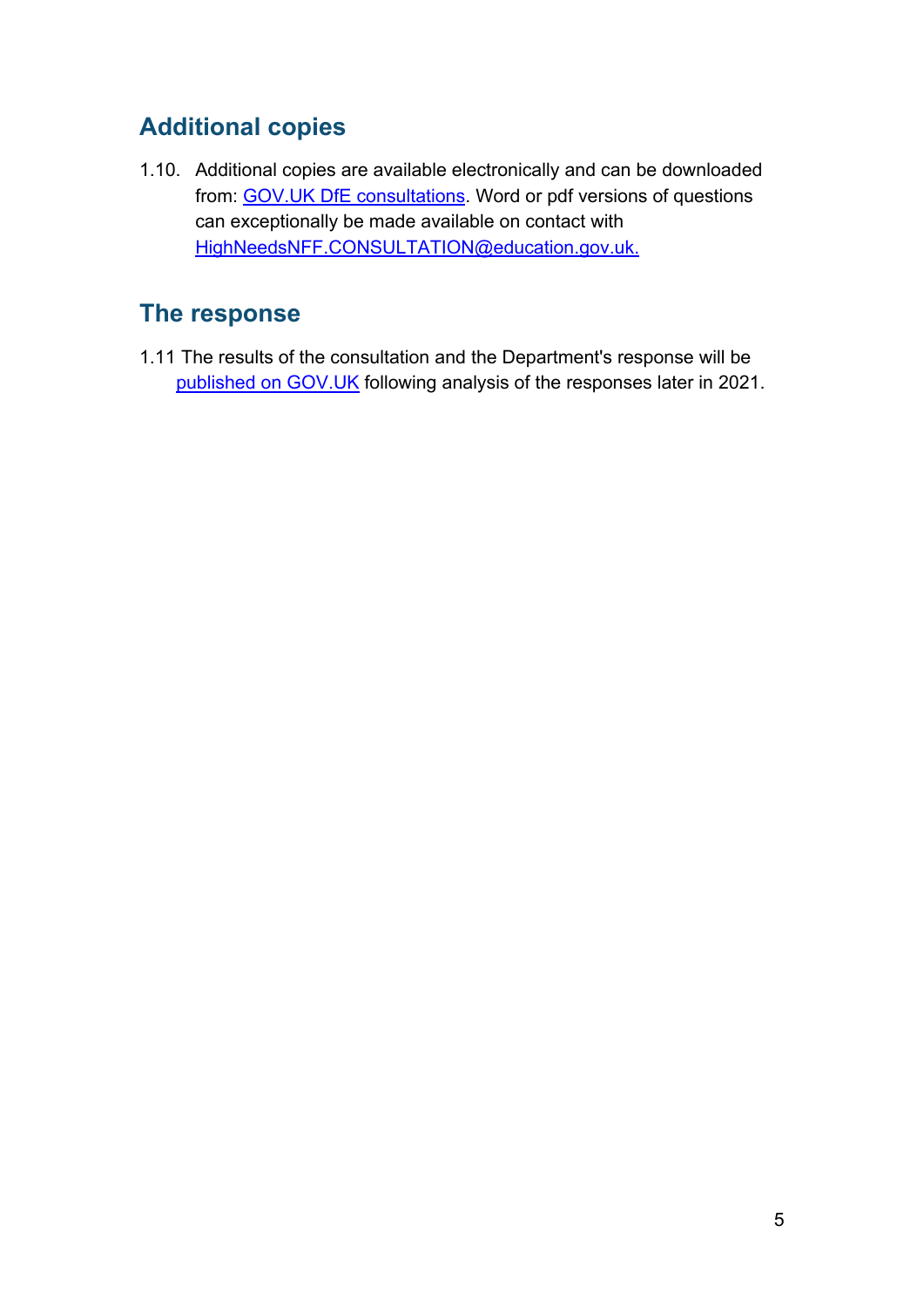# <span id="page-5-0"></span>**2. About this consultation**

- 2.1. This consultation is seeking views on possible changes to two specific factors in the high needs national funding formula, which is the formula the department uses to allocate funding to local authorities for children and young people with complex needs.
- 2.2. This national funding formula was first introduced, following extensive consultation, for the calculation of high needs funding allocations to local authorities in 2018-19. Before 2018-19, allocations had been based on each local authority's past spending, and the formula marked a significant and widely welcomed shift towards a fairer distribution of funding to local areas, based on the needs in those areas. Aware that the formula would need to adapt to changing circumstances, we undertook to review it to see if changes were needed after the first four years of its operation.
- 2.3. This first stage of consultation is to consider specific questions about improvements to the formula funding distribution that could be implemented for 2022-23, but which would not pre-empt wider and longer-term changes resulting from the current SEND review or AP reforms. We are also asking a couple of more general questions, the responses to which we hope will help us in taking forward any longerterm changes to the funding arrangements.
- 2.4. Following the 2019 call for evidence on the funding of provision for children and young people with SEND and those requiring AP, and subsequent representations we have received, we are clear that there are a number of other issues relating to the current funding arrangements, but which are not specifically about the national funding formula. For example, there are continuing questions about the expectation that mainstream schools meet the costs up to £6,000 of supporting a pupil with SEND from their core budget, the level of the £10,000 per place funding for special schools and the funding arrangements for young people with SEND in further education. Such issues will be addressed as part of the SEND review and in subsequent consultations.
- 2.5. In this consultation we are asking for views specifically about the way that high needs funding is allocated through the national funding formula, rather than about the overall level of funding. We have already announced that schools and high needs funding will amount to £7.1 billion in 2022-23, compared to 2019-20, and will be looking carefully at how much high needs funding is required nationally in subsequent years as part of the next government spending review.
- 2.6. Annex A sets out further information about the current high needs funding arrangements. Annex B provides further advice on the proposed changes to local authorities' allocations. Annex C sets out the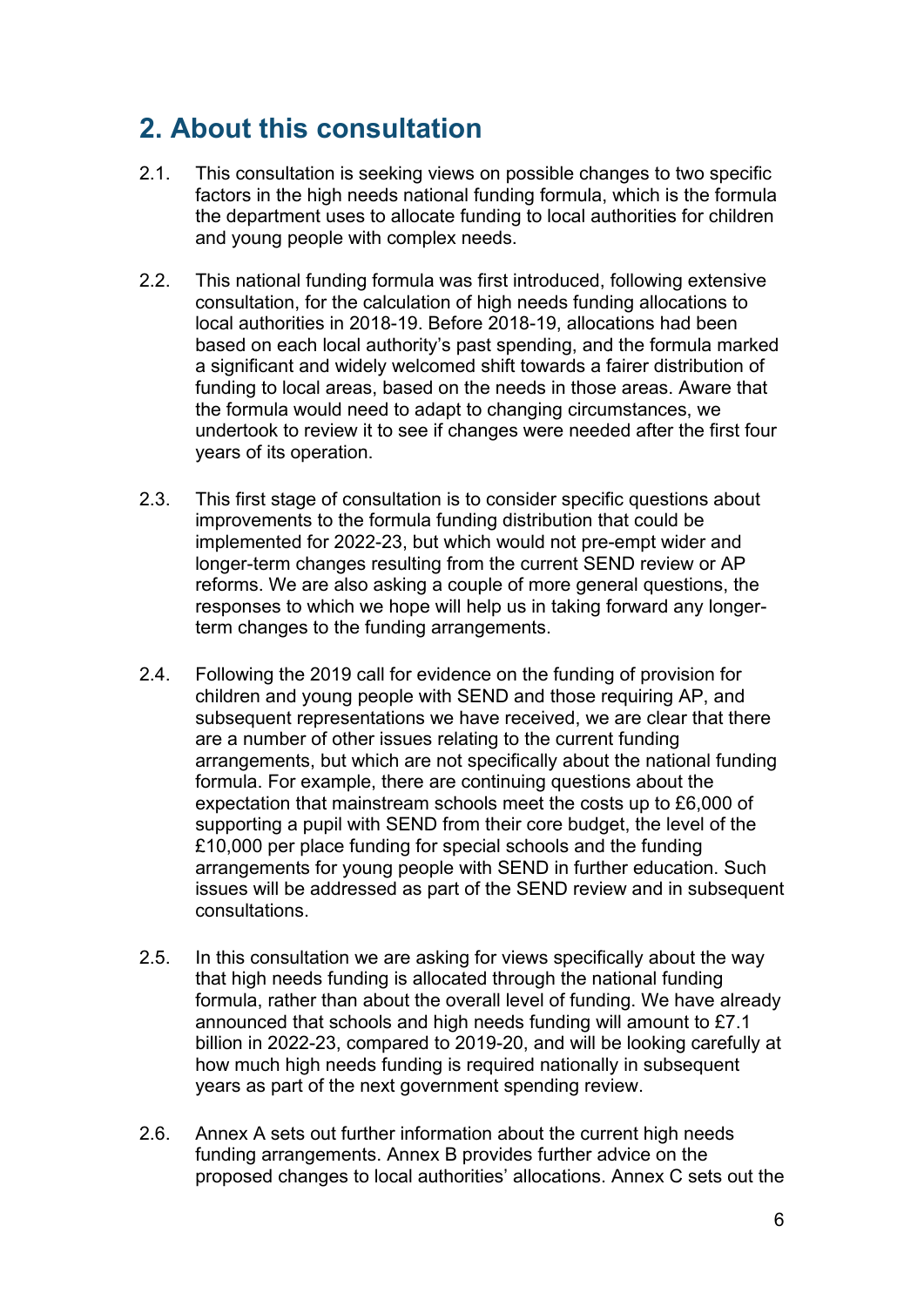equalities impact of these proposals.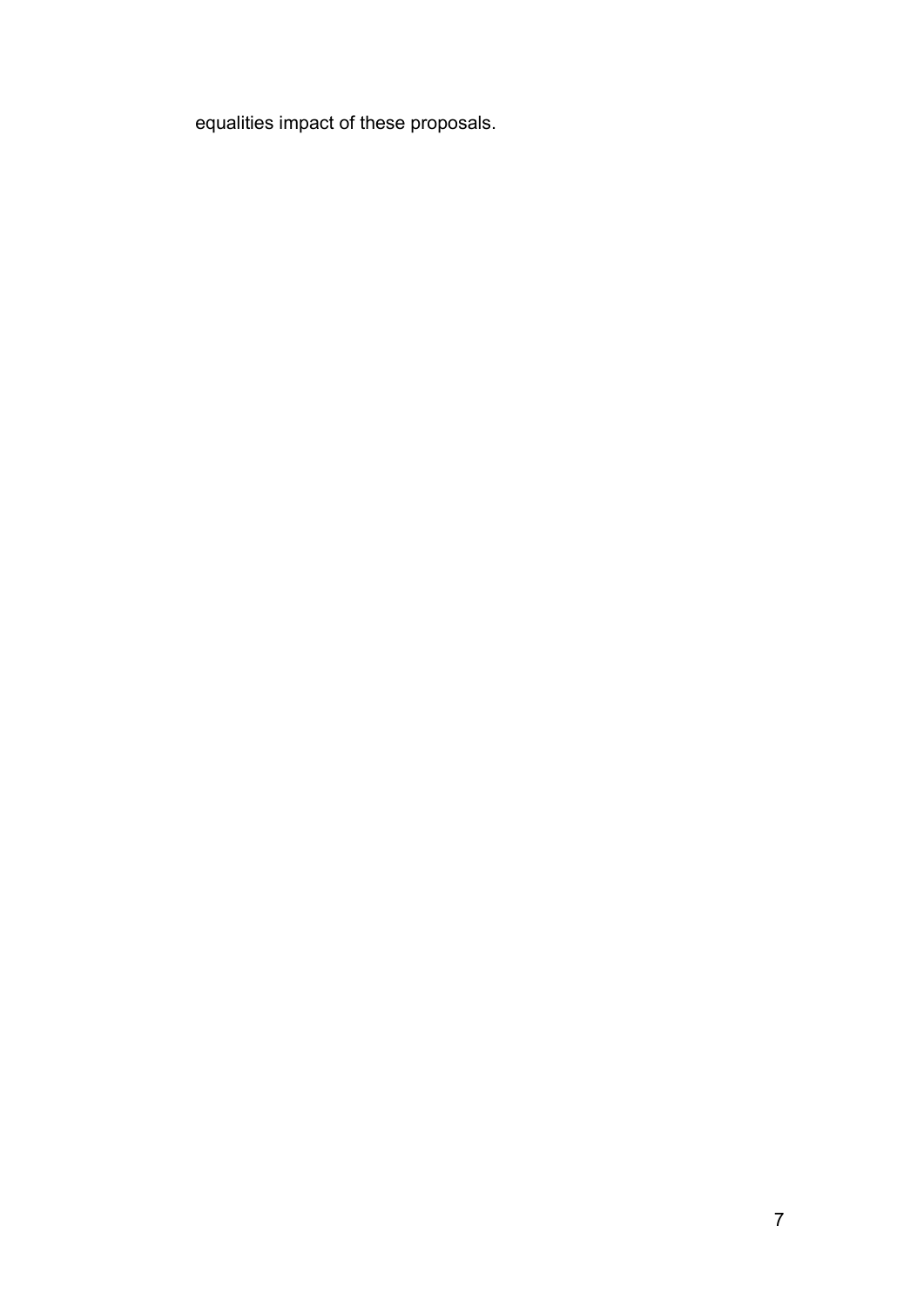# <span id="page-7-0"></span>**3. How we use historic levels of local authority expenditure in the funding formula**

- 3.1. We know from previous research, carried out prior to the introduction of the current national funding formula, and from more recent data analysis, that the demand for SEND and AP provision varies considerably between areas because of local factors that are outside the direct control of local authorities. Similarly, the supply and pattern of specialist provision in each area varies considerably for a number of reasons, including decisions taken in the past, local authority boundaries and a range of other local factors. Local authorities can influence the demand for and supply of specialist provision, but some changes – such as the building of a new special school – often take several years to implement. The historic spend factor in the national funding formula is the main proxy we currently use for these local demand and supply constraints that can significantly affect local authorities' levels of spending on high needs.
- 3.2. The changes to this factor that we are considering, therefore, are intended to make sure that the funding formula better reflects such local factors that drive the costs of provision locally, and which take time to change.

### <span id="page-7-1"></span>**Proposal to use actual expenditure from 2017-18**

- 3.3. In the 2018-19 formula, and the formulae for subsequent years, we have calculated this lump sum element based on 50% of each local authority's planned expenditure on high needs in 2017-18, as reported by the authority for the purpose of establishing a baseline. Now that we have authorities' actual expenditure on high needs for that year, we can see how that has varied from the planning amounts originally submitted to the department. Annex B sets out that variation for each authority.
- <span id="page-7-2"></span>3.4. Actual expenditure on high needs in 2017-18 will be a better representation of past spending levels than the planned spending amounts we used in the initial years of the formula. We do not intend to update this factor on a regular basis using more recent data, as to do so would introduce an incentive on local authorities to spend more in order to attract more funding in future. We therefore propose to replace the current lump sum included in the formula calculation with an amount calculated on the basis of actual expenditure in 2017-18 reported by each local authority. If you wish to respond on this proposal, please answer question 1 on the online survey.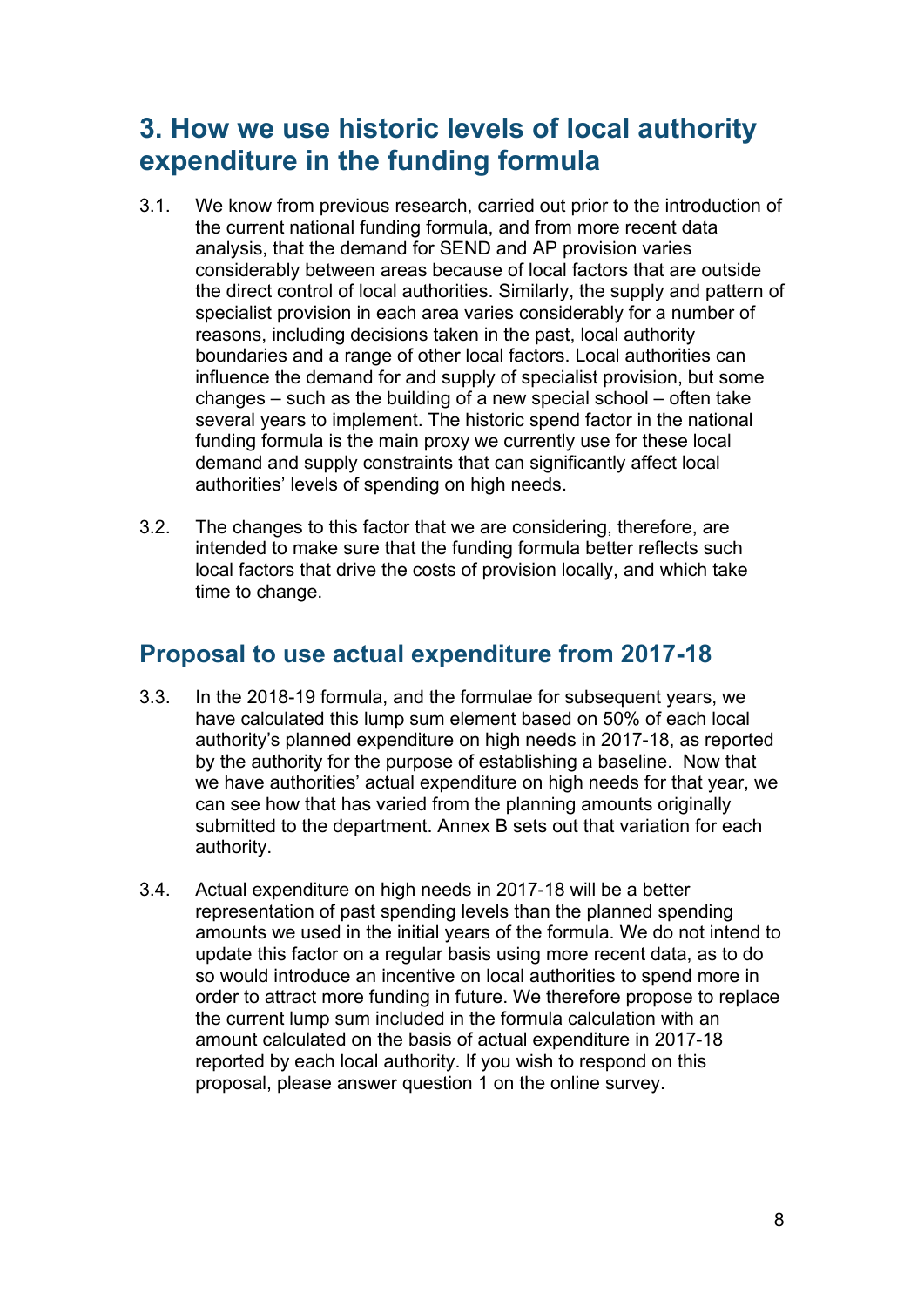### **Increasing the proportion of actual expenditure from 2017-18**

- 3.5. With the significant increases in high needs funding through the formula since 2018-19, the overall proportion of funding allocated through this factor has reduced considerably, down by 10 percentage points from 44% of funding in 2018-19 to 34% in the 2021-22 formula. Although some local authorities will have been able to make changes that have helped them spend within their high needs funding allocations, for others speed at which this funding has reduced, as a proportion of total high needs funding, will have been greater than the speed at which they have been able to make changes to local patterns of provision, so we are considering whether it would be appropriate to increase the proportion of funding through this factor.
- 3.6. One way of doing that would be to use more recent outturn data, but because we do not intend to use data from more recent years, as explained above, the alternative would be to increase the percentage of the 2017-18 actual expenditure amounts, from 50% to, say, 60%. This would increase the significance of this factor in the 2022-23 formula, reflecting a more gradual pace of change in the pattern of spending that it would be reasonable to expect from local authorities. As an illustration, if the percentage of actual expenditure had been set at 60% of 2017-18 spending levels, the historic spend factor would have made up 40% of the overall 2021-22 formula: a more modest four percentage point reduction since 2018-19.
- 3.7. We would therefore be grateful for views on the option of increasing the percentage of actual expenditure in 2017-18 included in the funding formula calculation. If you wish to respond on this, please answer question 2 on the online survey.

### <span id="page-8-0"></span>**Finding an alternative to the historic spend factor**

- 3.8. We are aware that using a past level of spend as a factor in the funding formula is not the perfect long term solution to how we reflect local issues in the funding arrangements. While historic spending reflects local circumstances that should be acknowledged in the funding distribution, it can also reflect aspects of the local system – such as where there is poor value for money – that should not be reinforced through funding allocations. Past levels of spending also reflect the situation in a local area as it was, and, over time, will cease the reflect current patterns of need or demand. Ideally, therefore, we would prefer to replace the historic spend factor with an alternative factor or factors, that better reflect these local issues, and are able to be kept up to date.
- 3.9. Research that was carried out prior to the introduction of the national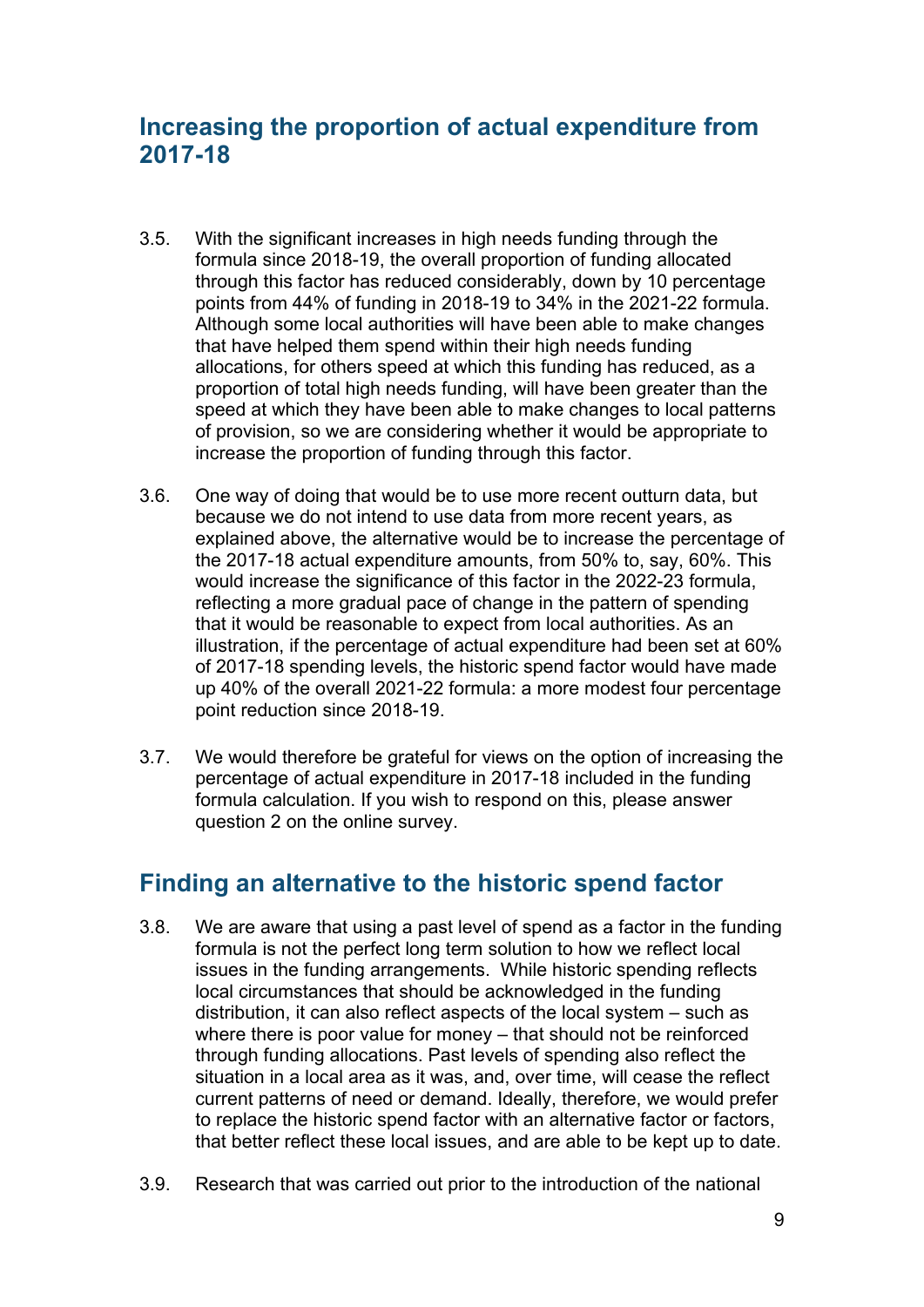funding formula considered the reasons for the differences between spending patterns in local authorities. The research was conducted by the Isos Partnership<sup>[1](#page-9-0)</sup> and reported that in any single area the factors which shaped spending on children and young people with SEND were both complex and multiple. At a higher level, however, they identified three main drivers at play, in addition to the local demographic context that determined underlying needs.

- 3.10. First, parental preference was considered a critical driver of the nature and quantity of different types of provision available in a local area, which shaped how and where money was spent. It was also noted that parental preference is influenced strongly by the quality of relationships and dialogue between parents, providers and authorities.
- 3.11. Second, in their research they found that the capacity and ability of all types of provider in a local area to provide high-quality education for children and young people with SEND, and the readiness of those providers to work together in support of a common endeavour to improve outcomes for all children and young people with SEND, had a significant bearing on how funding was distributed.
- 3.12. Finally, they concluded that the strategic decisions that local authorities make about how they will meet the needs of children and young people with SEND, the pattern of provision that they have, or will, put in place and the centrally commissioned support on offer, will affect how and how much money is spent.
- 3.13. We are considering how far we should reflect this local variation in provision and the consequent funding distribution, and the factors we would use. It is important that any factor we use instead of historic spending does not create perverse incentives: for example, to create more placements in special schools in order to gain more funding, when some of those pupils would make better progress if they were well supported in a mainstream school. Any factor would also need to be "fit for purpose" for use in a funding context: for example, that the data used are collected uniformly across the country, with robust assurance processes in place; and that the data set is relatively stable from year-to-year, so as not to subject local authorities to significant swings in their funding.
- 3.14. The earliest any alternative factors we might use would be introduced into the formula for allocations is 2023-24, following the SEND review and subject to later consultation. Nevertheless, we would be grateful for initial views on both the extent to which the funding formula should

<span id="page-9-0"></span><sup>&</sup>lt;sup>1</sup>See the link to the report written by Isos Partnership: Research on funding for young people with [special educational needs \(publishing.service.gov.uk\)](https://assets.publishing.service.gov.uk/government/uploads/system/uploads/attachment_data/file/445519/DFE-RR470_-_Funding_for_young_people_with_special_educational_needs.pdf)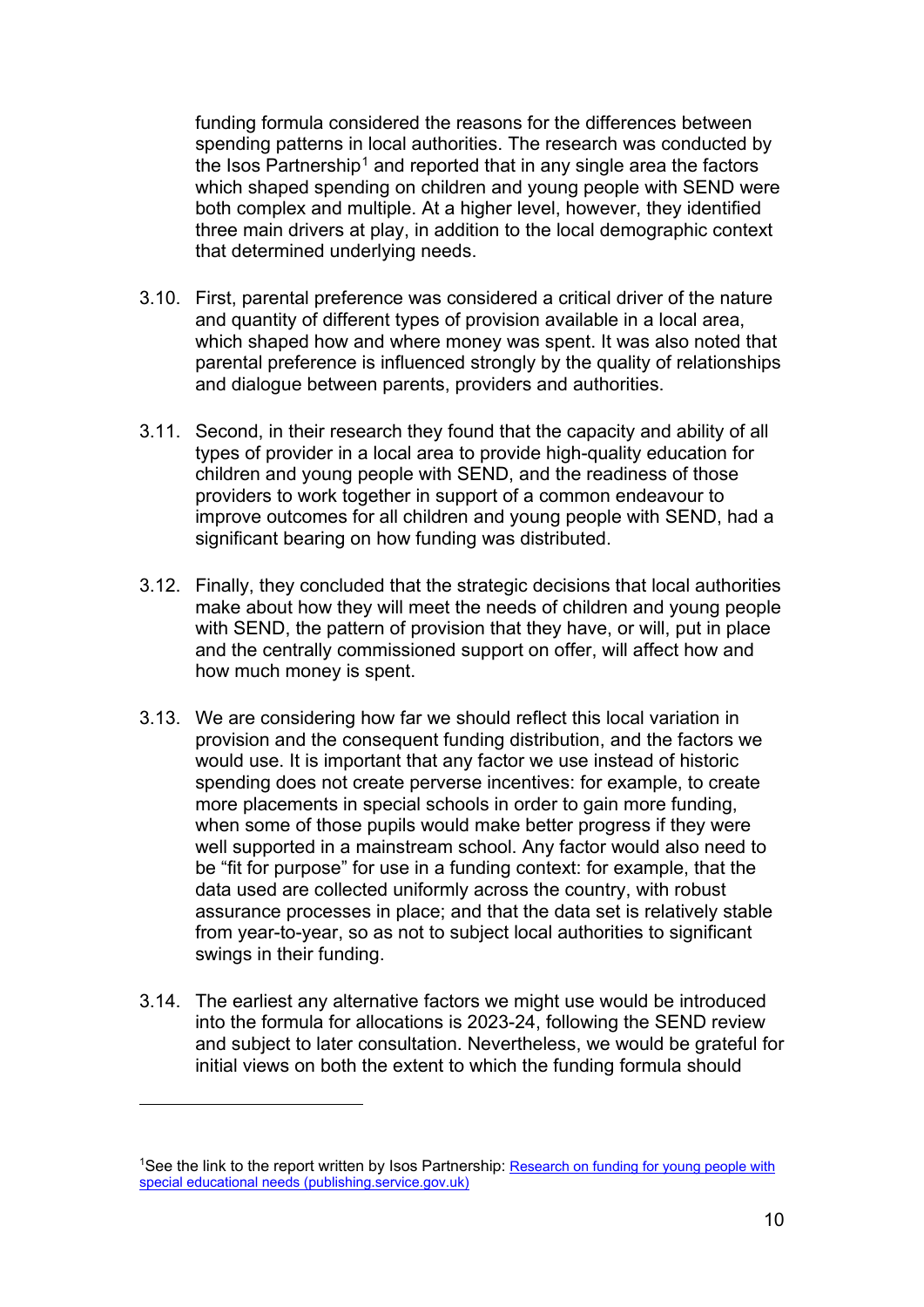reflect the local demand for and pattern of SEND and AP provision, and the factors we might use. If you wish to respond on this, please answer question 3 on the online survey.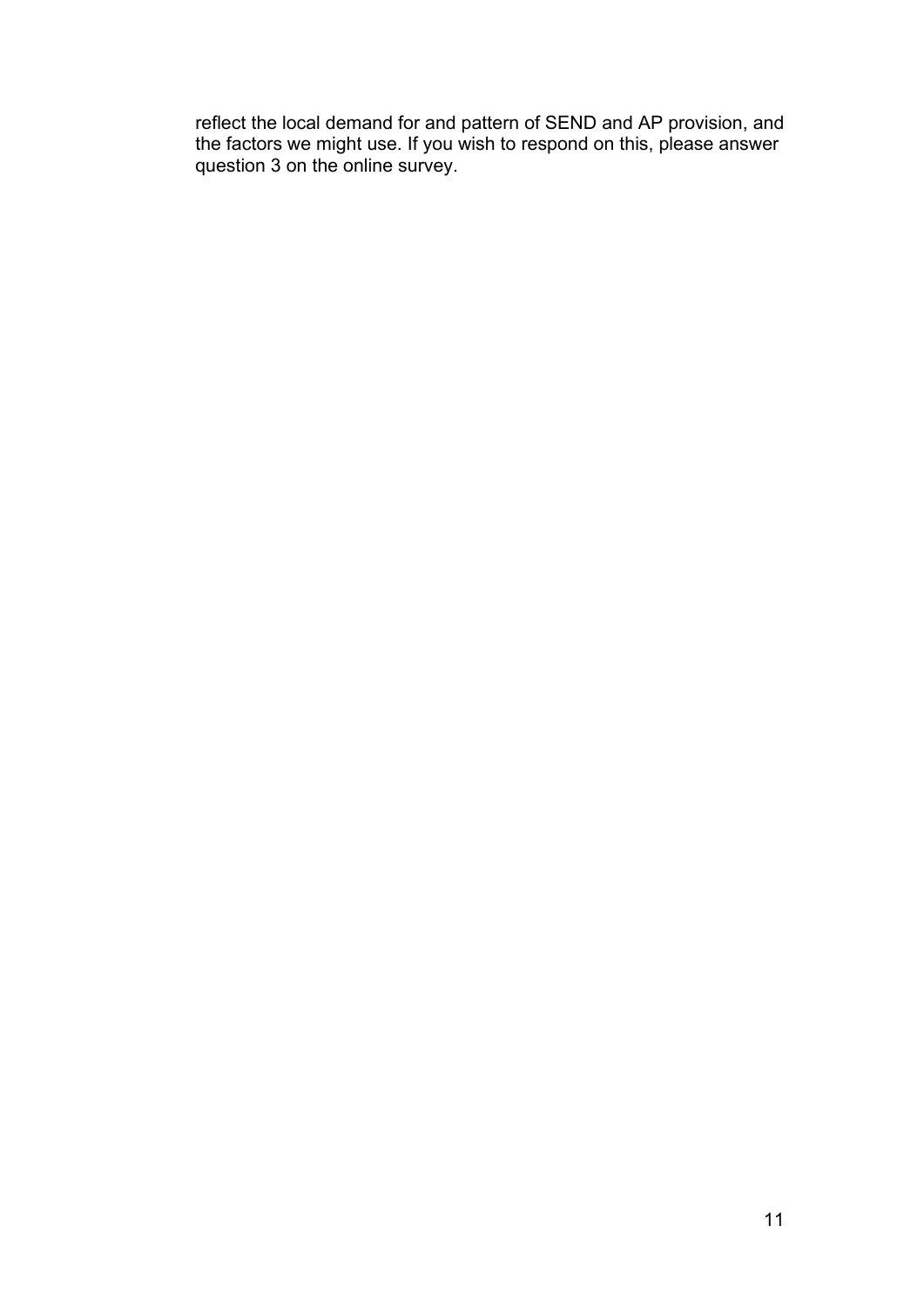## <span id="page-11-0"></span>**4. Attainment data used in the funding formula**

- 4.1. We use low attainment at the end of key stages 2 and 4 as two of the group of proxy indicators of SEND in the national funding formula, because there is a strong association between low attainment and some types of SEND. The formula calculation uses attainment data for pupils living in each local authority area, from the most recent 5 years of key stage 2 tests and GCSE exams (e.g. 2015 to 2019 test and exam results have been used in the formula we published in July 2020 for the 2021-22 allocations). For the 2022-23 funding formula we will not have 2020 key stage 2 test data, or GCSE exam results that would be appropriate to use for this purpose, because of the disruption caused by the pandemic.
- 4.2. We have considered using the same data from 2015 to 2019 as used in the 2021-22 formula, but this series would continue to include older data from before the changes to the tests and exams in 2016. So instead we propose to update the series using 5 years' data from 2016, and to substitute the most recent 2019 data in place of the missing 2020 attainment data.
- 4.3. In view of continuing disruption to the 2021 tests and exams, we are likely to need to take a similar approach in the 2023-24 funding formula, i.e. use the 2019 data in place of both 2020 and 2021 attainment data.
- 4.4. If you wish to give views on how we propose to address the absence of 2020 attainment data, please answer question 4 in the online survey. Section 5 gives further information about our plans for improving this and the other SEND and AP proxies in the formula.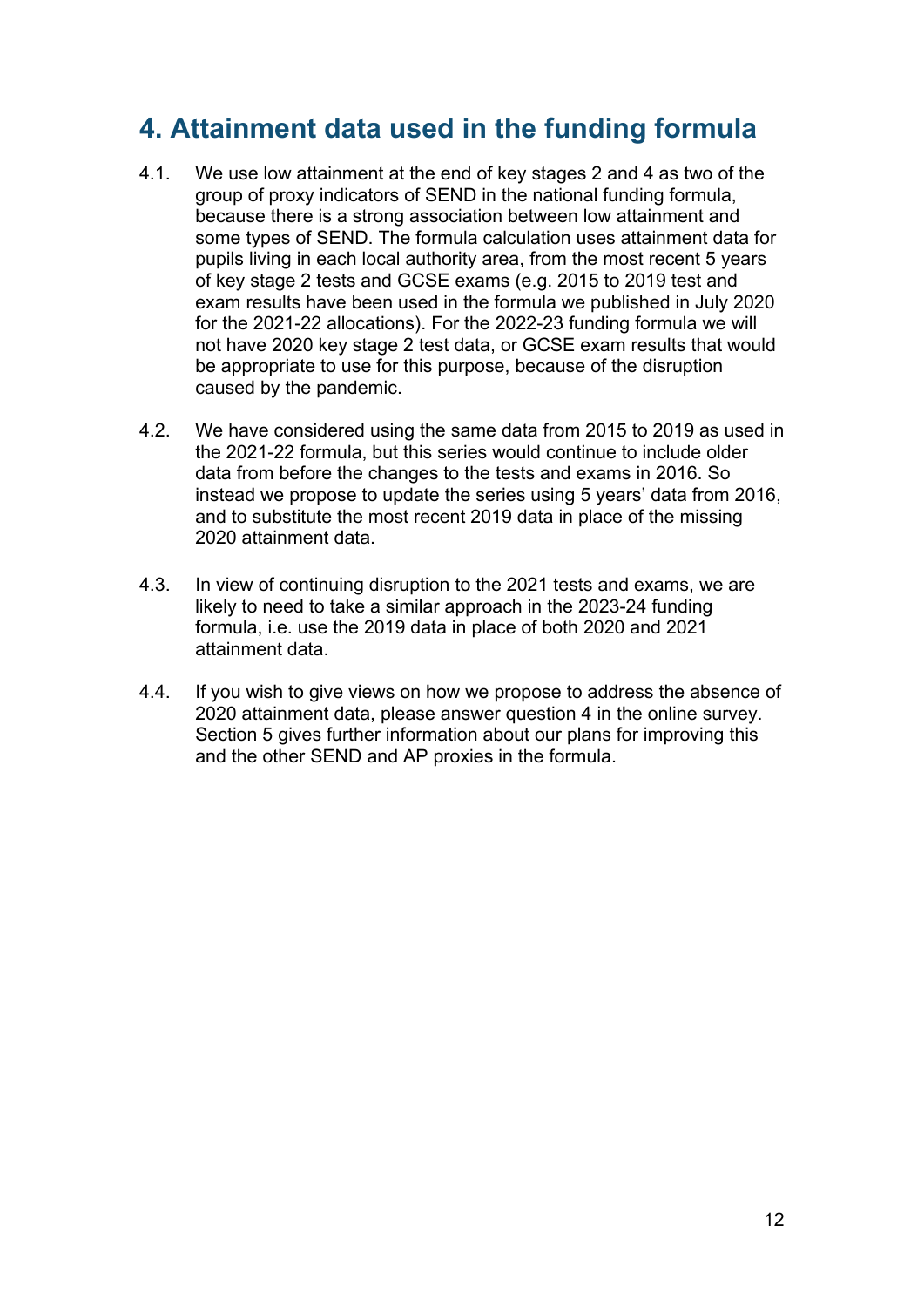# <span id="page-12-0"></span>**5. Effective proxies for SEND and AP in the formula**

- 5.1. Our future development of the funding system must support the outcome of the SEND review, and any changes to the AP arrangements. This is one of the reasons why we are limiting the scope of potential changes to the high needs funding formula for 2022-23, and planning another consultation, likely to be undertaken later in 2021, on further changes to the funding arrangements that will be needed following the SEND review.
- 5.2. As well as the historic spend and low attainment factors referred to in the previous sections, we currently use a measure of the local population of children and young people, two health and disability measures (the number of children in bad health and the number of families in receipt of disability living allowance) and two deprivation indicators (the number of children eligible for free school meals and a local area deprivation measure) – see annex A for more information on how these indicators work together as proxies for SEND.
- 5.3. In responses to previous consultations, it has often been argued that allocations to individual local authorities should be based, at least in part, on the number of children and young people who have education, health and care (EHC) plans. Numbers of EHC plans, however, cannot be used as a robust indicator of underlying need because the way they are used varies considerably across local areas (with no consistent national threshold for requiring an EHC plan), and the number of plans is therefore not necessarily directly associated with the local authority's need to spend. For example, a parent may request an EHC needs assessment because they are worried that without a plan their child will not be admitted to the school that will best meet their needs. Furthermore, there would be a significant risk of introducing a perverse incentive on local authorities to increase the number of EHC plans, despite the bureaucracy involved, beyond those that are really needed to enable children and young people with SEND to receive a good quality education.
- 5.4. The SEND review is considering whether system changes are needed to provide more consistency in EHC needs assessment and planning process, and to improve other aspects of the SEND arrangements. Following the SEND review we will consider whether consequent changes to the proxies we use in the funding formula would be appropriate: it is important that the proxies used represent the factors that will best reflect spending pressures on local authorities' SEND services, following any reshaping of those services in the light of the review outcomes. At the next stage of consultation we will also consider whether there are new factors that could either replace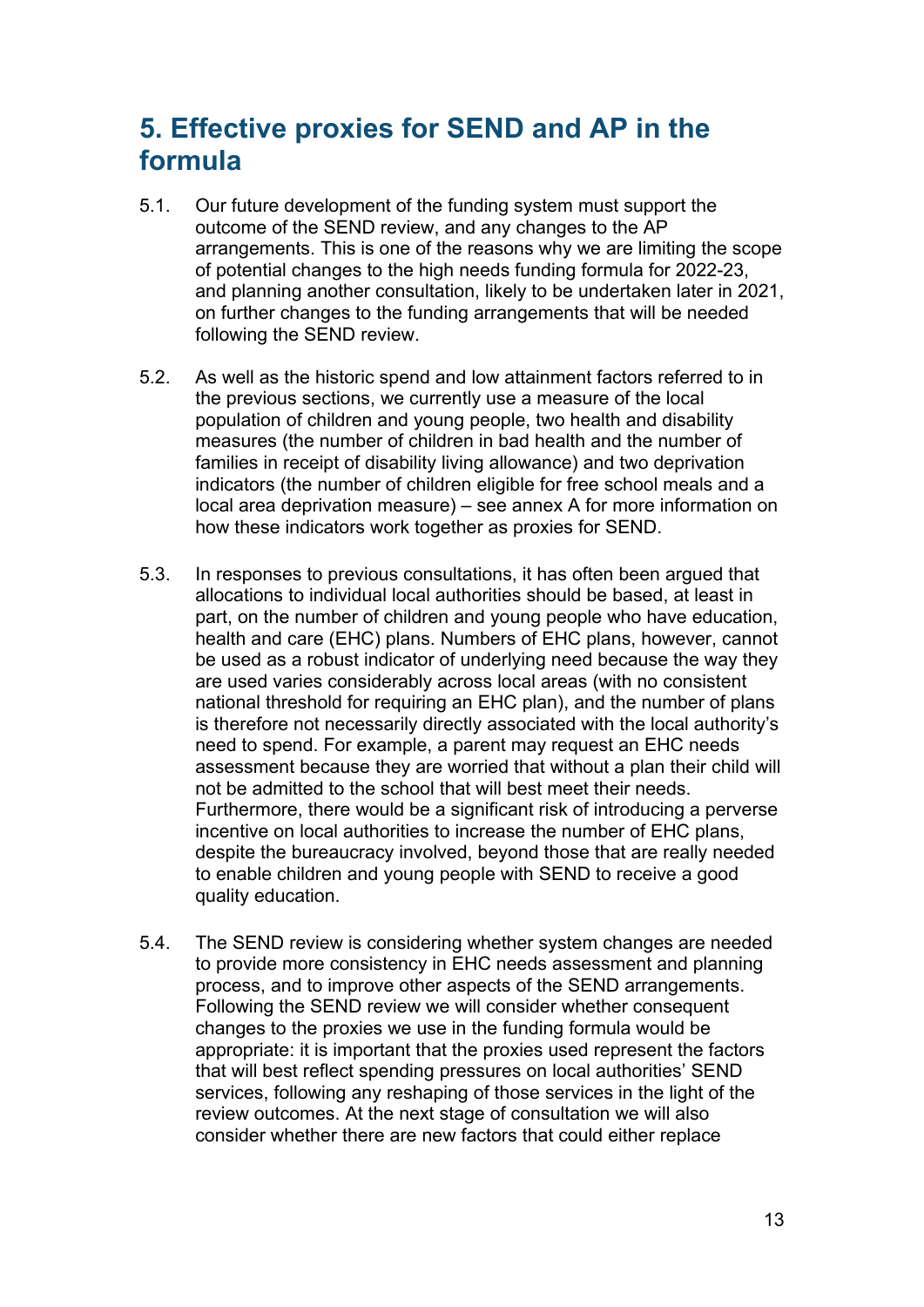existing factors, for example those that may have become out of date<sup>2</sup>, or that could be added to the formula to address particular types or prevalence of identified need<sup>[3](#page-13-1)</sup>. In addition, we will also look at how we fund SEND support in mainstream schools.

5.5. We would therefore welcome views on how we could improve the proxy factors within the high needs national funding formula. This will then inform our thinking on potential changes to the high needs national funding formula for 2023-24 onwards. If you wish to offer ideas on factors that could be added to the current formula, or that could replace the current proxies, please answer question 5 in the online survey.

<span id="page-13-0"></span> $2$  For example, one of the factors we use is data from the 2011 population census that counts the number of children in bad health in a local authority area. However, a question on this is expected to appear in the 2021 population census.

<span id="page-13-1"></span> $3$  For example, although we do not use 19 to 25 population data because the numbers are distorted by the location of higher education institutions, we will look to see whether modification of the 2 to 18 population data would better reflect the underlying needs amongst 19 to 25 year olds that should be met from high needs funding.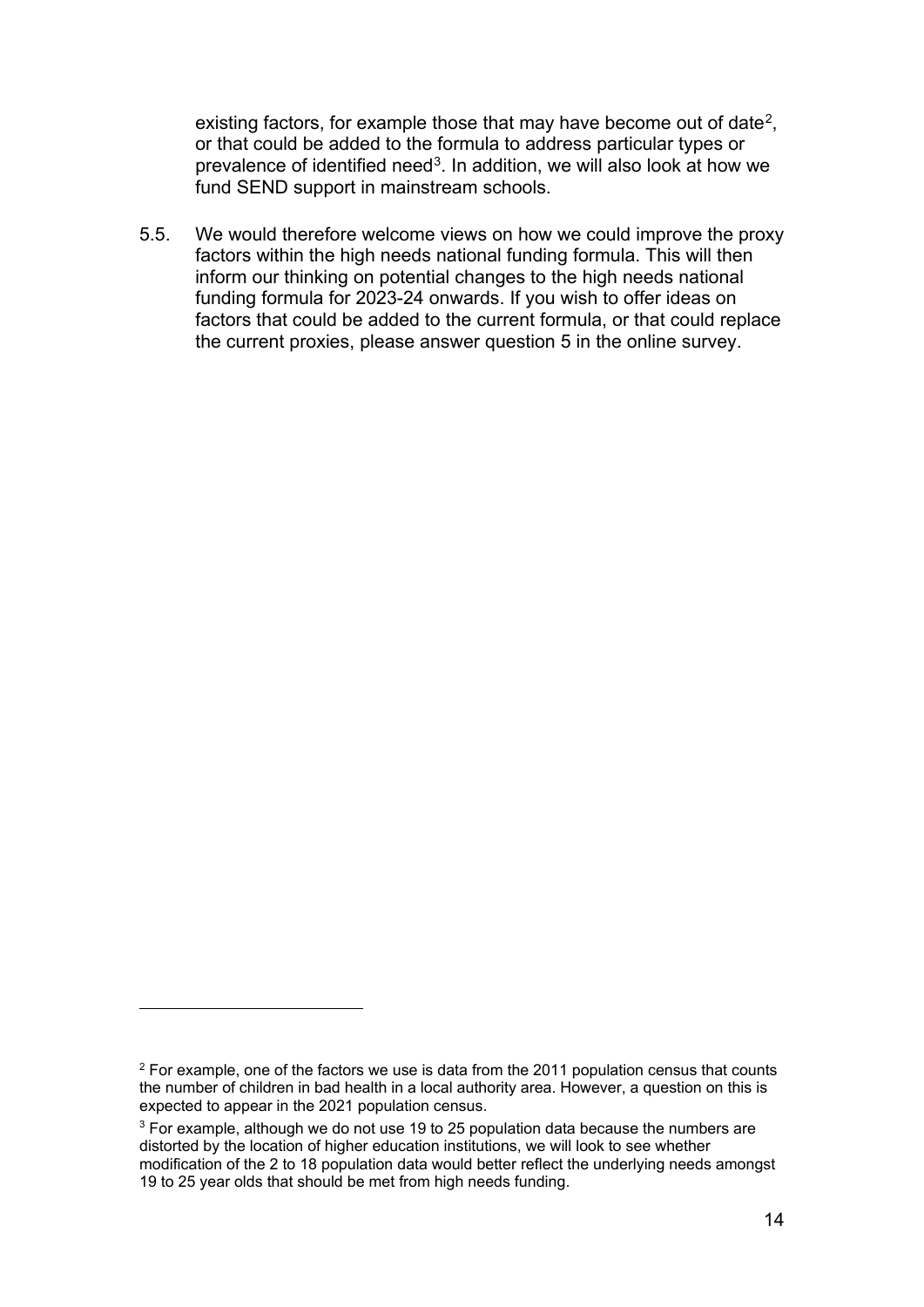# <span id="page-14-0"></span>**6. Conclusion**

- 6.1. This consultation forms the first stage of our review of the high needs national funding formula, and focuses on specific proposals for the allocations to local authorities in the 2022-23 financial year. Future consultations will cover further proposals for changes to the formula and to the arrangements for the funding for SEND and AP. An equalities impact assessment has been carried out for the changes that we have proposed in this consultation; see annex C for further details.
- 6.2. If you have any comments on the equalities impact of these proposals for change, please answer question 6 in the online survey.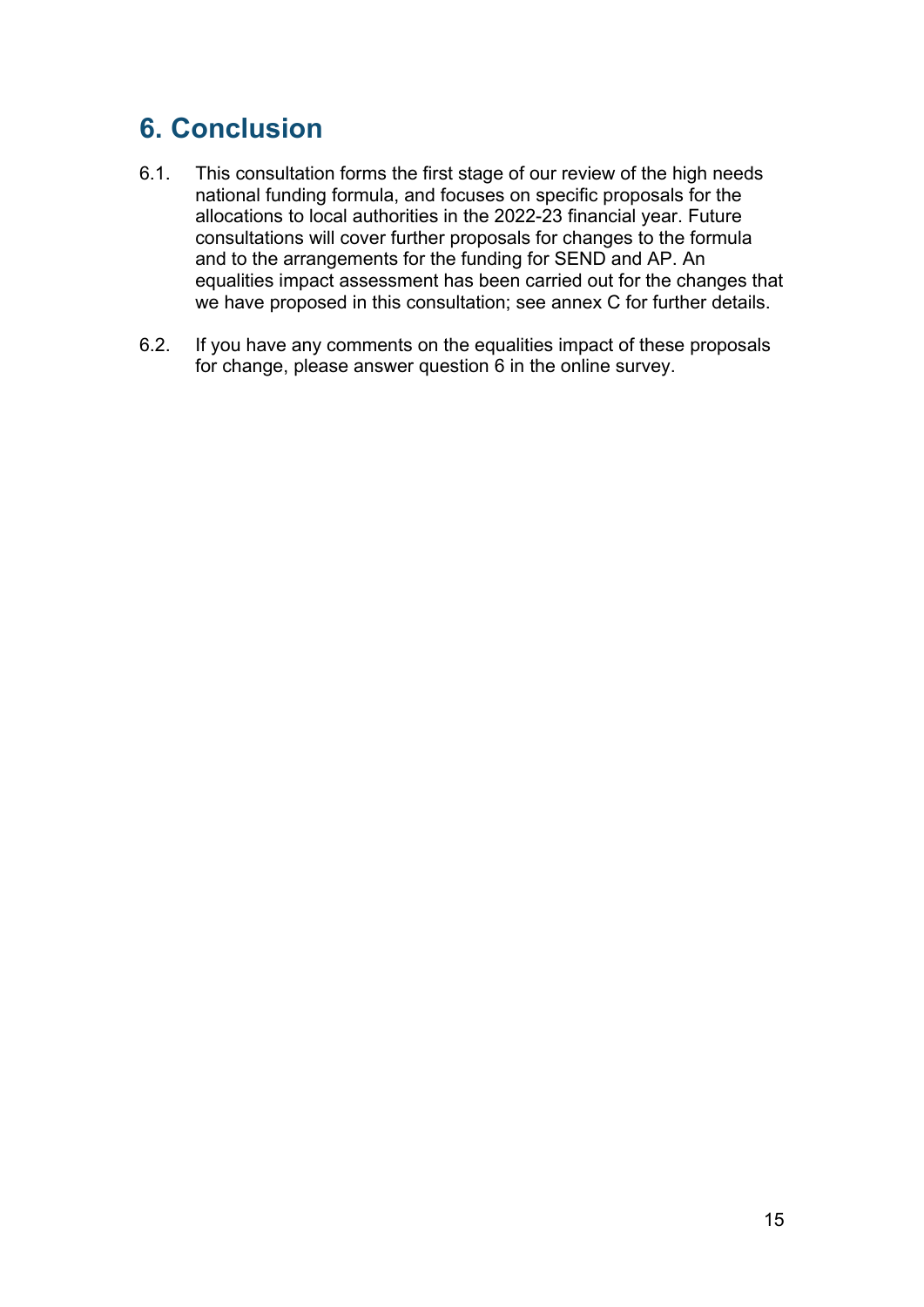# <span id="page-15-0"></span>**Annex A: The current high needs funding system**

High needs funding is provided to local authorities through the high needs block of the dedicated schools grant (DSG). Local authorities must spend that funding in line with the associated conditions of grant 2021-22<sup>[4](#page-15-1)</sup>, and School [and Early Years Finance \(England\) Regulations](http://www.legislation.gov.uk/uksi/2018/10/schedule/2/made)<sup> $5$ </sup> 2021. High needs funding is also provided directly to some schools and colleges $6$  by the Education and Skills Funding Agency (ESFA).

The high needs funding system supports provision for children and young people with special educational needs and disabilities (SEND) from their early years to age 25, to enable both local authorities and institutions to meet their statutory duties under the [Children and Families Act 2014.](http://www.legislation.gov.uk/ukpga/2014/6/contents/enacted) High needs funding is also intended to support good quality alternative provision (AP) for pupils of compulsory school age who, because they have been excluded or suspended, or because of illness or other reasons, cannot receive their education in mainstream or special schools.

The high needs funding block provides local authorities with resources for place funding and top-up funding for institutions, and funding for high needs services delivered directly by the authority or under a separate funding agreement with the service provider (including funding devolved to schools and colleges for that purpose), as permitted by regulations.

The high needs funding block of the DSG has, since 2018-19, been distributed by means of a national funding formula applied consistently across all local authorities, that calculates each authority's allocation.

The formula attempts to balance the two fundamental drivers determining local authorities' relative need to spend on high needs:

- the nature of the local SEND system. Within the current formula the basic entitlement, historic spend and hospital education factors are elements of the formula that reflect local issues, for example the number of pupils in special schools; and
- the underlying needs of the population being served. The population and other proxy factors in the formula, which relate to the

<span id="page-15-1"></span><sup>4</sup> [https://www.gov.uk/government/publications/dedicated-schools-grant-dsg-2021-to-2022/dsg](https://www.gov.uk/government/publications/dedicated-schools-grant-dsg-2021-to-2022/dsg-conditions-of-grant-2021-to-2022)[conditions-of-grant-2021-to-2022](https://www.gov.uk/government/publications/dedicated-schools-grant-dsg-2021-to-2022/dsg-conditions-of-grant-2021-to-2022)

<span id="page-15-2"></span><sup>5</sup> <https://www.legislation.gov.uk/uksi/2021/59/made>

<span id="page-15-3"></span> $6$  In this consultation we have used the term(s) "schools and colleges" to refer to different types of school, including pupil referral units, academies, free schools, non-maintained special schools and independent schools; and to different types of further education (FE) provider – general FE colleges, independent learning providers and special post-16 institutions (i.e. specialist colleges).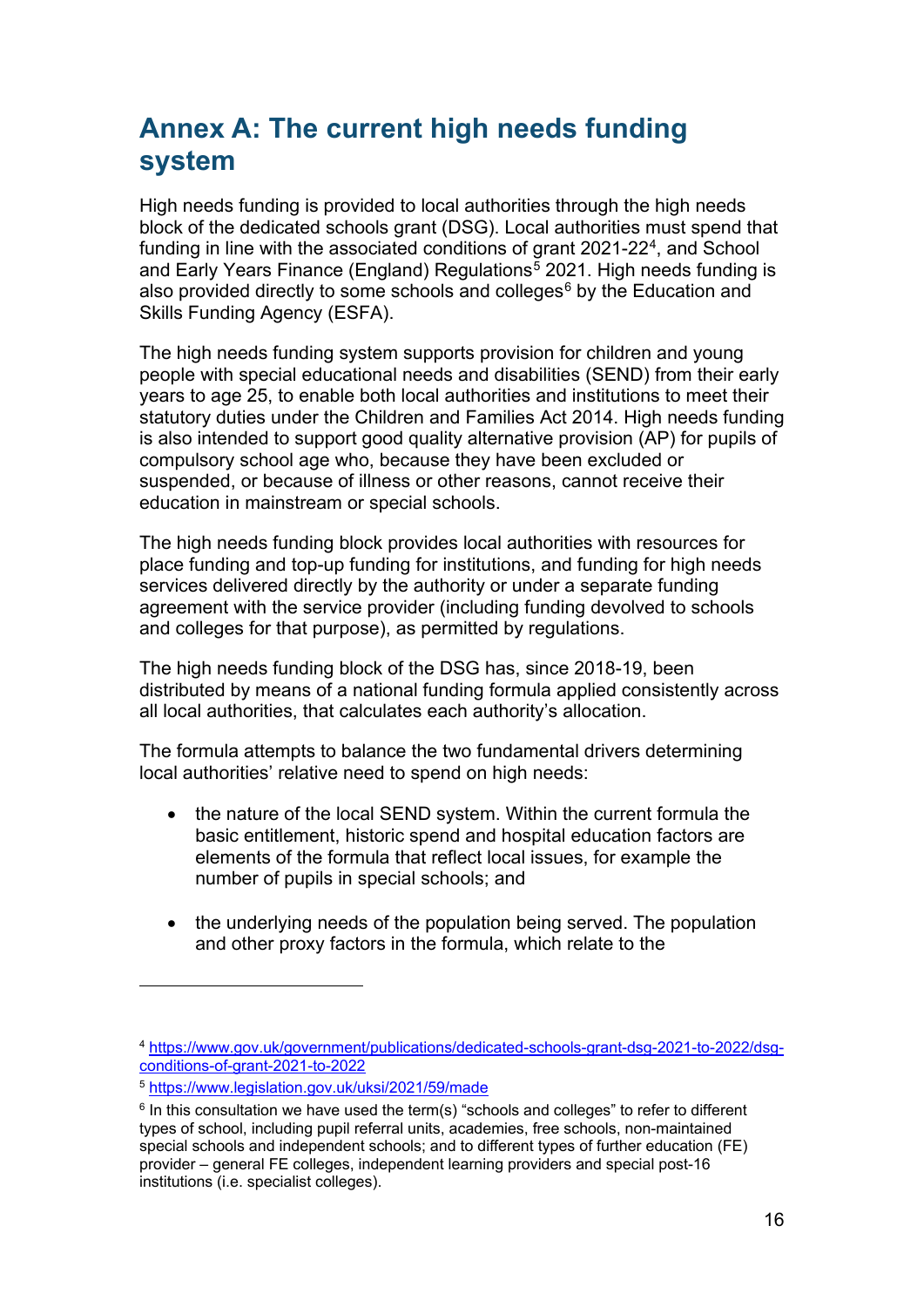characteristics of the children and young people living in the local authority area, combine together to reflect the level of underlying needs.

Figure 1 below summarises the formula used for the 2021-22 allocations.



*Figure 1* 

For a more detailed account of the operation of the high needs national funding formula in 2021-22 please see the relevant high needs funding formula technical note: [High needs national funding formula: technical note](https://assets.publishing.service.gov.uk/government/uploads/system/uploads/attachment_data/file/901888/2021-22_NFF_High_needs_block_technical_note.pdf) [\(publishing.service.gov.uk\)](https://assets.publishing.service.gov.uk/government/uploads/system/uploads/attachment_data/file/901888/2021-22_NFF_High_needs_block_technical_note.pdf)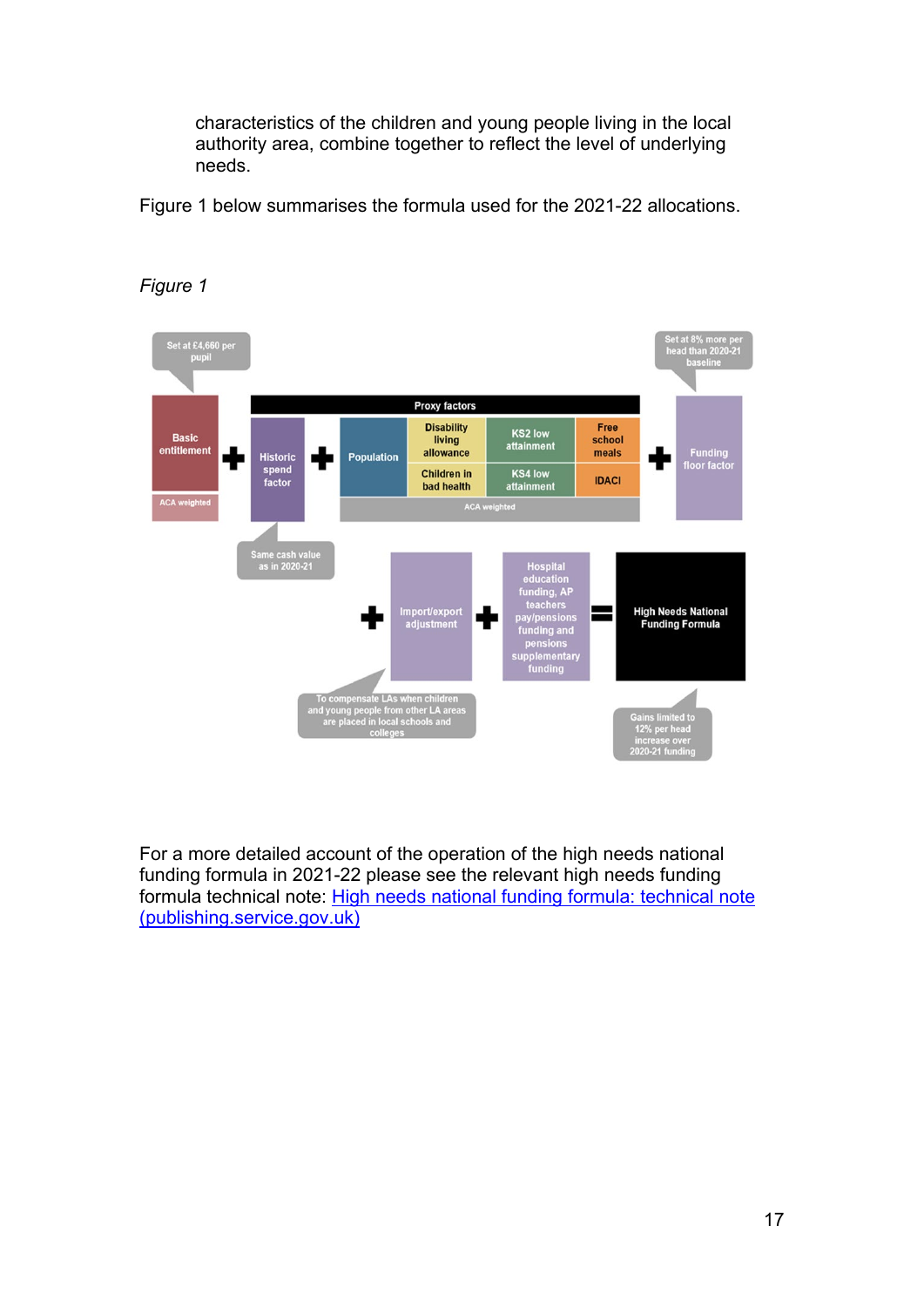## <span id="page-17-0"></span>**Annex B: The impact of the proposed historic spend formula factor changes**

- 1. Annex A has a link to the technical note setting out how the historic spend factor is calculated in the 2021-22 formula. Section 3 of this document explains the proposal to change the values used to calculate this factor from those based on 2017-18 planned expenditure, to amounts based on 2017-18 actual expenditure.
- 2. The actual expenditure data used to calculate these new historic spend factor amounts is from the 2017-18 section 251 returns from local authorities, and from the deductions made from local authorities' 2017- 18 dedicated schools grant high needs block allocations for direct funding by the Education and Skills Funding Agency of places in academies and further education<sup>7</sup>. As for the original calculations, we have used the expenditure lines from the local authority level data as shown in table  $1<sup>8</sup>$ . The calculation of the historic spend factor amount includes adjustments that reduce the historic spend by the amount of the basic entitlement factor, reverse the positive or negative import/export adjustments and subtract the hospital education factor  $a$ mount $9$

#### *Table 1*

1.0.1 Individual Schools Budget (ISB) (after academy recoupment)<sup>[10](#page-17-4)</sup>

1.2.1 Top up funding - maintained schools

1.2.2 Top-up funding – academies, free schools and colleges

1.2.3 Top-up and other funding – non-maintained and independent providers

1.2.4 Additional high needs targeted funding for mainstream schools and academies

1.2.5 SEN support services

1.2.6 Hospital education services

1.2.7 Other alternative provision services

1.2.8 Support for inclusion

<span id="page-17-1"></span><sup>&</sup>lt;sup>7</sup> Places in academies and places in further education – data from **DSG** allocations: 2017 to [2018 \(www.gov.uk\)](https://www.gov.uk/government/publications/dedicated-schools-grant-dsg-2017-to-2018)

<span id="page-17-2"></span><sup>8</sup> Data from<https://www.gov.uk/guidance/section-251-2017-to-2018> : note, for all lines NET expenditure has been used.

<span id="page-17-3"></span><sup>9</sup> Number of pupils in special schools/academies, hospital education funding and import/export adjustments – data from [https://www.gov.uk/government/publications/national](https://www.gov.uk/government/publications/national-funding-formula-tables-for-schools-and-high-needs-2019-to-2020)[funding-formula-tables-for-schools-and-high-needs-2019-to-2020](https://www.gov.uk/government/publications/national-funding-formula-tables-for-schools-and-high-needs-2019-to-2020)

<span id="page-17-4"></span><sup>&</sup>lt;sup>10</sup> Only expenditure for special schools and PRU/AP schools from this line are included.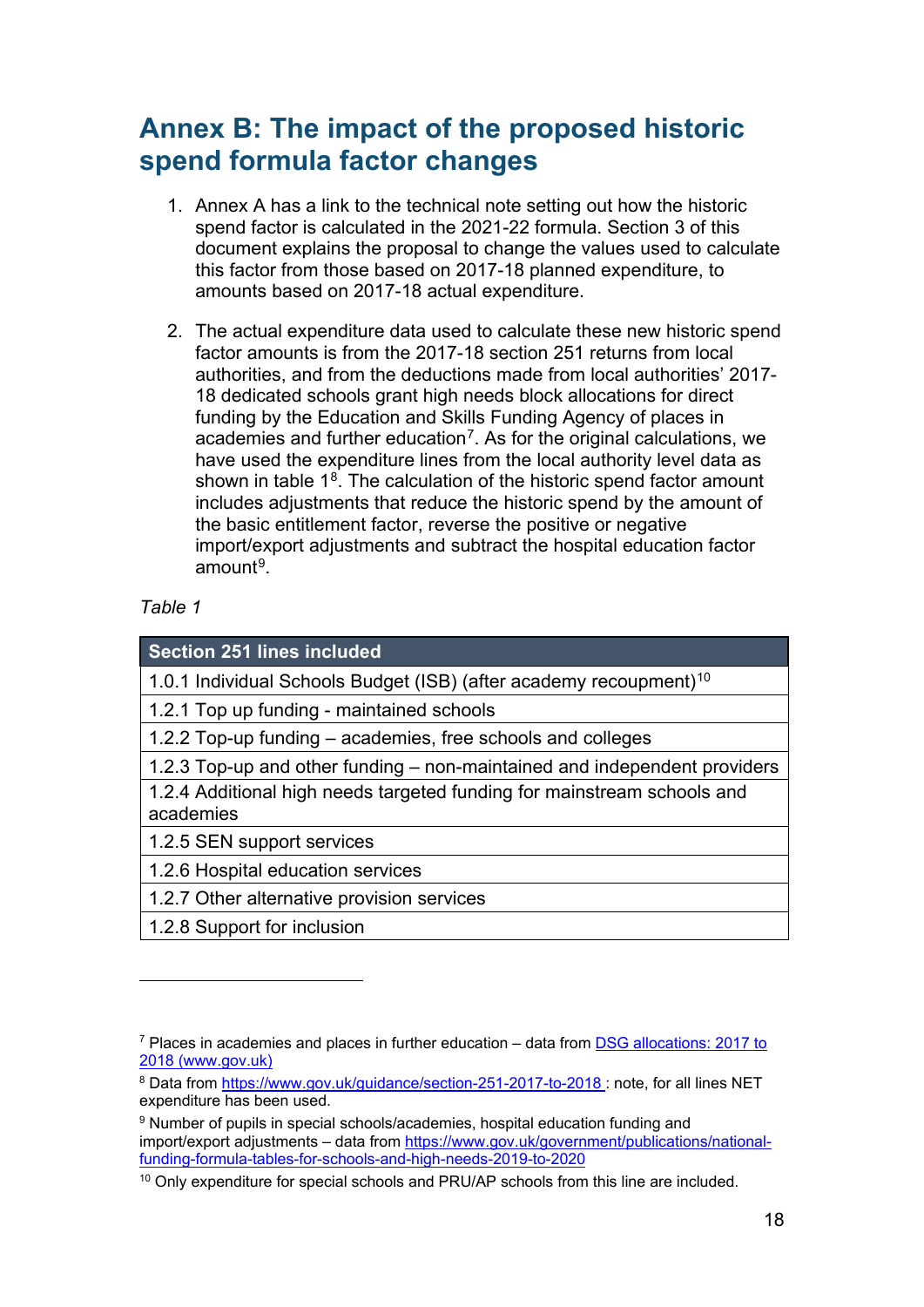#### **Section 251 lines included**

1.2.9 Special schools and PRUs in financial difficulty

1.2.10 PFI and BSF costs at special schools, AP/ PRUs and Post 16 institutions only

1.2.11 Direct payments (SEN and disability)

1.2.12 Carbon reduction commitment allowances (PRUs)

1.2.13 Therapies and other health related services

1.4.11 SEN transport

- 3. Table 2 below shows our calculation of the changes to each local authority's historic spend factor amount. Note that expenditure information is not available for local authorities that have been through boundary changes since 2017-18. For these authorities a simple apportionment has been calculated, based on the apportionment of the historic spend amounts previously provided, to give an indication of the impact.
- 4. Also in table 2, to give an indication of how the change might impact future allocations of high needs funding, we have applied the new values to the 2021-22 national funding formula, and illustrated what the difference would have been to the underlying percentage increase in each local authority's high needs funding allocation in 2021-22 allocation, compared to 2020-21. It is important to note that the impact would not be exactly the same in 2022-23, because of the other data that will be updated in the formula, and because the overall level of increase will not be the same.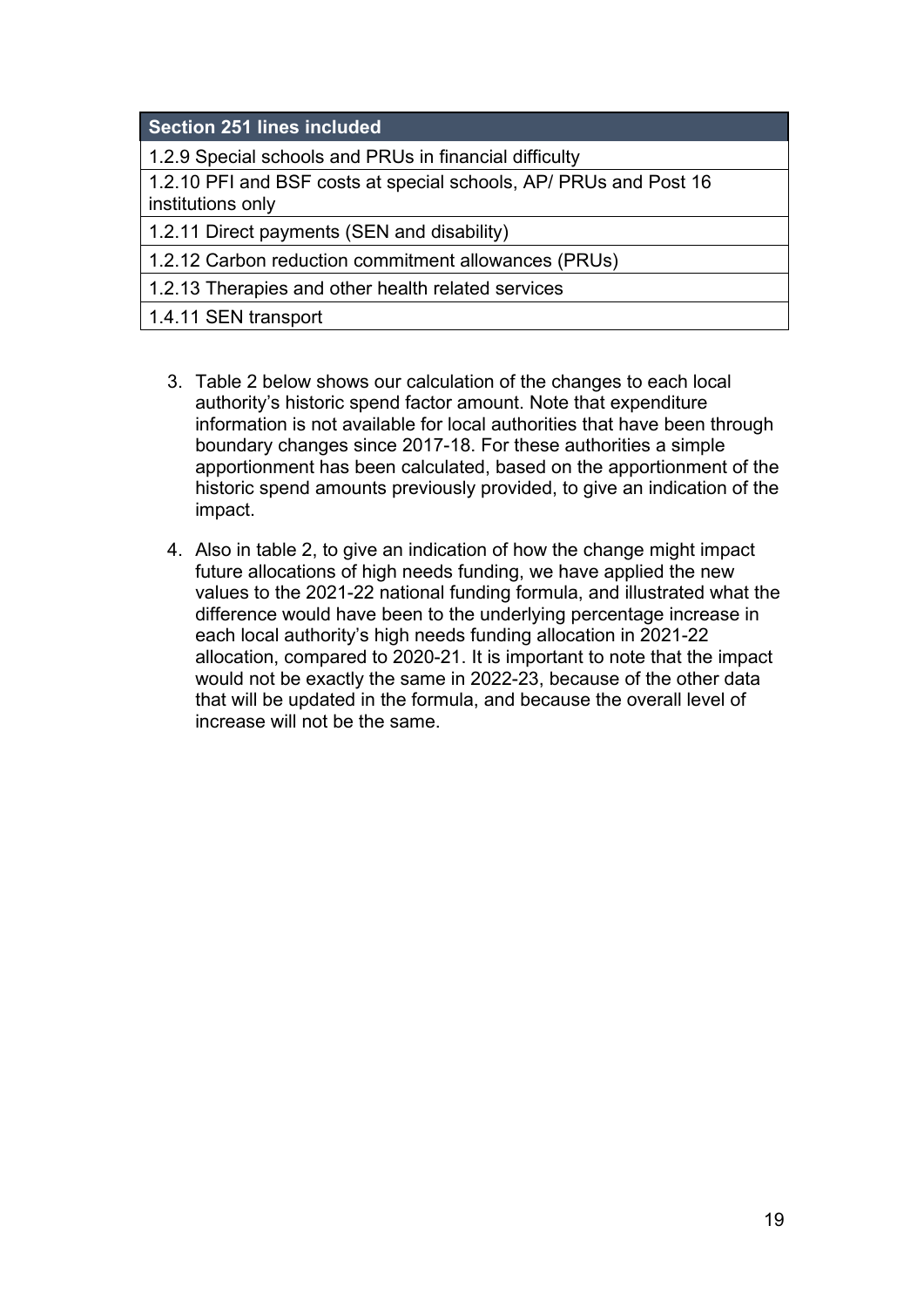#### <span id="page-19-0"></span>*Table 2*

| <b>LA Name</b>                                | <b>Current 2017-</b><br>18 baseline<br>used for<br>historic<br>spend factor | 2017-18 actual<br>expenditure<br>amount we<br>propose to use<br>in future | Original<br>funding<br>through the<br>historic spend<br>factor | <b>Proposed level</b><br>of funding<br>through the<br>historic spend<br>factor | <b>Actual</b> %<br>increase in<br>high needs<br>allocations<br>between 20-21<br>and 21-22 <sup>11</sup> | Theoretical %<br>increase in high<br>needs funding<br><b>allocations</b><br>between 20-21<br>and 21-22 (using<br>the proposed<br>historic spend<br>factor) |
|-----------------------------------------------|-----------------------------------------------------------------------------|---------------------------------------------------------------------------|----------------------------------------------------------------|--------------------------------------------------------------------------------|---------------------------------------------------------------------------------------------------------|------------------------------------------------------------------------------------------------------------------------------------------------------------|
| Barking and                                   |                                                                             |                                                                           |                                                                |                                                                                |                                                                                                         |                                                                                                                                                            |
| Dagenham                                      | £28,123,481                                                                 | £29,963,071                                                               | £12,482,621                                                    | £13,321,426                                                                    | 12.0%                                                                                                   | 12.0%                                                                                                                                                      |
| <b>Barnet</b>                                 | £48,033,977                                                                 | £49,696,598                                                               | £21,625,987                                                    | £22,319,136                                                                    | 8.0%                                                                                                    | 8.0%                                                                                                                                                       |
| <b>Barnsley</b>                               | £21,530,000                                                                 | £25,779,319                                                               | £9,790,873                                                     | £12,003,032                                                                    | 12.0%                                                                                                   | 12.0%                                                                                                                                                      |
| <b>Bath and North</b><br><b>East Somerset</b> | £22,832,000                                                                 | £25,153,665                                                               | £10,085,212                                                    | £11,085,669                                                                    | $8.0\%$                                                                                                 | 8.0%                                                                                                                                                       |

 $^{\sf 11}$  The underlying percentage increase in protected high needs funding, per head of population, between 2020-21 and 2021-22 - as shown in the high needs NFF tables published in July 2020 (<u>https://assets.publishing.service.gov.uk/government/uploads/system/uploads/attachment\_data/file/901852/2021-</u> <u>22\_NFF\_summary\_table.xlsx</u>, high needs tab, column H)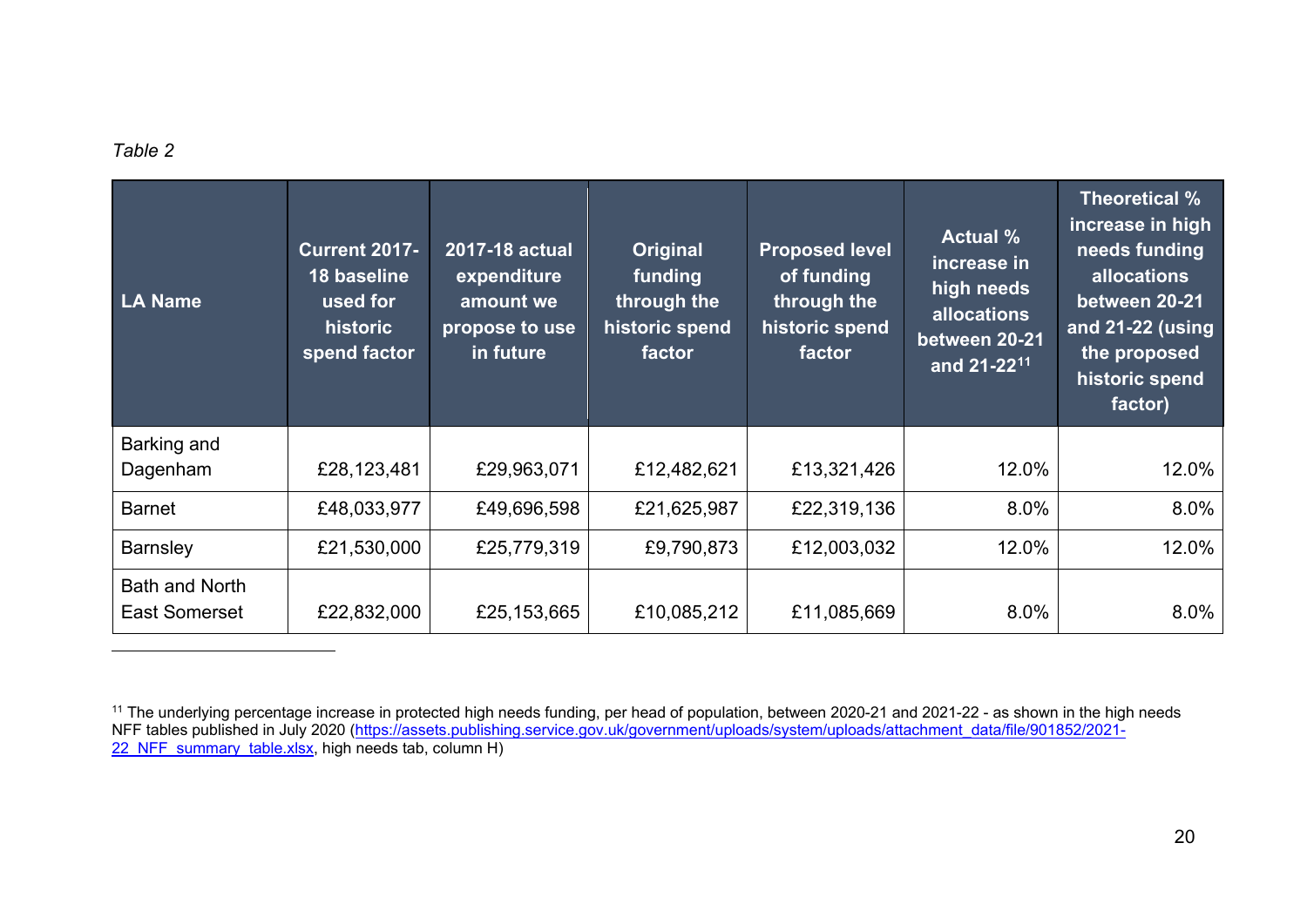| LA Name                                 | <b>Current 2017-</b><br>18 baseline<br>used for<br>historic<br>spend factor | 2017-18 actual<br>expenditure<br>amount we<br>propose to use<br>in future | <b>Original</b><br>funding<br>through the<br>historic spend<br>factor | <b>Proposed level</b><br>of funding<br>through the<br>historic spend<br>factor | <b>Actual %</b><br>increase in<br>high needs<br><b>allocations</b><br>between 20-21<br>and 21-22 <sup>11</sup> | Theoretical %<br>increase in high<br>needs funding<br>allocations<br>between 20-21<br>and 21-22 (using<br>the proposed<br>historic spend<br>factor) |
|-----------------------------------------|-----------------------------------------------------------------------------|---------------------------------------------------------------------------|-----------------------------------------------------------------------|--------------------------------------------------------------------------------|----------------------------------------------------------------------------------------------------------------|-----------------------------------------------------------------------------------------------------------------------------------------------------|
| <b>Bedford Borough</b>                  | £21,226,000                                                                 | £21,433,230                                                               | £9,199,261                                                            | £9,187,433                                                                     | 8.0%                                                                                                           | 8.0%                                                                                                                                                |
| Bexley                                  | £32,109,000                                                                 | £32,420,937                                                               | £14,696,026                                                           | £14,969,846                                                                    | 8.0%                                                                                                           | 8.0%                                                                                                                                                |
| <b>Birmingham</b>                       | £151,467,000                                                                | £156,651,420                                                              | £64,002,087                                                           | £66,554,193                                                                    | 12.0%                                                                                                          | 12.0%                                                                                                                                               |
| <b>Blackburn with</b><br>Darwen         | £18,431,400                                                                 | £20,450,940                                                               | £8,437,360                                                            | £9,467,328                                                                     | 11.8%                                                                                                          | 12.0%                                                                                                                                               |
| Blackpool                               | £18,654,000                                                                 | £19,683,116                                                               | £7,681,927                                                            | £8,170,825                                                                     | 11.4%                                                                                                          | 12.0%                                                                                                                                               |
| <b>Bolton</b>                           | £33,354,000                                                                 | £35,826,834                                                               | £15,225,444                                                           | £16,597,500                                                                    | 10.8%                                                                                                          | 12.0%                                                                                                                                               |
| Bournemouth,<br>Christchurch &<br>Poole | £37,175,926                                                                 | £40,953,138                                                               | £17,333,590                                                           | £17,333,590                                                                    | 8.0%                                                                                                           | 8.0%                                                                                                                                                |
| <b>Bracknell Forest</b>                 | £15,673,028                                                                 | £14,378,803                                                               | £7,597,056                                                            | £6,858,462                                                                     | 8.0%                                                                                                           | 8.0%                                                                                                                                                |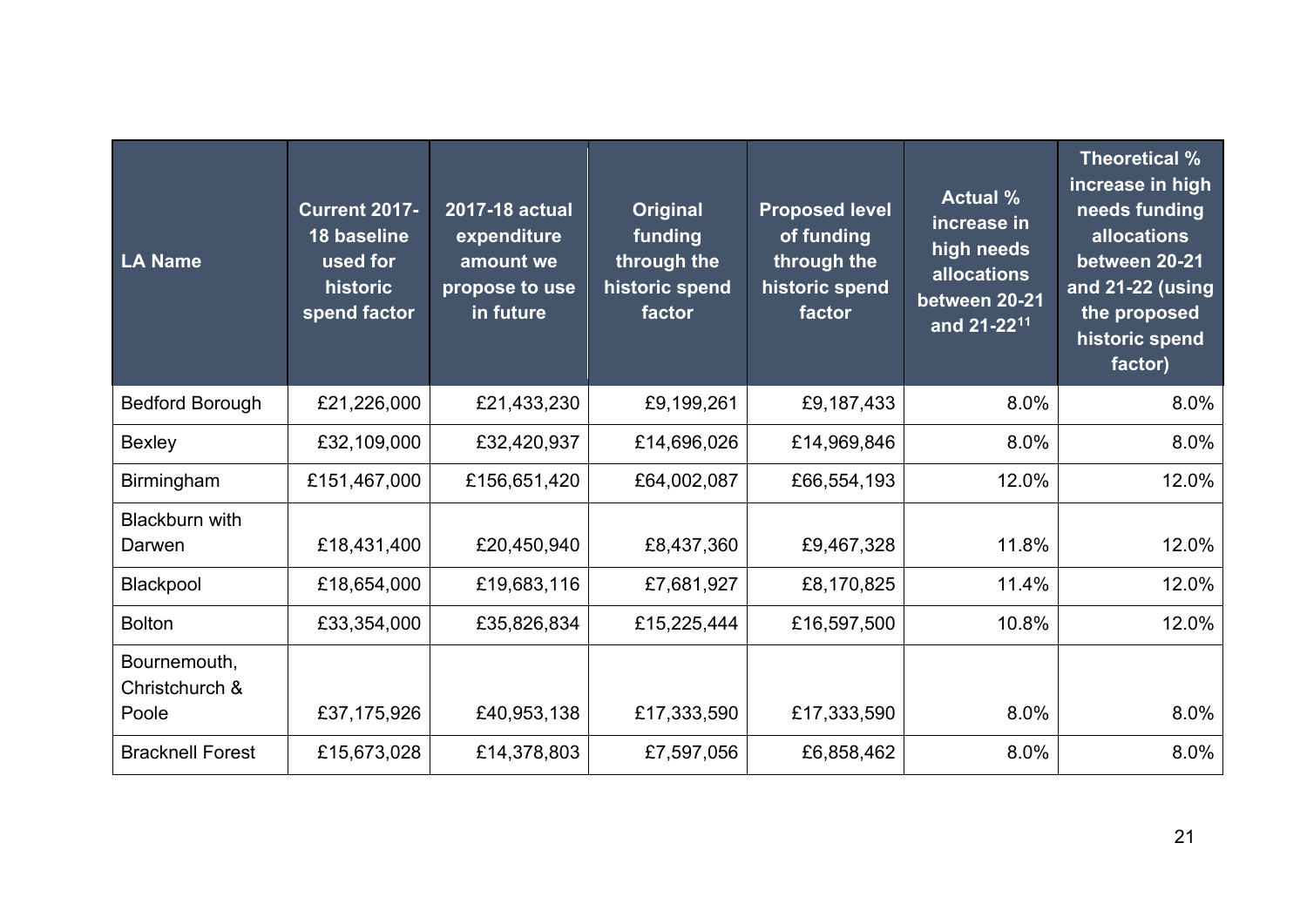| LA Name                  | <b>Current 2017-</b><br>18 baseline<br>used for<br>historic<br>spend factor | 2017-18 actual<br>expenditure<br>amount we<br>propose to use<br>in future | <b>Original</b><br>funding<br>through the<br>historic spend<br>factor | <b>Proposed level</b><br>of funding<br>through the<br>historic spend<br>factor | <b>Actual %</b><br>increase in<br>high needs<br><b>allocations</b><br>between 20-21<br>and 21-22 <sup>11</sup> | Theoretical %<br>increase in high<br>needs funding<br>allocations<br>between 20-21<br>and 21-22 (using<br>the proposed<br>historic spend<br>factor) |
|--------------------------|-----------------------------------------------------------------------------|---------------------------------------------------------------------------|-----------------------------------------------------------------------|--------------------------------------------------------------------------------|----------------------------------------------------------------------------------------------------------------|-----------------------------------------------------------------------------------------------------------------------------------------------------|
| <b>Bradford</b>          | £65,012,779                                                                 | £59,886,545                                                               | £29,371,531                                                           | £26,681,153                                                                    | 12.0%                                                                                                          | 11.9%                                                                                                                                               |
| <b>Brent</b>             | £54,220,000                                                                 | £51,042,432                                                               | £25,953,945                                                           | £24,451,239                                                                    | 8.0%                                                                                                           | 8.0%                                                                                                                                                |
| <b>Brighton and Hove</b> | £24,850,000                                                                 | £24,389,722                                                               | £11,464,348                                                           | £11,250,618                                                                    | 9.5%                                                                                                           | 8.0%                                                                                                                                                |
| Bristol, City of         | £50,667,390                                                                 | £54,623,544                                                               | £22,148,697                                                           | £23,969,597                                                                    | 8.5%                                                                                                           | 10.8%                                                                                                                                               |
| <b>Bromley</b>           | £47,062,000                                                                 | £47,433,711                                                               | £20,673,297                                                           | £20,553,461                                                                    | 8.0%                                                                                                           | 8.0%                                                                                                                                                |
| <b>Buckinghamshire</b>   | £79,785,000                                                                 | £78,716,007                                                               | £36,813,933                                                           | £36,338,943                                                                    | 8.0%                                                                                                           | 8.0%                                                                                                                                                |
| <b>Bury</b>              | £29,308,032                                                                 | £33,107,730                                                               | £13,645,659                                                           | £15,484,374                                                                    | 8.0%                                                                                                           | 8.0%                                                                                                                                                |
| Calderdale               | £17,665,000                                                                 | £17,289,930                                                               | £8,241,304                                                            | £7,998,762                                                                     | 12.0%                                                                                                          | 12.0%                                                                                                                                               |
| Cambridgeshire           | £65,252,000                                                                 | £68,003,213                                                               | £29,942,834                                                           | £31,251,406                                                                    | 8.0%                                                                                                           | 8.0%                                                                                                                                                |
| Camden                   | £34,106,825                                                                 | £33,553,665                                                               | £14,265,132                                                           | £13,713,991                                                                    | 8.0%                                                                                                           | 8.0%                                                                                                                                                |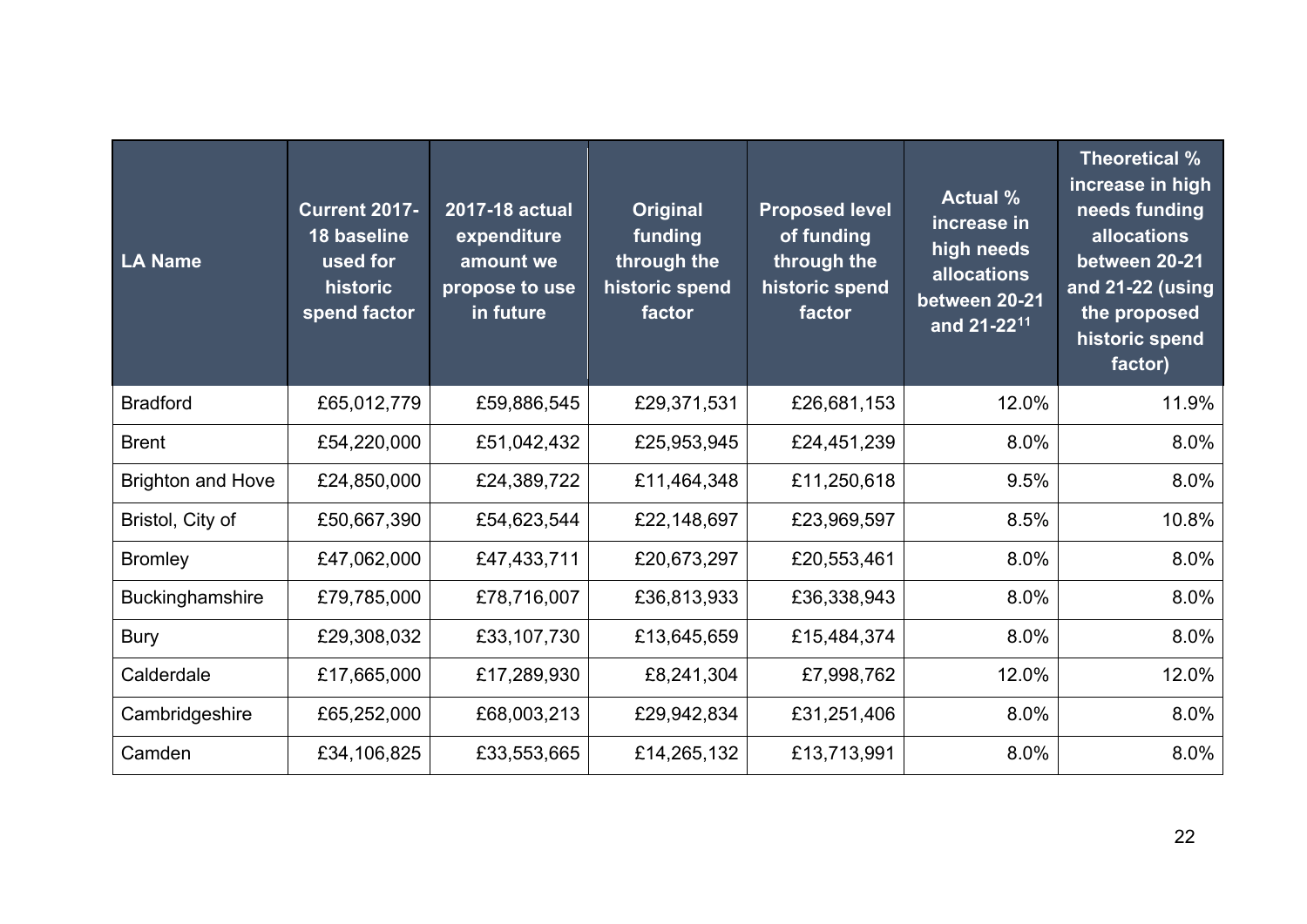| LA Name              | <b>Current 2017-</b><br>18 baseline<br>used for<br>historic<br>spend factor | 2017-18 actual<br>expenditure<br>amount we<br>propose to use<br>in future | <b>Original</b><br>funding<br>through the<br>historic spend<br>factor | <b>Proposed level</b><br>of funding<br>through the<br>historic spend<br>factor | <b>Actual %</b><br>increase in<br>high needs<br>allocations<br>between 20-21<br>and 21-22 <sup>11</sup> | Theoretical %<br>increase in high<br>needs funding<br><b>allocations</b><br>between 20-21<br>and 21-22 (using<br>the proposed<br>historic spend<br>factor) |
|----------------------|-----------------------------------------------------------------------------|---------------------------------------------------------------------------|-----------------------------------------------------------------------|--------------------------------------------------------------------------------|---------------------------------------------------------------------------------------------------------|------------------------------------------------------------------------------------------------------------------------------------------------------------|
| Central              |                                                                             |                                                                           |                                                                       |                                                                                |                                                                                                         |                                                                                                                                                            |
| <b>Bedfordshire</b>  | £27,406,427                                                                 | £26,799,073                                                               | £11,851,260                                                           | £11,532,781                                                                    | 8.5%                                                                                                    | 8.0%                                                                                                                                                       |
| <b>Cheshire East</b> | £33,924,000                                                                 | £34,560,731                                                               | £16,535,477                                                           | £16,610,449                                                                    | 8.0%                                                                                                    | 8.0%                                                                                                                                                       |
| <b>Cheshire West</b> |                                                                             |                                                                           |                                                                       |                                                                                |                                                                                                         |                                                                                                                                                            |
| <b>And Chester</b>   | £37,832,252                                                                 | £37,110,167                                                               | £16,317,190                                                           | £16,098,213                                                                    | 8.0%                                                                                                    | 8.0%                                                                                                                                                       |
| Cornwall             | £40,068,000                                                                 | £42,090,683                                                               | £18,174,714                                                           | £19,091,585                                                                    | 12.0%                                                                                                   | 12.0%                                                                                                                                                      |
| Coventry             | £35,395,000                                                                 | £34,906,240                                                               | £15,160,240                                                           | £14,913,197                                                                    | 12.0%                                                                                                   | 10.6%                                                                                                                                                      |
| Croydon              | £58,819,000                                                                 | £63,375,071                                                               | £27,359,993                                                           | £29,291,078                                                                    | 8.0%                                                                                                    | 8.0%                                                                                                                                                       |
| Cumbria              | £42,262,637                                                                 | £40,163,605                                                               | £19,720,095                                                           | £18,696,566                                                                    | 9.7%                                                                                                    | 8.0%                                                                                                                                                       |
| Darlington           | £12,132,500                                                                 | £13,901,582                                                               | £5,290,397                                                            | £6,179,436                                                                     | 10.0%                                                                                                   | 12.0%                                                                                                                                                      |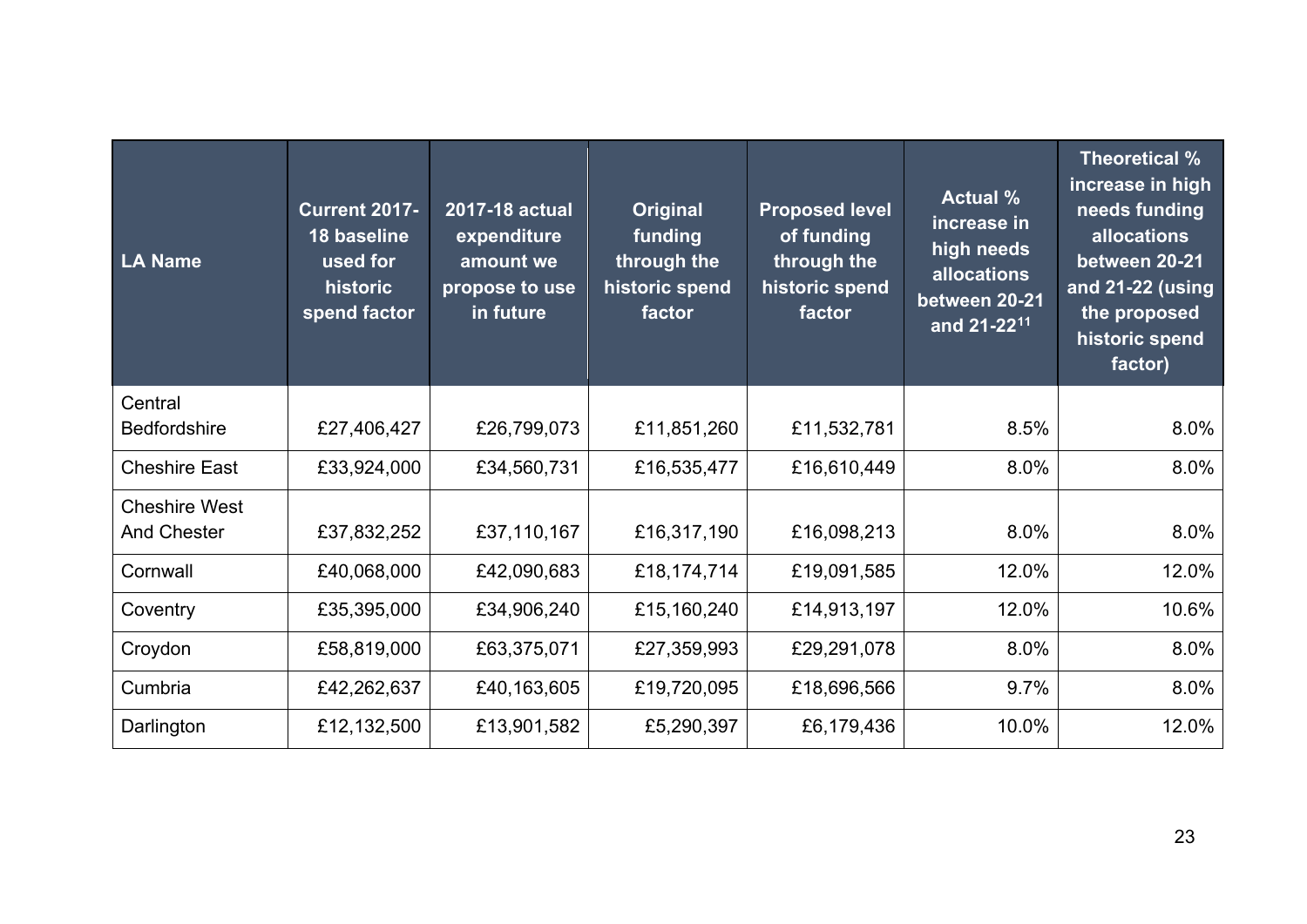| <b>LA Name</b>              | <b>Current 2017-</b><br>18 baseline<br>used for<br>historic<br>spend factor | 2017-18 actual<br>expenditure<br>amount we<br>propose to use<br>in future | <b>Original</b><br>funding<br>through the<br>historic spend<br>factor | <b>Proposed level</b><br>of funding<br>through the<br>historic spend<br>factor | <b>Actual %</b><br>increase in<br>high needs<br>allocations<br>between 20-21<br>and 21-22 <sup>11</sup> | Theoretical %<br>increase in high<br>needs funding<br>allocations<br>between 20-21<br>and 21-22 (using<br>the proposed<br>historic spend<br>factor) |
|-----------------------------|-----------------------------------------------------------------------------|---------------------------------------------------------------------------|-----------------------------------------------------------------------|--------------------------------------------------------------------------------|---------------------------------------------------------------------------------------------------------|-----------------------------------------------------------------------------------------------------------------------------------------------------|
| Derby                       | £35,175,614                                                                 | £34,604,099                                                               | £15,647,028                                                           | £15,216,022                                                                    | 9.8%                                                                                                    | 8.0%                                                                                                                                                |
| Derbyshire                  | £69,402,000                                                                 | £68,128,711                                                               | £33,031,554                                                           | £32,566,660                                                                    | 10.1%                                                                                                   | 8.3%                                                                                                                                                |
| Devon                       | £66,640,572                                                                 | £69,435,158                                                               | £30,710,230                                                           | £32,150,463                                                                    | 9.8%                                                                                                    | 10.7%                                                                                                                                               |
| Doncaster                   | £28,932,000                                                                 | £28,418,992                                                               | £13,370,279                                                           | £12,952,995                                                                    | 12.0%                                                                                                   | 12.0%                                                                                                                                               |
| Dorset                      | £34,997,014                                                                 | £38,552,839                                                               | £15,839,159                                                           | £15,839,159                                                                    | 8.0%                                                                                                    | 8.0%                                                                                                                                                |
| <b>Dudley</b>               | £29,970,000                                                                 | £30,689,367                                                               | £12,381,842                                                           | £12,795,964                                                                    | 12.0%                                                                                                   | 12.0%                                                                                                                                               |
| Durham                      | £48,936,000                                                                 | £52,320,883                                                               | £21,460,204                                                           | £23,111,816                                                                    | 12.0%                                                                                                   | 12.0%                                                                                                                                               |
| Ealing                      | £52,641,000                                                                 | £54,584,414                                                               | £24,602,556                                                           | £25,562,170                                                                    | 8.0%                                                                                                    | 8.0%                                                                                                                                                |
| East Riding of<br>Yorkshire | £21,526,496                                                                 | £21,890,007                                                               | £10,156,248                                                           | £10,365,504                                                                    | 12.0%                                                                                                   | 12.0%                                                                                                                                               |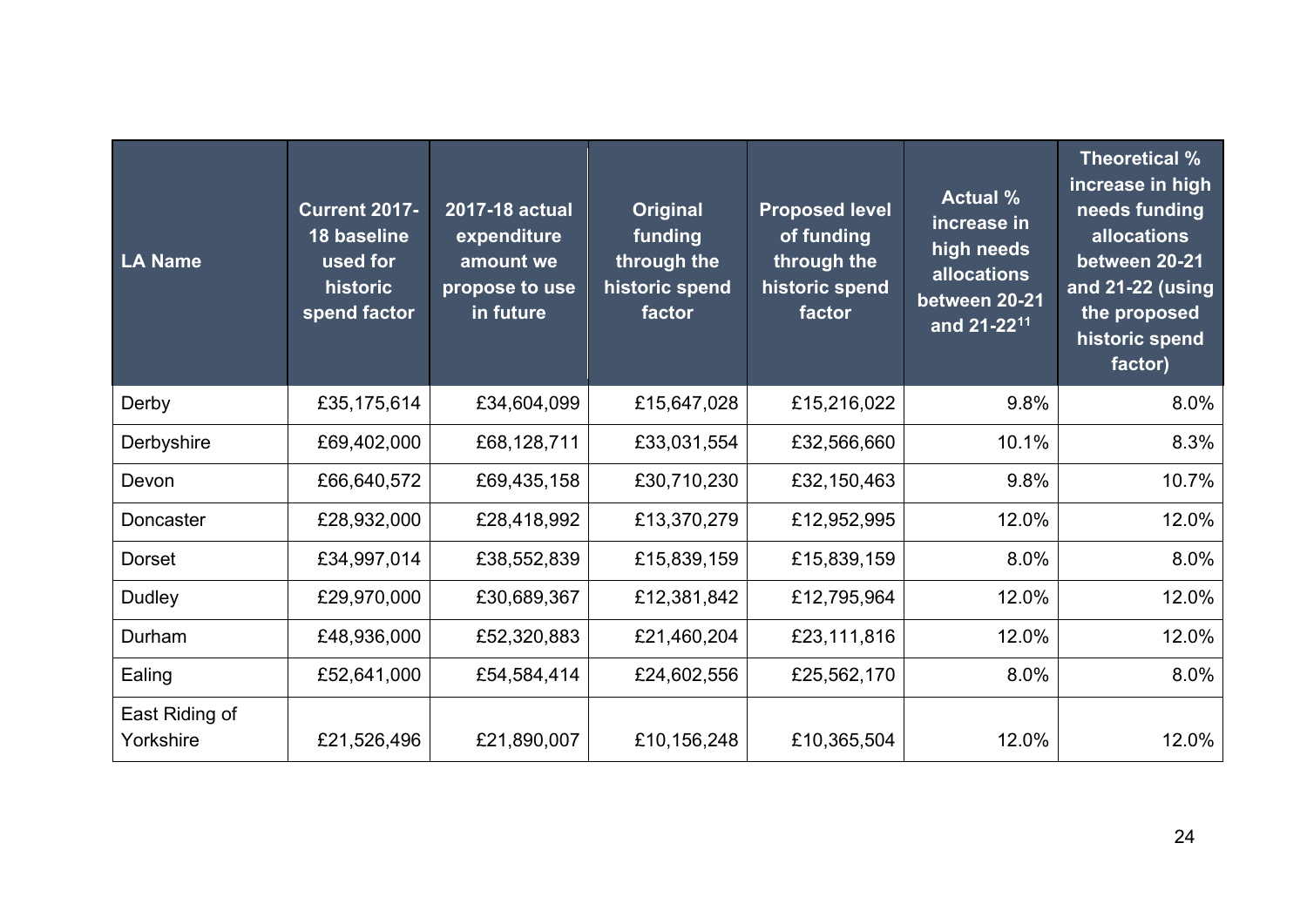| <b>LA Name</b>            | <b>Current 2017-</b><br>18 baseline<br>used for<br>historic<br>spend factor | 2017-18 actual<br>expenditure<br>amount we<br>propose to use<br>in future | <b>Original</b><br>funding<br>through the<br>historic spend<br>factor | <b>Proposed level</b><br>of funding<br>through the<br>historic spend<br>factor | <b>Actual %</b><br>increase in<br>high needs<br><b>allocations</b><br>between 20-21<br>and 21-22 <sup>11</sup> | Theoretical %<br>increase in high<br>needs funding<br>allocations<br>between 20-21<br>and 21-22 (using<br>the proposed<br>historic spend<br>factor) |
|---------------------------|-----------------------------------------------------------------------------|---------------------------------------------------------------------------|-----------------------------------------------------------------------|--------------------------------------------------------------------------------|----------------------------------------------------------------------------------------------------------------|-----------------------------------------------------------------------------------------------------------------------------------------------------|
| <b>East Sussex</b>        | £50,509,000                                                                 | £48,813,016                                                               | £23,239,408                                                           | £22,313,217                                                                    | 9.9%                                                                                                           | 8.0%                                                                                                                                                |
| Enfield                   | £44,604,100                                                                 | £42,678,463                                                               | £21,057,172                                                           | £20,035,265                                                                    | 8.0%                                                                                                           | 8.0%                                                                                                                                                |
| <b>Essex</b>              | £131,999,000                                                                | £133,464,541                                                              | £60,382,948                                                           | £60,711,824                                                                    | 9.1%                                                                                                           | 8.2%                                                                                                                                                |
| Gateshead                 | £21,779,000                                                                 | £23,423,725                                                               | £9,741,377                                                            | £10,309,739                                                                    | 10.1%                                                                                                          | 11.5%                                                                                                                                               |
| Gloucestershire           | £57,213,334                                                                 | £58,888,867                                                               | £25,651,202                                                           | £26,413,962                                                                    | 9.3%                                                                                                           | 9.5%                                                                                                                                                |
| Greenwich                 | £46,008,431                                                                 | £45,126,204                                                               | £20,822,255                                                           | £20,425,393                                                                    | 8.0%                                                                                                           | 8.0%                                                                                                                                                |
| Hackney                   | £41,304,614                                                                 | £42,072,650                                                               | £19,442,307                                                           | £19,672,343                                                                    | 8.0%                                                                                                           | 8.0%                                                                                                                                                |
| Halton                    | £16,559,000                                                                 | £16,744,464                                                               | £7,353,514                                                            | £7,415,620                                                                     | 10.4%                                                                                                          | 9.7%                                                                                                                                                |
| Hammersmith and<br>Fulham | £20,080,000                                                                 | £25,328,053                                                               | £7,957,023                                                            | £10,323,708                                                                    | 10.0%                                                                                                          | 12.0%                                                                                                                                               |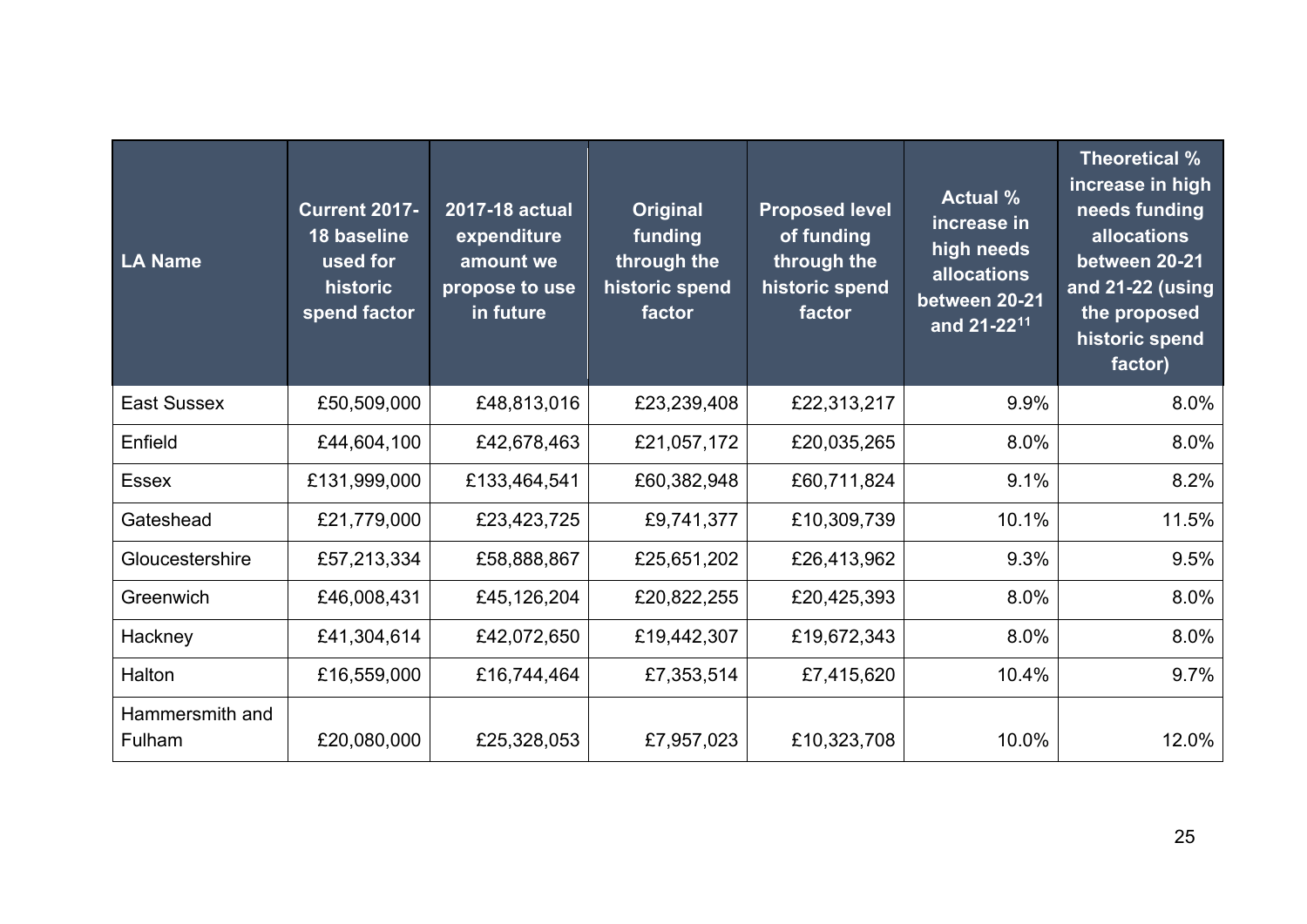| LA Name              | <b>Current 2017-</b><br>18 baseline<br>used for<br>historic<br>spend factor | 2017-18 actual<br>expenditure<br>amount we<br>propose to use<br>in future | <b>Original</b><br>funding<br>through the<br>historic spend<br>factor | <b>Proposed level</b><br>of funding<br>through the<br>historic spend<br>factor | <b>Actual %</b><br>increase in<br>high needs<br><b>allocations</b><br>between 20-21<br>and 21-22 <sup>11</sup> | Theoretical %<br>increase in high<br>needs funding<br>allocations<br>between 20-21<br>and 21-22 (using<br>the proposed<br>historic spend<br>factor) |
|----------------------|-----------------------------------------------------------------------------|---------------------------------------------------------------------------|-----------------------------------------------------------------------|--------------------------------------------------------------------------------|----------------------------------------------------------------------------------------------------------------|-----------------------------------------------------------------------------------------------------------------------------------------------------|
| Hampshire            | £107,228,000                                                                | £112,142,615                                                              | £46,009,539                                                           | £48,219,193                                                                    | 11.9%                                                                                                          | 12.0%                                                                                                                                               |
| Haringey             | £35,854,000                                                                 | £37,301,947                                                               | £16,458,948                                                           | £17,671,816                                                                    | 8.0%                                                                                                           | 9.3%                                                                                                                                                |
| Harrow               | £32,204,396                                                                 | £33,935,112                                                               | £14,670,609                                                           | £16,183,194                                                                    | 8.0%                                                                                                           | 8.0%                                                                                                                                                |
| Hartlepool           | £10,661,230                                                                 | £11,055,775                                                               | £4,691,163                                                            | £4,830,435                                                                     | 12.0%                                                                                                          | 12.0%                                                                                                                                               |
| Havering             | £22,698,263                                                                 | £23,104,218                                                               | £10,603,814                                                           | £10,864,176                                                                    | 8.0%                                                                                                           | 8.0%                                                                                                                                                |
| <b>Herefordshire</b> | £14,329,000                                                                 | £15,228,453                                                               | £6,405,621                                                            | £6,835,457                                                                     | 10.1%                                                                                                          | 11.7%                                                                                                                                               |
| <b>Hertfordshire</b> | £104,161,000                                                                | £96,035,672                                                               | £45,998,113                                                           | £41,684,508                                                                    | 9.7%                                                                                                           | 8.0%                                                                                                                                                |
| Hillingdon           | £35,130,000                                                                 | £37,901,510                                                               | £15,937,975                                                           | £16,531,207                                                                    | 8.0%                                                                                                           | 8.0%                                                                                                                                                |
| Hounslow             | £46,277,000                                                                 | £43,969,262                                                               | £21,161,149                                                           | £19,770,158                                                                    | 8.0%                                                                                                           | 8.0%                                                                                                                                                |
| Isle of Wight        | £14,878,000                                                                 | £15,125,330                                                               | £6,947,456                                                            | £7,026,538                                                                     | 8.8%                                                                                                           | 8.2%                                                                                                                                                |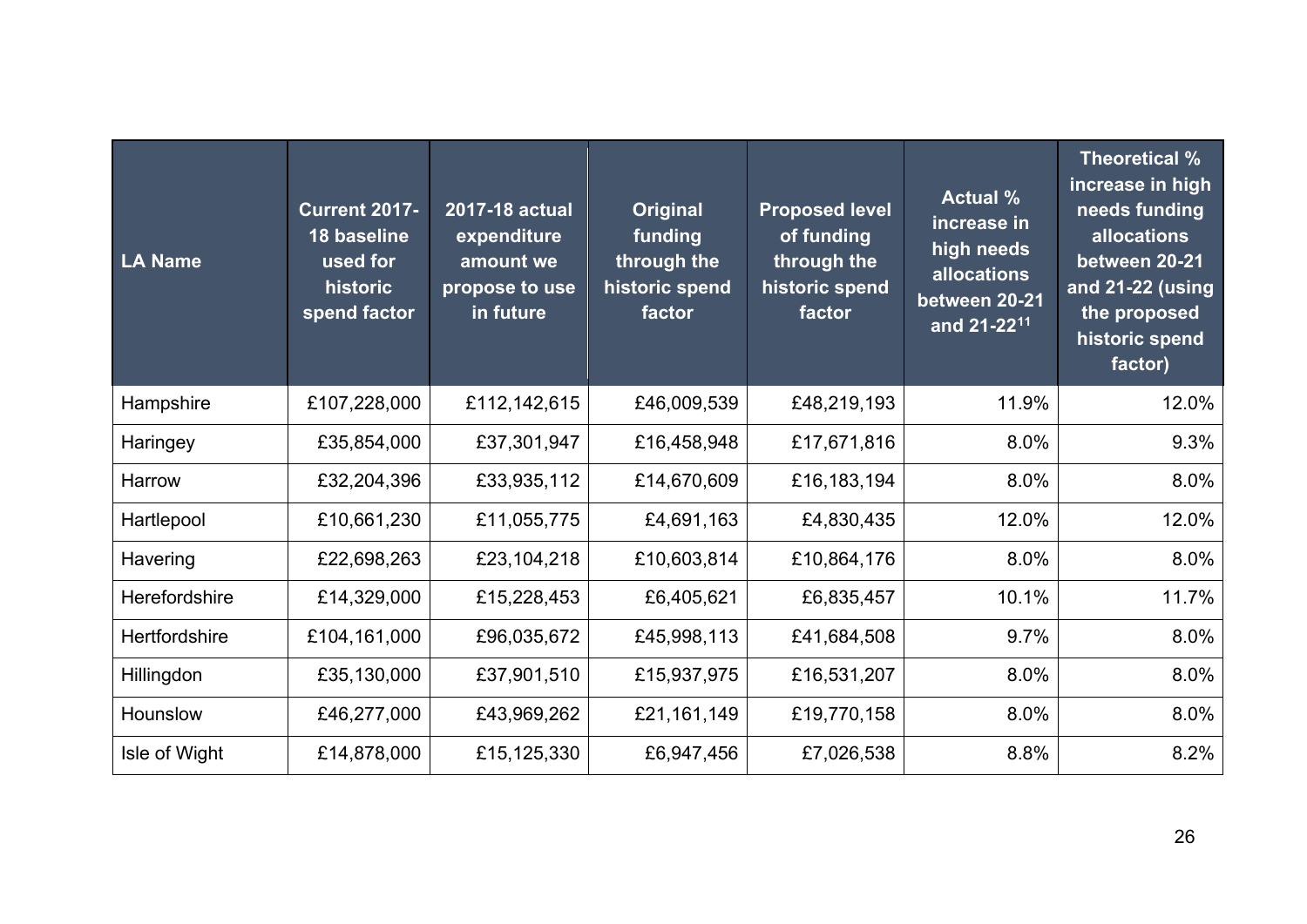| LA Name                        | <b>Current 2017-</b><br>18 baseline<br>used for<br>historic<br>spend factor | 2017-18 actual<br>expenditure<br>amount we<br>propose to use<br>in future | <b>Original</b><br>funding<br>through the<br>historic spend<br>factor | <b>Proposed level</b><br>of funding<br>through the<br>historic spend<br>factor | <b>Actual %</b><br>increase in<br>high needs<br><b>allocations</b><br>between 20-21<br>and 21-22 <sup>11</sup> | Theoretical %<br>increase in high<br>needs funding<br>allocations<br>between 20-21<br>and 21-22 (using<br>the proposed<br>historic spend<br>factor) |
|--------------------------------|-----------------------------------------------------------------------------|---------------------------------------------------------------------------|-----------------------------------------------------------------------|--------------------------------------------------------------------------------|----------------------------------------------------------------------------------------------------------------|-----------------------------------------------------------------------------------------------------------------------------------------------------|
| Islington                      | £27,605,000                                                                 | £25,704,986                                                               | £12,796,427                                                           | £11,849,000                                                                    | 8.5%                                                                                                           | 8.0%                                                                                                                                                |
| Kensington and<br>Chelsea      | £16,005,000                                                                 | £18,475,045                                                               | £6,809,805                                                            | £7,826,422                                                                     | 9.2%                                                                                                           | 12.0%                                                                                                                                               |
| Kent                           | £198,170,384                                                                | £201,319,968                                                              | £87,889,671                                                           | £89,111,010                                                                    | 8.0%                                                                                                           | 8.0%                                                                                                                                                |
| Kingston upon<br>Hull, City of | £27,369,000                                                                 | £29,452,088                                                               | £12,464,500                                                           | £13,392,044                                                                    | 11.4%                                                                                                          | 12.0%                                                                                                                                               |
| Kingston upon<br><b>Thames</b> | £20,455,000                                                                 | £24,387,628                                                               | £8,976,122                                                            | £10,170,298                                                                    | 8.0%                                                                                                           | 8.0%                                                                                                                                                |
| <b>Kirklees</b>                | £34,398,000                                                                 | £38,359,762                                                               | £15,415,901                                                           | £17,431,771                                                                    | 12.0%                                                                                                          | 12.0%                                                                                                                                               |
| Knowsley                       | £19,610,000                                                                 | £20,250,367                                                               | £8,859,253                                                            | £9,500,775                                                                     | 9.6%                                                                                                           | 11.3%                                                                                                                                               |
| Lambeth                        | £41,803,000                                                                 | £43,202,050                                                               | £19,484,987                                                           | £20,045,053                                                                    | 8.0%                                                                                                           | 8.0%                                                                                                                                                |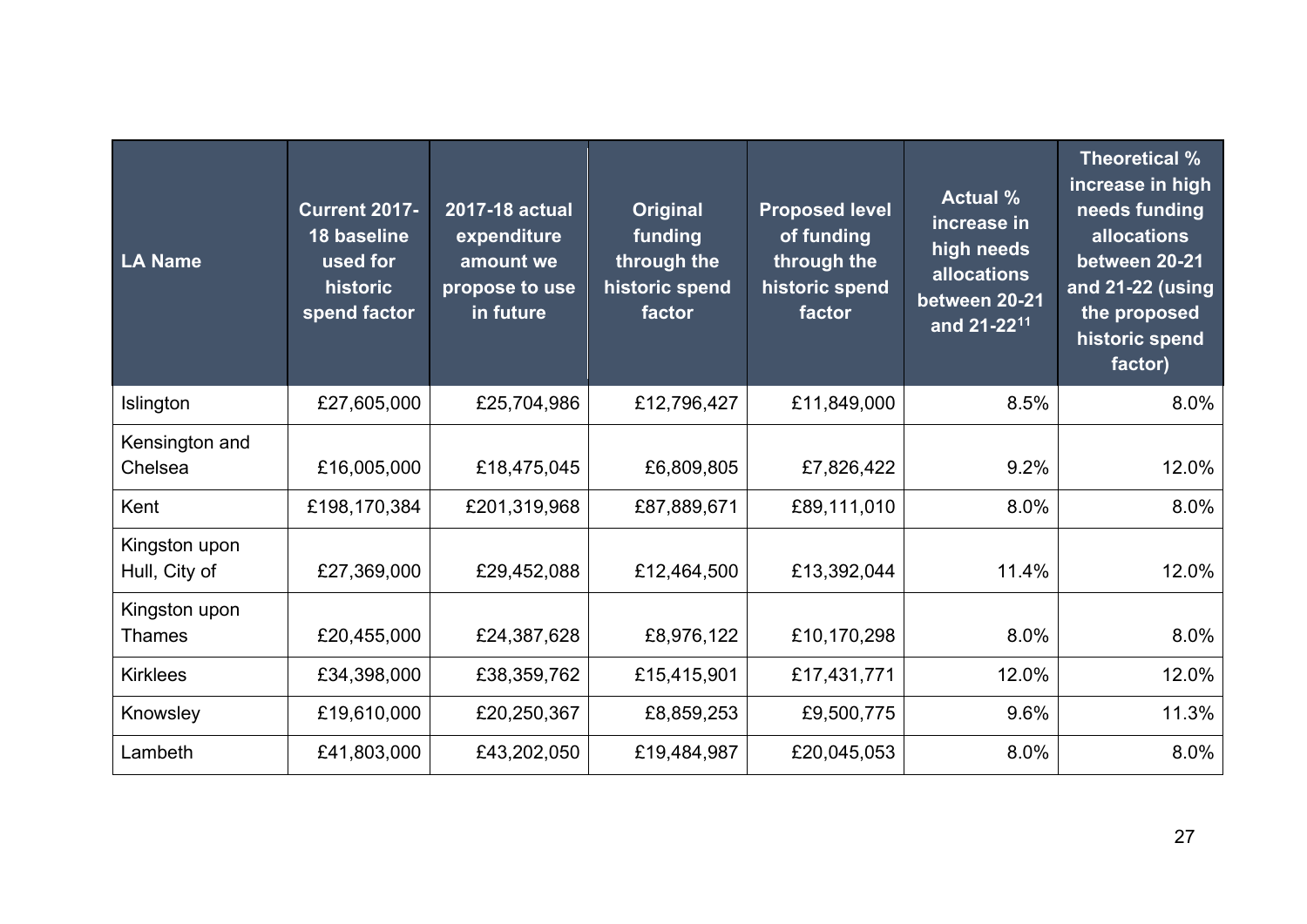| LA Name        | <b>Current 2017-</b><br>18 baseline<br>used for<br>historic<br>spend factor | 2017-18 actual<br>expenditure<br>amount we<br>propose to use<br>in future | <b>Original</b><br>funding<br>through the<br>historic spend<br>factor | <b>Proposed level</b><br>of funding<br>through the<br>historic spend<br>factor | <b>Actual %</b><br>increase in<br>high needs<br><b>allocations</b><br>between 20-21<br>and 21-22 <sup>11</sup> | Theoretical %<br>increase in high<br>needs funding<br>allocations<br>between 20-21<br>and 21-22 (using<br>the proposed<br>historic spend<br>factor) |
|----------------|-----------------------------------------------------------------------------|---------------------------------------------------------------------------|-----------------------------------------------------------------------|--------------------------------------------------------------------------------|----------------------------------------------------------------------------------------------------------------|-----------------------------------------------------------------------------------------------------------------------------------------------------|
| Lancashire     | £107,475,969                                                                | £115,344,201                                                              | £48,059,906                                                           | £51,674,972                                                                    | 10.8%                                                                                                          | 12.0%                                                                                                                                               |
| Leeds          | £64,812,672                                                                 | £62,965,901                                                               | £29,213,162                                                           | £27,961,776                                                                    | 12.0%                                                                                                          | 12.0%                                                                                                                                               |
| Leicester      | £48,130,000                                                                 | £49,712,326                                                               | £21,035,562                                                           | £21,695,560                                                                    | 9.1%                                                                                                           | 9.3%                                                                                                                                                |
| Leicestershire | £66,021,052                                                                 | £65,600,503                                                               | £29,719,333                                                           | £29,322,935                                                                    | 8.0%                                                                                                           | 8.0%                                                                                                                                                |
| Lewisham       | £50,703,795                                                                 | £49,918,291                                                               | £23,746,610                                                           | £23,726,543                                                                    | 8.0%                                                                                                           | 8.0%                                                                                                                                                |
| Lincolnshire   | £81,631,706                                                                 | £71,806,451                                                               | £36,453,765                                                           | £31,452,152                                                                    | 8.0%                                                                                                           | 8.0%                                                                                                                                                |
| Liverpool      | £46,055,754                                                                 | £45,044,591                                                               | £19,616,464                                                           | £18,952,957                                                                    | 12.0%                                                                                                          | 12.0%                                                                                                                                               |
| Luton          | £27,392,047                                                                 | £25,796,378                                                               | £12,903,647                                                           | £12,011,509                                                                    | 8.9%                                                                                                           | 8.0%                                                                                                                                                |
| Manchester     | £70,934,000                                                                 | £73,933,742                                                               | £31,740,266                                                           | £32,949,888                                                                    | 10.3%                                                                                                          | 10.6%                                                                                                                                               |
| Medway         | £37,383,544                                                                 | £37,937,026                                                               | £16,183,808                                                           | £16,332,538                                                                    | 8.0%                                                                                                           | 8.0%                                                                                                                                                |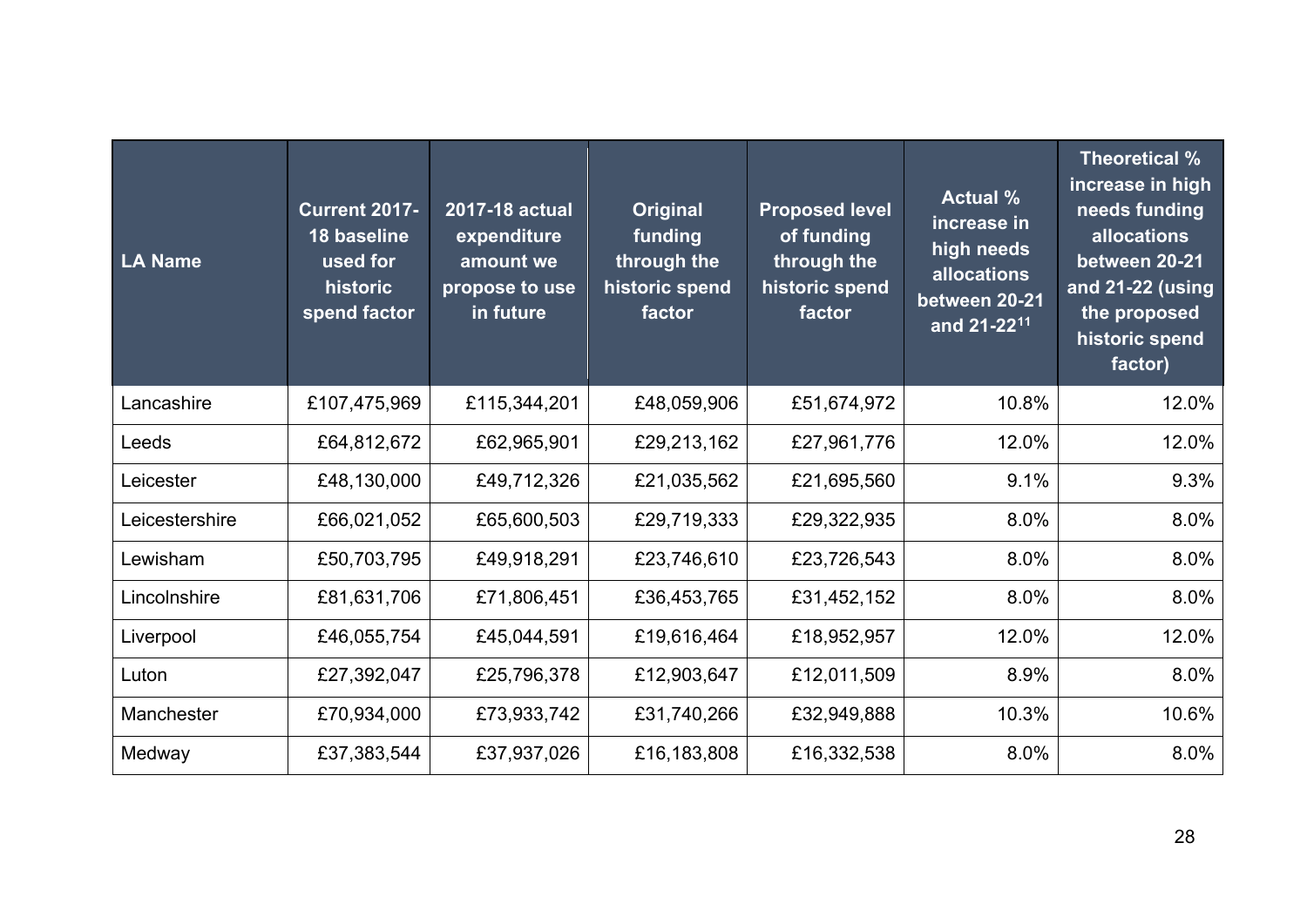| <b>LA Name</b>             | <b>Current 2017-</b><br>18 baseline<br>used for<br>historic<br>spend factor | 2017-18 actual<br>expenditure<br>amount we<br>propose to use<br>in future | Original<br>funding<br>through the<br>historic spend<br>factor | <b>Proposed level</b><br>of funding<br>through the<br>historic spend<br>factor | <b>Actual %</b><br>increase in<br>high needs<br>allocations<br>between 20-21<br>and 21-22 <sup>11</sup> | Theoretical %<br>increase in high<br>needs funding<br>allocations<br>between 20-21<br>and 21-22 (using<br>the proposed<br>historic spend<br>factor) |
|----------------------------|-----------------------------------------------------------------------------|---------------------------------------------------------------------------|----------------------------------------------------------------|--------------------------------------------------------------------------------|---------------------------------------------------------------------------------------------------------|-----------------------------------------------------------------------------------------------------------------------------------------------------|
| Merton                     | £32,356,000                                                                 | £32,931,007                                                               | £15,277,871                                                    | £15,727,827                                                                    | 8.0%                                                                                                    | 8.0%                                                                                                                                                |
| Middlesbrough              | £23,289,000                                                                 | £25,176,850                                                               | £9,124,362                                                     | £9,896,952                                                                     | 10.8%                                                                                                   | 12.0%                                                                                                                                               |
| <b>Milton Keynes</b>       | £39,034,784                                                                 | £36,313,678                                                               | £17,544,196                                                    | £16,156,659                                                                    | 8.0%                                                                                                    | 8.0%                                                                                                                                                |
| Newcastle upon             |                                                                             |                                                                           |                                                                |                                                                                | 10.2%                                                                                                   | 8.0%                                                                                                                                                |
| <b>Tyne</b>                | £35,824,000                                                                 | £34,006,268                                                               | £15,267,989                                                    | £13,369,798                                                                    |                                                                                                         |                                                                                                                                                     |
| Newham                     | £47,501,000                                                                 | £45,495,509                                                               | £22,742,098                                                    | £21,748,357                                                                    | 8.0%                                                                                                    | 8.0%                                                                                                                                                |
| Norfolk                    | £77,048,000                                                                 | £87,591,102                                                               | £34,785,120                                                    | £40,128,171                                                                    | 8.9%                                                                                                    | 12.0%                                                                                                                                               |
| North East<br>Lincolnshire | £17,110,000                                                                 | £18,008,607                                                               | £7,857,000                                                     | £8,273,304                                                                     | 10.9%                                                                                                   | 11.9%                                                                                                                                               |
| <b>North Lincolnshire</b>  | £15,742,247                                                                 | £16,651,091                                                               | £7,245,123                                                     | £7,858,045                                                                     | 10.4%                                                                                                   | 12.0%                                                                                                                                               |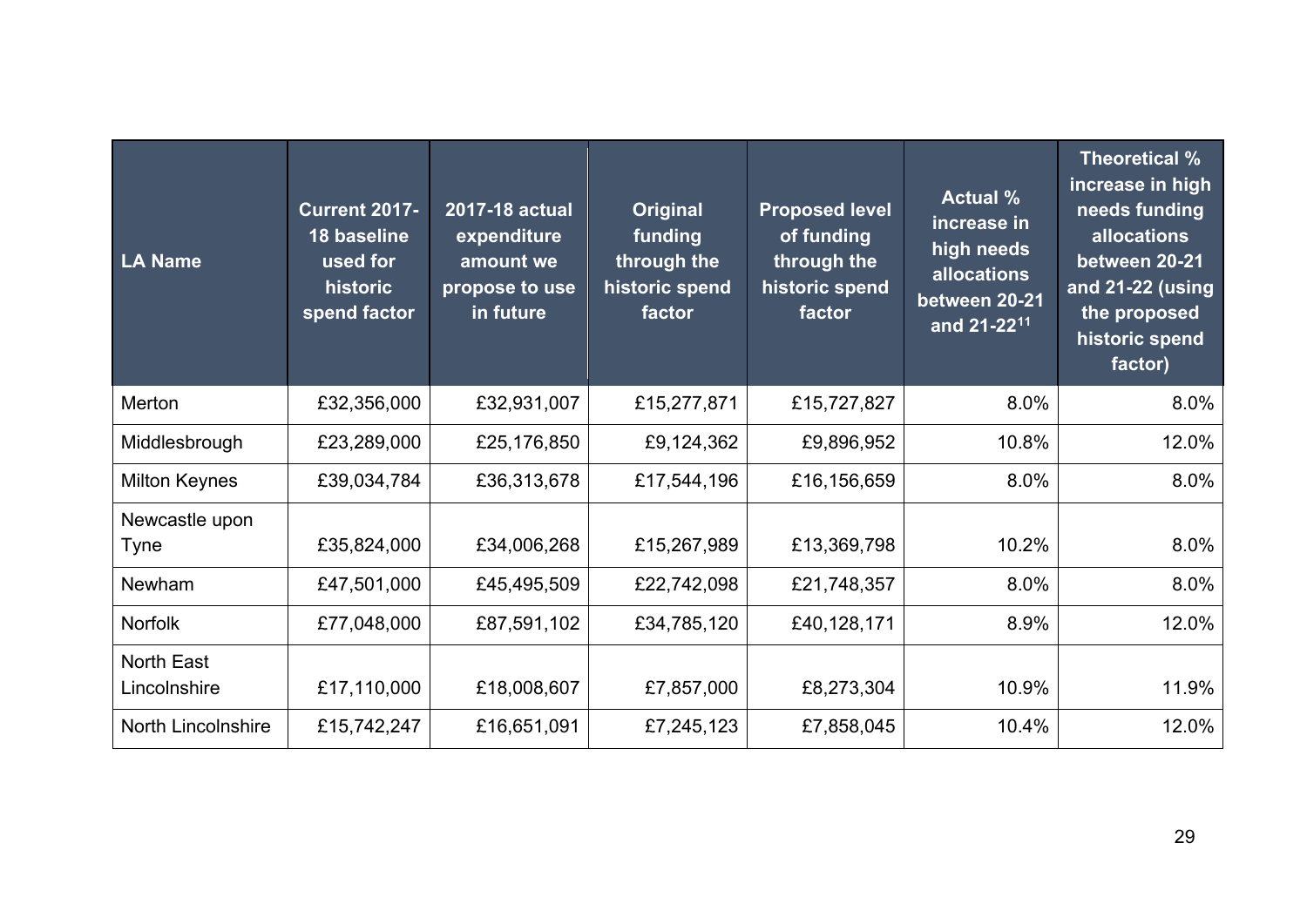| LA Name                          | <b>Current 2017-</b><br>18 baseline<br>used for<br>historic<br>spend factor | 2017-18 actual<br>expenditure<br>amount we<br>propose to use<br>in future | <b>Original</b><br>funding<br>through the<br>historic spend<br>factor | <b>Proposed level</b><br>of funding<br>through the<br>historic spend<br>factor | <b>Actual %</b><br>increase in<br>high needs<br><b>allocations</b><br>between 20-21<br>and 21-22 <sup>11</sup> | Theoretical %<br>increase in high<br>needs funding<br>allocations<br>between 20-21<br>and 21-22 (using<br>the proposed<br>historic spend<br>factor) |
|----------------------------------|-----------------------------------------------------------------------------|---------------------------------------------------------------------------|-----------------------------------------------------------------------|--------------------------------------------------------------------------------|----------------------------------------------------------------------------------------------------------------|-----------------------------------------------------------------------------------------------------------------------------------------------------|
| <b>North</b><br>Northamptonshire | £31,726,993                                                                 | £31,060,819                                                               | £13,939,813                                                           | £13,566,355                                                                    | 8.4%                                                                                                           | 8.0%                                                                                                                                                |
| <b>North Somerset</b>            | £23,072,107                                                                 | £23,628,641                                                               | £10,738,608                                                           | £11,021,194                                                                    | 8.0%                                                                                                           | 8.0%                                                                                                                                                |
| North Tyneside                   | £20,261,000                                                                 | £18,699,163                                                               | £8,781,008                                                            | £8,159,089                                                                     | 11.1%                                                                                                          | 8.0%                                                                                                                                                |
| <b>North Yorkshire</b>           | £47,902,000                                                                 | £51,451,351                                                               | £22,572,000                                                           | £24,505,176                                                                    | 9.6%                                                                                                           | 12.0%                                                                                                                                               |
| Northumberland                   | £32,233,000                                                                 | £33,395,315                                                               | £14,918,567                                                           | £15,395,725                                                                    | 11.1%                                                                                                          | 11.4%                                                                                                                                               |
| Nottingham                       | £29,440,298                                                                 | £34,060,022                                                               | £13,233,330                                                           | £15,004,616                                                                    | 12.0%                                                                                                          | 12.0%                                                                                                                                               |
| Nottinghamshire                  | £60,464,237                                                                 | £64,551,368                                                               | £28,901,777                                                           | £31,044,551                                                                    | 12.0%                                                                                                          | 12.0%                                                                                                                                               |
| Oldham                           | £29,919,445                                                                 | £31,747,525                                                               | £13,051,513                                                           | £13,860,004                                                                    | 12.0%                                                                                                          | 12.0%                                                                                                                                               |
| Oxfordshire                      | £58,980,000                                                                 | £60,766,723                                                               | £25,631,572                                                           | £26,274,593                                                                    | 10.0%                                                                                                          | 9.8%                                                                                                                                                |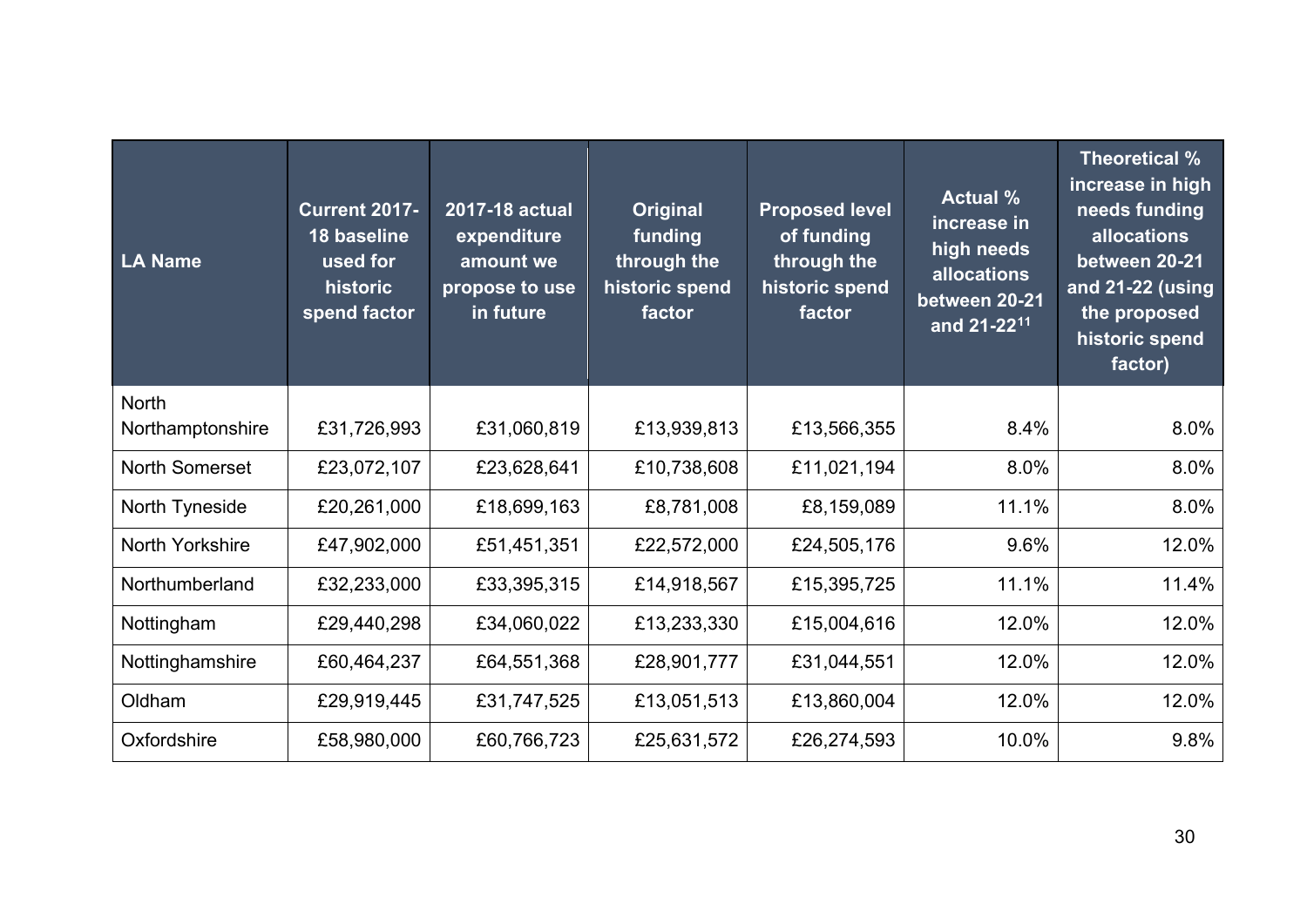| LA Name                        | <b>Current 2017-</b><br>18 baseline<br>used for<br>historic<br>spend factor | 2017-18 actual<br>expenditure<br>amount we<br>propose to use<br>in future | Original<br>funding<br>through the<br>historic spend<br>factor | <b>Proposed level</b><br>of funding<br>through the<br>historic spend<br>factor | <b>Actual %</b><br>increase in<br>high needs<br>allocations<br>between 20-21<br>and 21-22 <sup>11</sup> | Theoretical %<br>increase in high<br>needs funding<br><b>allocations</b><br>between 20-21<br>and 21-22 (using<br>the proposed<br>historic spend<br>factor) |
|--------------------------------|-----------------------------------------------------------------------------|---------------------------------------------------------------------------|----------------------------------------------------------------|--------------------------------------------------------------------------------|---------------------------------------------------------------------------------------------------------|------------------------------------------------------------------------------------------------------------------------------------------------------------|
| Peterborough                   | £27,943,570                                                                 | £28,817,087                                                               | £12,304,297                                                    | £12,617,135                                                                    | 9.6%                                                                                                    | 9.5%                                                                                                                                                       |
| Plymouth                       | £29,624,000                                                                 | £30,040,088                                                               | £12,706,156                                                    | £12,964,070                                                                    | 9.5%                                                                                                    | 9.2%                                                                                                                                                       |
| Portsmouth                     | £19,459,000                                                                 | £18,237,402                                                               | £8,202,242                                                     | £7,563,214                                                                     | 12.0%                                                                                                   | 12.0%                                                                                                                                                      |
| Reading                        | £19,261,400                                                                 | £20,163,658                                                               | £9,816,786                                                     | £10,315,234                                                                    | 8.0%                                                                                                    | 8.0%                                                                                                                                                       |
| Redbridge                      | £41,789,615                                                                 | £43,176,345                                                               | £19,881,199                                                    | £20,782,845                                                                    | 8.0%                                                                                                    | 8.0%                                                                                                                                                       |
| Redcar and<br>Cleveland        | £16,108,173                                                                 | £16,478,324                                                               | £7,212,513                                                     | £7,373,918                                                                     | 10.8%                                                                                                   | 10.6%                                                                                                                                                      |
| Richmond upon<br><b>Thames</b> | £24,910,000                                                                 | £27,165,046                                                               | £11,202,856                                                    | £12,371,588                                                                    | 8.0%                                                                                                    | 8.0%                                                                                                                                                       |
| Rochdale                       | £21,538,000                                                                 | £22,663,846                                                               | £9,880,294                                                     | £10,304,355                                                                    | 12.0%                                                                                                   | 12.0%                                                                                                                                                      |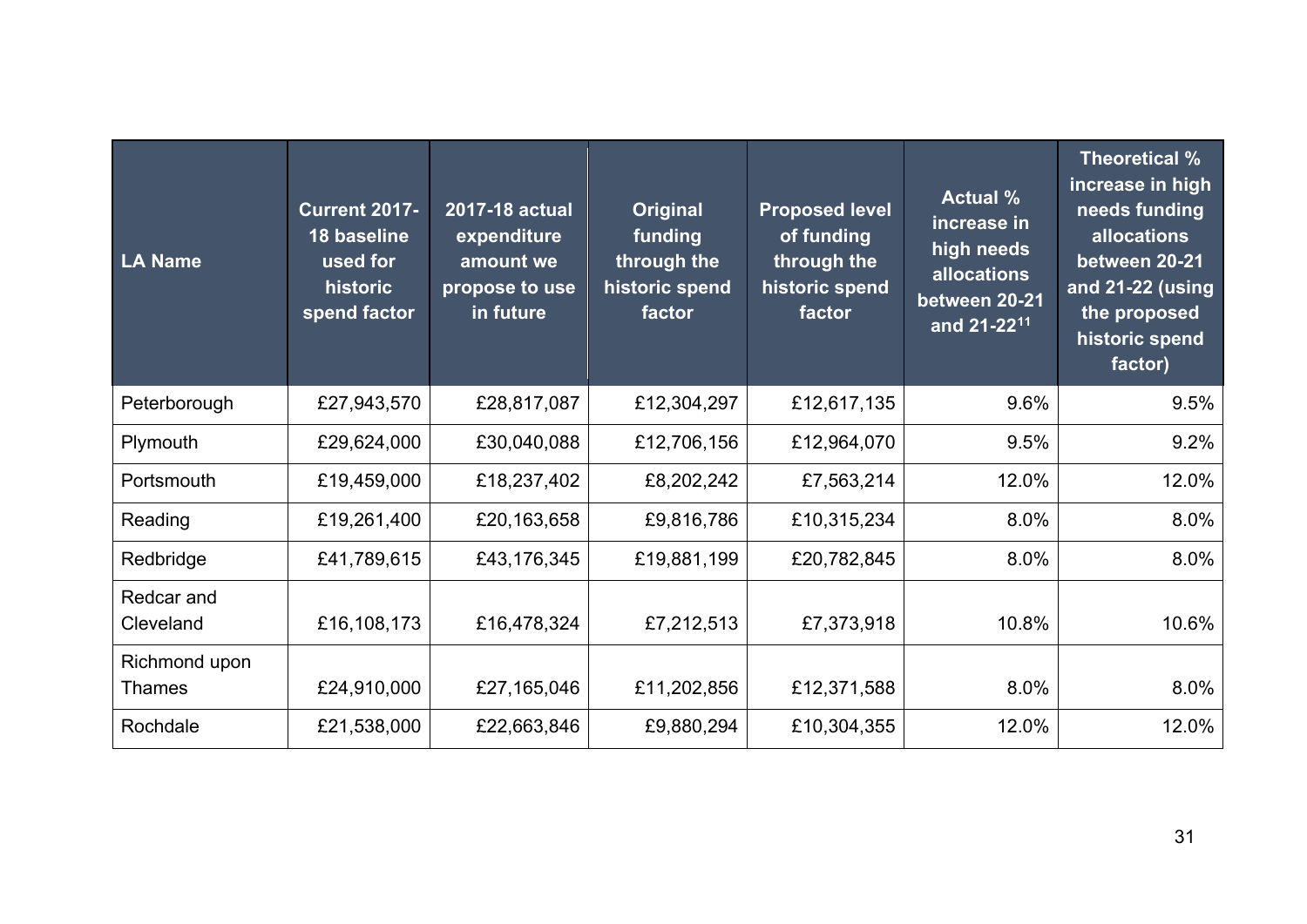| LA Name    | <b>Current 2017-</b><br>18 baseline<br>used for<br>historic<br>spend factor | 2017-18 actual<br>expenditure<br>amount we<br>propose to use<br>in future | <b>Original</b><br>funding<br>through the<br>historic spend<br>factor | <b>Proposed level</b><br>of funding<br>through the<br>historic spend<br>factor | <b>Actual %</b><br>increase in<br>high needs<br><b>allocations</b><br>between 20-21<br>and 21-22 <sup>11</sup> | Theoretical %<br>increase in high<br>needs funding<br>allocations<br>between 20-21<br>and 21-22 (using<br>the proposed<br>historic spend<br>factor) |
|------------|-----------------------------------------------------------------------------|---------------------------------------------------------------------------|-----------------------------------------------------------------------|--------------------------------------------------------------------------------|----------------------------------------------------------------------------------------------------------------|-----------------------------------------------------------------------------------------------------------------------------------------------------|
| Rotherham  | £28,730,000                                                                 | £33,249,674                                                               | £12,800,816                                                           | £14,877,653                                                                    | 11.1%                                                                                                          | 12.0%                                                                                                                                               |
| Rutland    | £3,882,327                                                                  | £3,448,267                                                                | £1,894,017                                                            | £1,693,987                                                                     | 8.0%                                                                                                           | 8.0%                                                                                                                                                |
| Salford    | £31,575,000                                                                 | £35,089,051                                                               | £14,295,170                                                           | £16,014,719                                                                    | 10.4%                                                                                                          | 12.0%                                                                                                                                               |
| Sandwell   | £38,667,228                                                                 | £38,192,391                                                               | £17,549,646                                                           | £17,231,074                                                                    | 10.1%                                                                                                          | 8.2%                                                                                                                                                |
| Sefton     | £27,556,000                                                                 | £27,547,001                                                               | £12,282,358                                                           | £12,180,760                                                                    | 10.5%                                                                                                          | 9.0%                                                                                                                                                |
| Sheffield  | £52,725,000                                                                 | £52,767,461                                                               | £23,206,115                                                           | £23,063,010                                                                    | 12.0%                                                                                                          | 12.0%                                                                                                                                               |
| Shropshire | £25,079,000                                                                 | £25,542,102                                                               | £11,933,200                                                           | £12,168,226                                                                    | 10.5%                                                                                                          | 10.2%                                                                                                                                               |
| Slough     | £23,221,000                                                                 | £25,288,162                                                               | £10,435,307                                                           | £11,541,586                                                                    | 8.0%                                                                                                           | 8.0%                                                                                                                                                |
| Solihull   | £26,742,580                                                                 | £27,512,008                                                               | £11,670,480                                                           | £12,002,001                                                                    | 8.0%                                                                                                           | 8.0%                                                                                                                                                |
| Somerset   | £49,758,400                                                                 | £52,180,559                                                               | £22,689,838                                                           | £23,992,388                                                                    | 10.0%                                                                                                          | 11.3%                                                                                                                                               |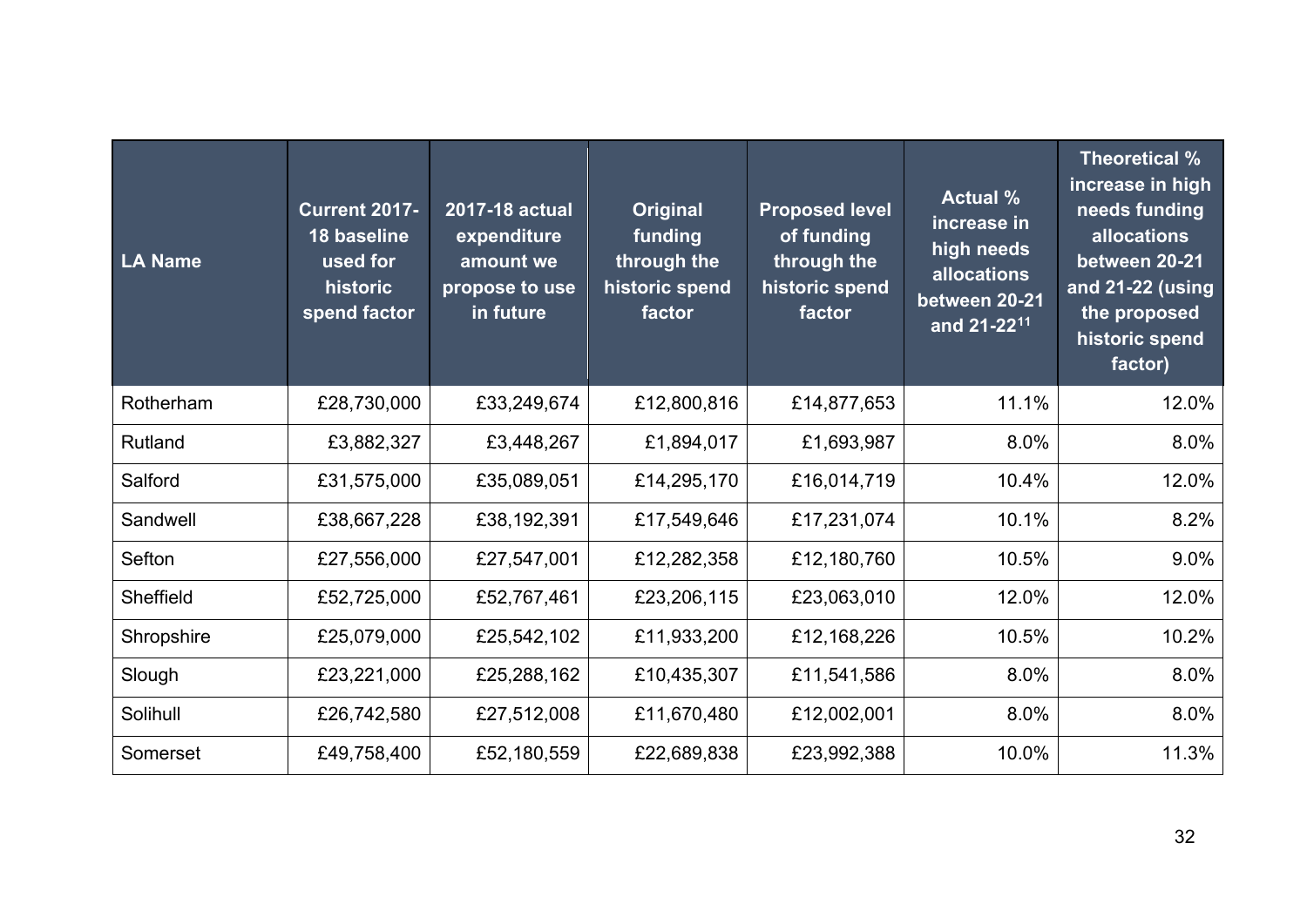| <b>LA Name</b>           | <b>Current 2017-</b><br>18 baseline<br>used for<br>historic<br>spend factor | 2017-18 actual<br>expenditure<br>amount we<br>propose to use<br>in future | Original<br>funding<br>through the<br>historic spend<br>factor | <b>Proposed level</b><br>of funding<br>through the<br>historic spend<br>factor | <b>Actual %</b><br>increase in<br>high needs<br><b>allocations</b><br>between 20-21<br>and 21-22 <sup>11</sup> | Theoretical %<br>increase in high<br>needs funding<br>allocations<br>between 20-21<br>and 21-22 (using<br>the proposed<br>historic spend<br>factor) |
|--------------------------|-----------------------------------------------------------------------------|---------------------------------------------------------------------------|----------------------------------------------------------------|--------------------------------------------------------------------------------|----------------------------------------------------------------------------------------------------------------|-----------------------------------------------------------------------------------------------------------------------------------------------------|
| South<br>Gloucestershire | £31,202,526                                                                 | £35,908,047                                                               | £14,310,432                                                    | £16,723,983                                                                    | 8.0%                                                                                                           | 8.0%                                                                                                                                                |
| South Tyneside           | £17,097,000                                                                 | £16,577,345                                                               | £7,344,925                                                     | £6,935,097                                                                     | 11.3%                                                                                                          | 8.0%                                                                                                                                                |
| Southampton              | £22,619,942                                                                 | £25,112,958                                                               | £10,168,037                                                    | £11,421,113                                                                    | 10.1%                                                                                                          | 12.0%                                                                                                                                               |
| Southend-on-Sea          | £17,783,562                                                                 | £18,284,005                                                               | £7,495,531                                                     | £7,673,752                                                                     | 12.0%                                                                                                          | 11.6%                                                                                                                                               |
| Southwark                | £42,884,908                                                                 | £51,618,450                                                               | £19,286,806                                                    | £23,588,536                                                                    | 8.1%                                                                                                           | 12.0%                                                                                                                                               |
| <b>St Helens</b>         | £21,669,000                                                                 | £20,696,332                                                               | £9,921,978                                                     | £9,154,127                                                                     | 9.2%                                                                                                           | 8.0%                                                                                                                                                |
| <b>Staffordshire</b>     | £71,442,921                                                                 | £75,709,634                                                               | £30,027,599                                                    | £31,824,286                                                                    | 10.6%                                                                                                          | 11.8%                                                                                                                                               |
| Stockport                | £29,822,000                                                                 | £29,734,568                                                               | £13,727,728                                                    | £13,532,039                                                                    | 9.3%                                                                                                           | 8.0%                                                                                                                                                |
| Stockton-on-Tees         | £25,035,326                                                                 | £25,312,656                                                               | £11,114,311                                                    | £11,335,351                                                                    | 10.3%                                                                                                          | 10.1%                                                                                                                                               |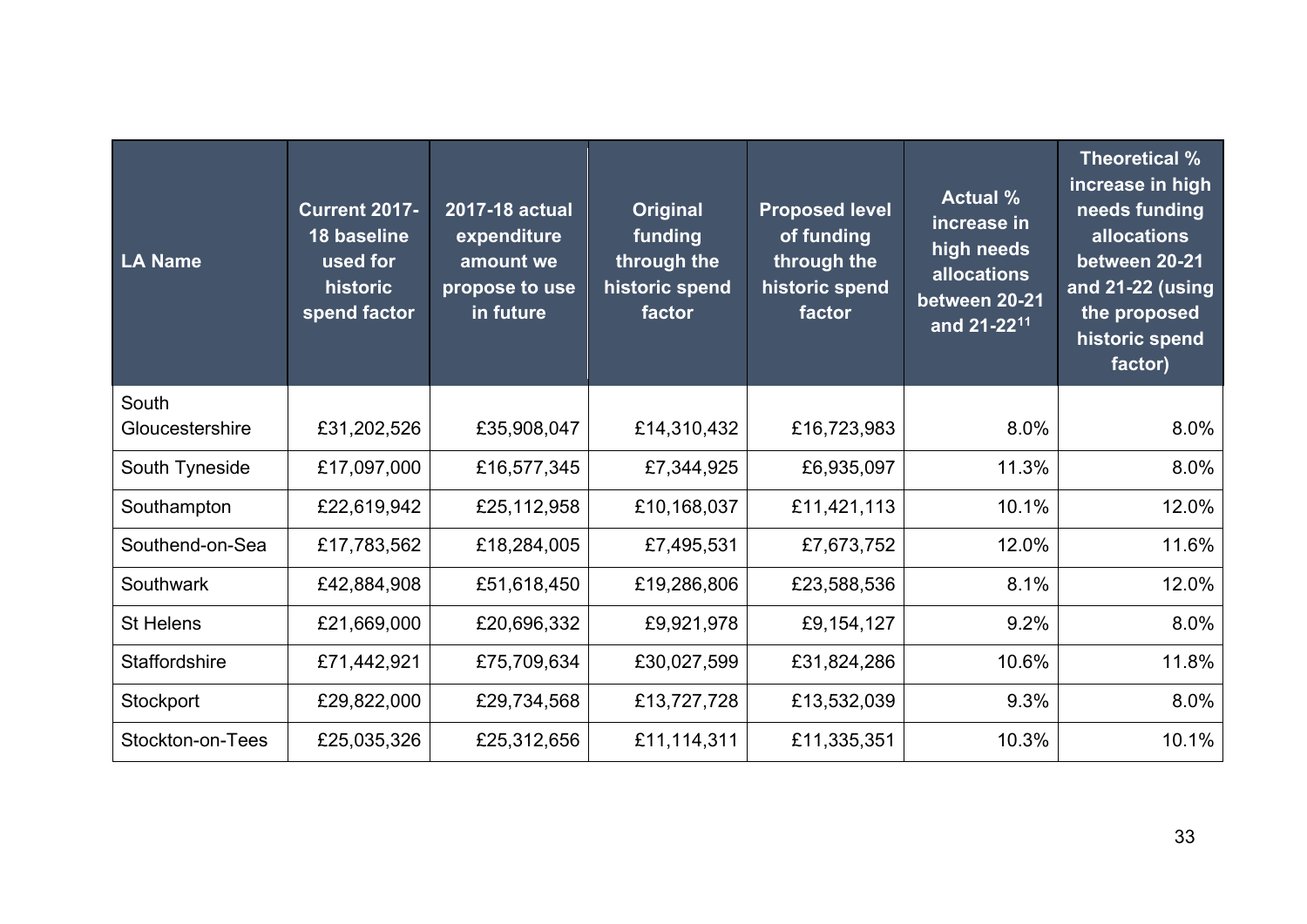| LA Name                   | <b>Current 2017-</b><br>18 baseline<br>used for<br>historic<br>spend factor | 2017-18 actual<br>expenditure<br>amount we<br>propose to use<br>in future | <b>Original</b><br>funding<br>through the<br>historic spend<br>factor | <b>Proposed level</b><br>of funding<br>through the<br>historic spend<br>factor | <b>Actual %</b><br>increase in<br>high needs<br><b>allocations</b><br>between 20-21<br>and 21-22 <sup>11</sup> | Theoretical %<br>increase in high<br>needs funding<br>allocations<br>between 20-21<br>and 21-22 (using<br>the proposed<br>historic spend<br>factor) |
|---------------------------|-----------------------------------------------------------------------------|---------------------------------------------------------------------------|-----------------------------------------------------------------------|--------------------------------------------------------------------------------|----------------------------------------------------------------------------------------------------------------|-----------------------------------------------------------------------------------------------------------------------------------------------------|
| Stoke-on-Trent            | £29,493,037                                                                 | £36,139,084                                                               | £13,774,243                                                           | £16,951,354                                                                    | 10.9%                                                                                                          | 12.0%                                                                                                                                               |
| <b>Suffolk</b>            | £57,940,447                                                                 | £58,766,773                                                               | £26,558,785                                                           | £26,572,841                                                                    | 10.5%                                                                                                          | 9.3%                                                                                                                                                |
| Sunderland                | £23,186,530                                                                 | £22,798,372                                                               | £9,905,450                                                            | £9,856,871                                                                     | 12.0%                                                                                                          | 12.0%                                                                                                                                               |
| Surrey                    | £142,348,000                                                                | £147,055,349                                                              | £64,484,117                                                           | £66,417,221                                                                    | 8.0%                                                                                                           | 8.0%                                                                                                                                                |
| <b>Sutton</b>             | £36,954,000                                                                 | £35,897,090                                                               | £16,830,505                                                           | £15,836,843                                                                    | 8.0%                                                                                                           | 8.0%                                                                                                                                                |
| Swindon                   | £30,232,000                                                                 | £30,114,410                                                               | £13,470,520                                                           | £13,406,324                                                                    | 8.0%                                                                                                           | 8.0%                                                                                                                                                |
| Tameside                  | £19,028,045                                                                 | £19,298,827                                                               | £8,655,813                                                            | £8,772,385                                                                     | 12.0%                                                                                                          | 12.0%                                                                                                                                               |
| <b>Telford and Wrekin</b> | £20,801,209                                                                 | £21,197,631                                                               | £9,156,063                                                            | £9,296,174                                                                     | 9.4%                                                                                                           | 8.9%                                                                                                                                                |
| <b>Thurrock</b>           | £22,444,000                                                                 | £24,655,929                                                               | £10,295,138                                                           | £11,488,693                                                                    | 8.0%                                                                                                           | 11.2%                                                                                                                                               |
| Torbay                    | £17,218,000                                                                 | £18,899,388                                                               | £7,179,459                                                            | £7,930,828                                                                     | 9.6%                                                                                                           | 12.0%                                                                                                                                               |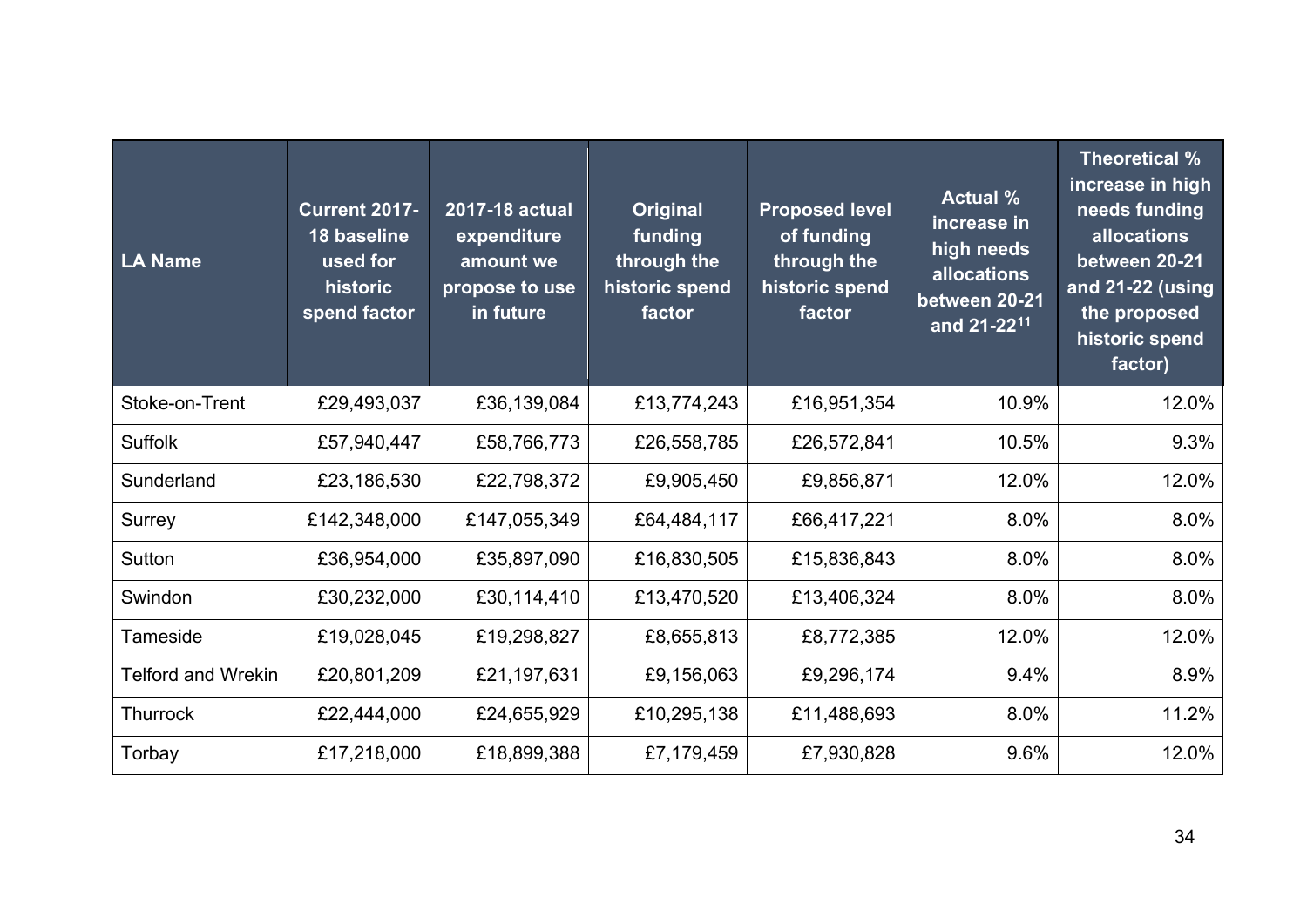| LA Name               | <b>Current 2017-</b><br>18 baseline<br>used for<br>historic<br>spend factor | 2017-18 actual<br>expenditure<br>amount we<br>propose to use<br>in future | Original<br>funding<br>through the<br>historic spend<br>factor | <b>Proposed level</b><br>of funding<br>through the<br>historic spend<br>factor | <b>Actual %</b><br>increase in<br>high needs<br><b>allocations</b><br>between 20-21<br>and 21-22 <sup>11</sup> | Theoretical %<br>increase in high<br>needs funding<br>allocations<br>between 20-21<br>and 21-22 (using<br>the proposed<br>historic spend<br>factor) |
|-----------------------|-----------------------------------------------------------------------------|---------------------------------------------------------------------------|----------------------------------------------------------------|--------------------------------------------------------------------------------|----------------------------------------------------------------------------------------------------------------|-----------------------------------------------------------------------------------------------------------------------------------------------------|
| <b>Tower Hamlets</b>  | £46,677,410                                                                 | £47,094,720                                                               | £21,058,113                                                    | £20,835,296                                                                    | 8.0%                                                                                                           | 8.0%                                                                                                                                                |
| <b>Trafford</b>       | £25,038,000                                                                 | £25,547,970                                                               | £11,396,274                                                    | £11,676,365                                                                    | 8.0%                                                                                                           | 8.0%                                                                                                                                                |
| Wakefield             | £28,074,000                                                                 | £30,298,748                                                               | £12,587,527                                                    | £13,647,974                                                                    | 12.0%                                                                                                          | 12.0%                                                                                                                                               |
| Walsall               | £29,893,640                                                                 | £29,300,096                                                               | £13,562,165                                                    | £13,103,926                                                                    | 12.0%                                                                                                          | 12.0%                                                                                                                                               |
| <b>Waltham Forest</b> | £36,047,353                                                                 | £37,427,505                                                               | £15,661,426                                                    | £16,334,578                                                                    | 8.0%                                                                                                           | 8.0%                                                                                                                                                |
| Wandsworth            | £43,284,977                                                                 | £40,731,670                                                               | £17,844,426                                                    | £16,787,764                                                                    | 8.0%                                                                                                           | 8.0%                                                                                                                                                |
| Warrington            | £20,096,525                                                                 | £21,524,241                                                               | £9,013,192                                                     | £9,675,828                                                                     | 9.4%                                                                                                           | 11.4%                                                                                                                                               |
| Warwickshire          | £59,201,333                                                                 | £60,491,309                                                               | £26,627,879                                                    | £27,044,981                                                                    | 8.0%                                                                                                           | 8.0%                                                                                                                                                |
| <b>West Berkshire</b> | £20,056,000                                                                 | £19,611,347                                                               | £8,419,066                                                     | £8,222,127                                                                     | 8.0%                                                                                                           | 8.0%                                                                                                                                                |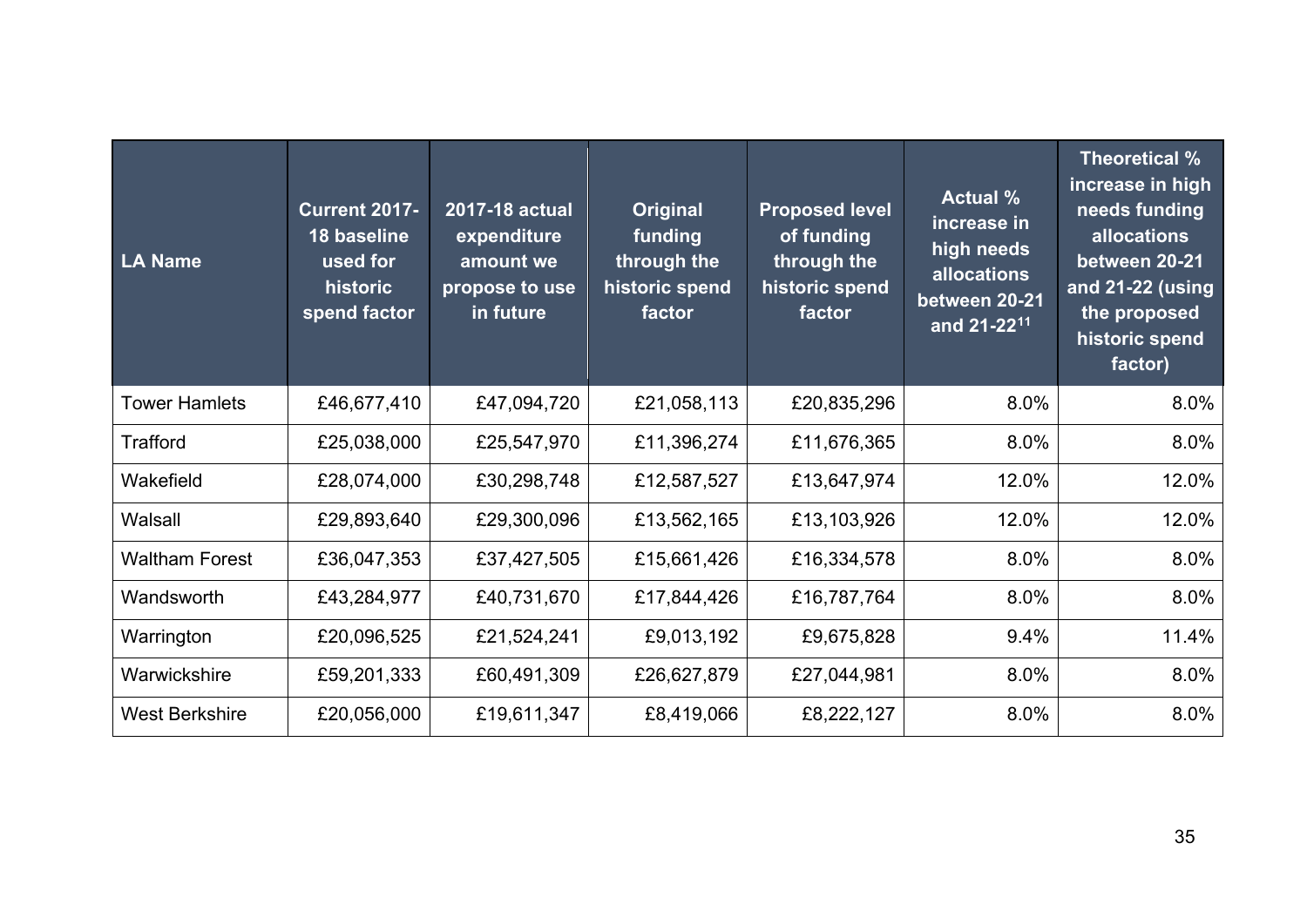| LA Name            | <b>Current 2017-</b><br>18 baseline<br>used for<br>historic<br>spend factor | 2017-18 actual<br>expenditure<br>amount we<br>propose to use<br>in future | Original<br>funding<br>through the<br>historic spend<br>factor | <b>Proposed level</b><br>of funding<br>through the<br>historic spend<br>factor | <b>Actual %</b><br>increase in<br>high needs<br><b>allocations</b><br>between 20-21<br>and 21-22 <sup>11</sup> | Theoretical %<br>increase in high<br>needs funding<br>allocations<br>between 20-21<br>and 21-22 (using<br>the proposed<br>historic spend<br>factor) |
|--------------------|-----------------------------------------------------------------------------|---------------------------------------------------------------------------|----------------------------------------------------------------|--------------------------------------------------------------------------------|----------------------------------------------------------------------------------------------------------------|-----------------------------------------------------------------------------------------------------------------------------------------------------|
| West               |                                                                             |                                                                           |                                                                |                                                                                |                                                                                                                |                                                                                                                                                     |
| Northamptonshire   | £37,324,588                                                                 | £36,540,882                                                               | £16,399,215                                                    | £15,959,868                                                                    | 9.9%                                                                                                           | 8.7%                                                                                                                                                |
| <b>West Sussex</b> | £77,406,000                                                                 | £75,663,821                                                               | £34,641,903                                                    | £33,583,219                                                                    | 9.6%                                                                                                           | 8.0%                                                                                                                                                |
| Westminster        | £24,756,000                                                                 | £23,943,920                                                               | £11,439,465                                                    | £10,941,779                                                                    | 8.0%                                                                                                           | 8.0%                                                                                                                                                |
| Wigan              | £27,444,000                                                                 | £27,865,018                                                               | £12,527,873                                                    | £12,658,559                                                                    | 12.0%                                                                                                          | 12.0%                                                                                                                                               |
| Wiltshire          | £47,147,500                                                                 | £44,709,479                                                               | £21,322,449                                                    | £20,105,850                                                                    | 9.4%                                                                                                           | 8.0%                                                                                                                                                |
| Windsor and        |                                                                             |                                                                           |                                                                |                                                                                |                                                                                                                |                                                                                                                                                     |
| Maidenhead         | £18,718,500                                                                 | £19,336,963                                                               | £8,239,495                                                     | £8,413,116                                                                     | 8.0%                                                                                                           | 8.0%                                                                                                                                                |
| Wirral             | £35,061,200                                                                 | £34,136,451                                                               | £14,518,418                                                    | £13,924,046                                                                    | 12.0%                                                                                                          | 9.2%                                                                                                                                                |
| Wokingham          | £18,049,608                                                                 | £19,306,041                                                               | £8,420,712                                                     | £9,054,679                                                                     | 8.0%                                                                                                           | 8.0%                                                                                                                                                |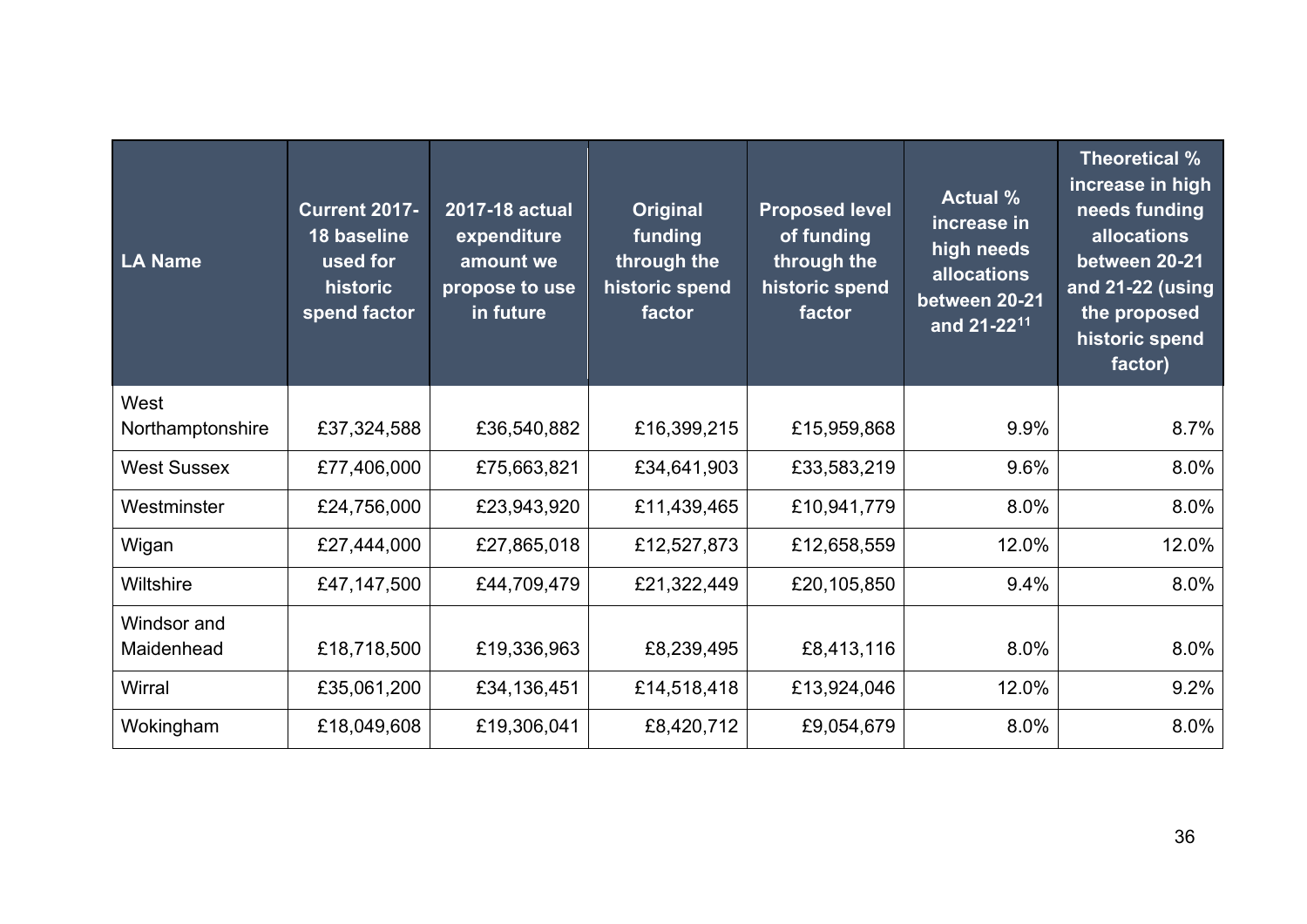| <b>LA Name</b> | <b>Current 2017-</b><br>18 baseline<br>used for<br>historic<br>spend factor | 2017-18 actual<br>expenditure<br>amount we<br>propose to use<br>in future | <b>Original</b><br>funding<br>through the<br>historic spend<br>factor | <b>Proposed level</b><br>of funding<br>through the<br>historic spend<br>factor | <b>Actual %</b><br>increase in<br>high needs<br>allocations<br>between 20-21<br>and 21-22 <sup>11</sup> | Theoretical %<br>increase in high<br>needs funding<br>allocations<br>between 20-21<br>and $21 - 22$ (using<br>the proposed<br>historic spend<br>factor) |
|----------------|-----------------------------------------------------------------------------|---------------------------------------------------------------------------|-----------------------------------------------------------------------|--------------------------------------------------------------------------------|---------------------------------------------------------------------------------------------------------|---------------------------------------------------------------------------------------------------------------------------------------------------------|
| Wolverhampton  | £33,071,000                                                                 | £31,224,735                                                               | £14,420,809                                                           | £13,344,136                                                                    | 9.5%                                                                                                    | 8.0%                                                                                                                                                    |
| Worcestershire | £48,080,000                                                                 | £50,445,094                                                               | £21,006,015                                                           | £22,199,767                                                                    | 10.8%                                                                                                   | 11.8%                                                                                                                                                   |
| York           | £18,417,903                                                                 | £18,711,381                                                               | £7,994,161                                                            | £8,024,818                                                                     | 8.0%                                                                                                    | 8.0%                                                                                                                                                    |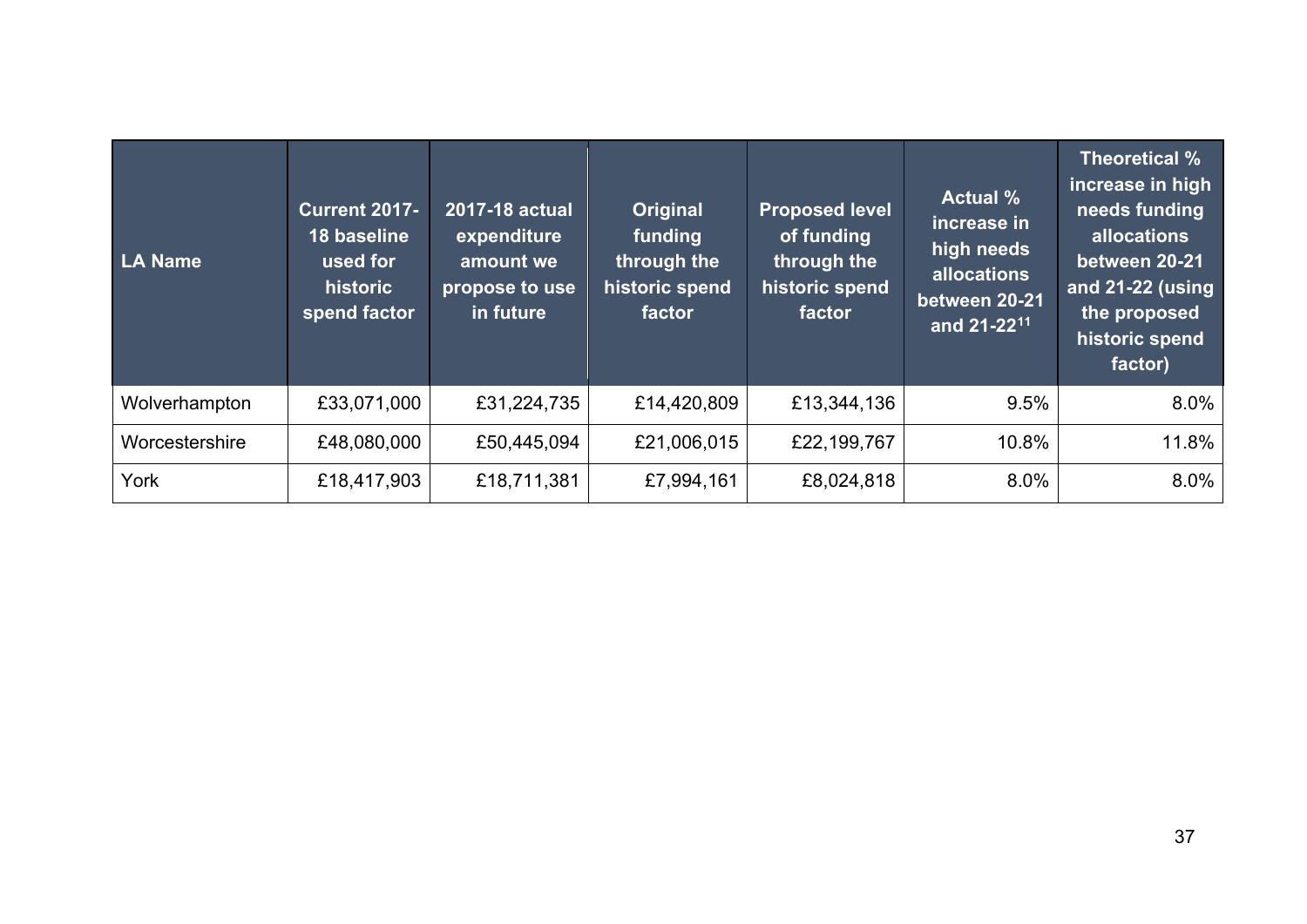- 5. The different historic spend amounts, if used in the 2021-22 national funding formula calculations, would have meant that 47% of authorities would have experienced a change in their allocations, with 35 receiving a larger increase and 36 receiving a smaller increase. For 79 authorities, the effect of the 8% funding floor and the 12% limit on gains would have been to override the impact of the change in the historic spend factor value.
- 6. If a local authority wishes to query the amounts in table 2 above, please send the enquiry to [HighNeedsNFF.CONSULTATION@education.gov.uk](mailto:HighNeedsNFF.CONSULTATION@education.gov.uk) by the end of the consultation period.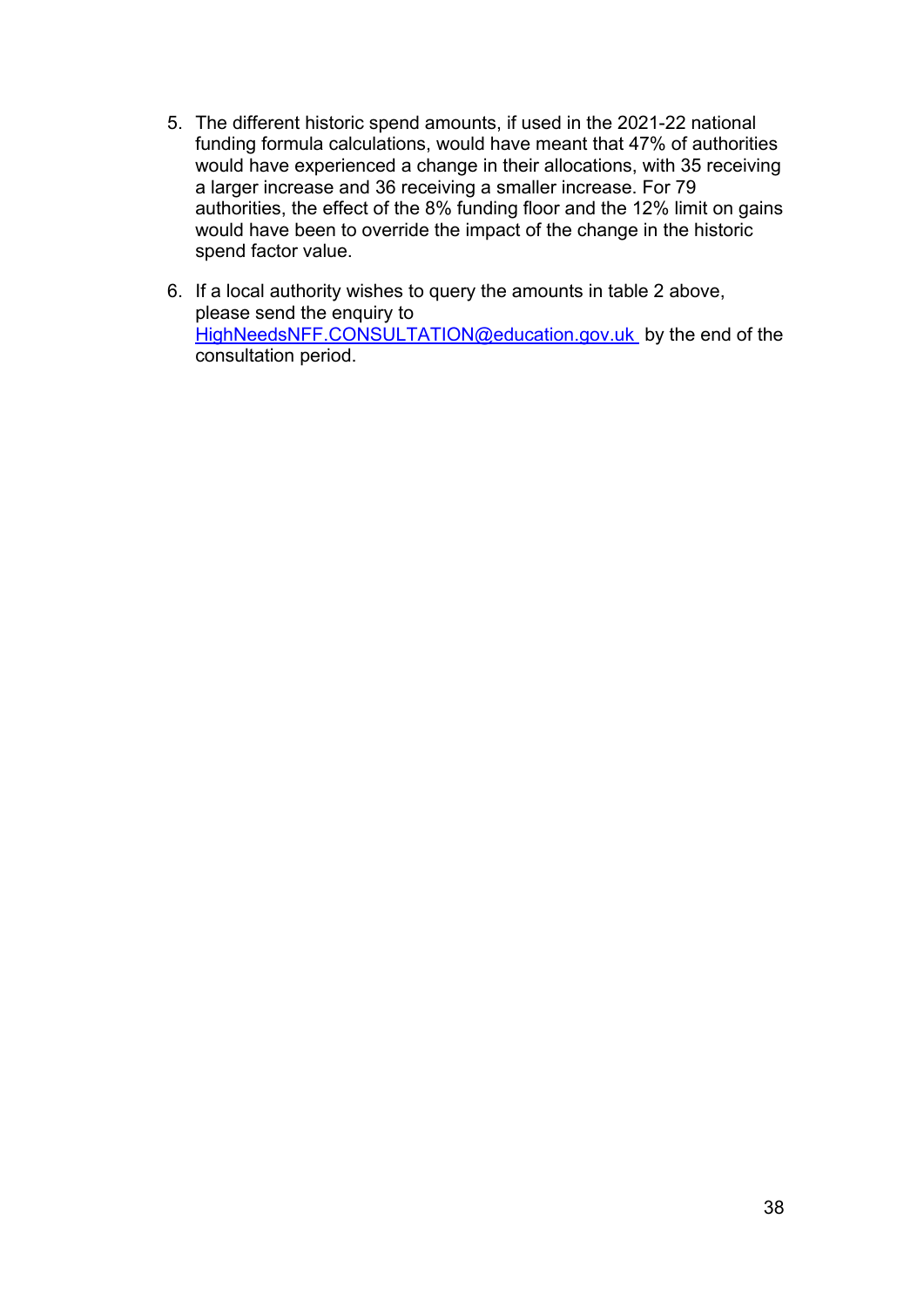# <span id="page-38-0"></span>**Annex C: The high needs NFF consultation equalities impact assesment**

#### **The Public Sector Equality Duty**

- 1. The Equality Act 2010 identifies the following as protected characteristics for the public sector equality duty:
	- Age
	- Disability
	- Gender Reassignment
	- Pregnancy and Maternity
	- Race (including ethnicity)
	- Religion or belief
	- Sex
	- Sexual orientation
- 2. Under Section 149 of the Equality Act 2010, the Secretary of State is under a duty to have due regard to the need to:
	- a. eliminate discrimination, harassment, victimisation and any other conduct that is prohibited by or under the Equality Act 2010;
	- b. advance equality of opportunity between persons who share a relevant protected characteristic and persons who do not share it, in particular the need to:
		- **F** remove or minimise disadvantages suffered by persons who share a relevant protected characteristic that are connected to that characteristic;
		- take steps to meet the needs of persons who share a relevant protected characteristic that are different from the needs of persons who do not share it;
		- encourage persons who share a relevant protected characteristic to participate in public life or in any other activity in which participation by such persons is disproportionately low.
	- c. foster good relations between persons who share a relevant protected characteristic and persons who do not share it, in particular the need to:
		- tackle prejudice, and
		- promote understanding.

#### **What we are proposing in this consultation package**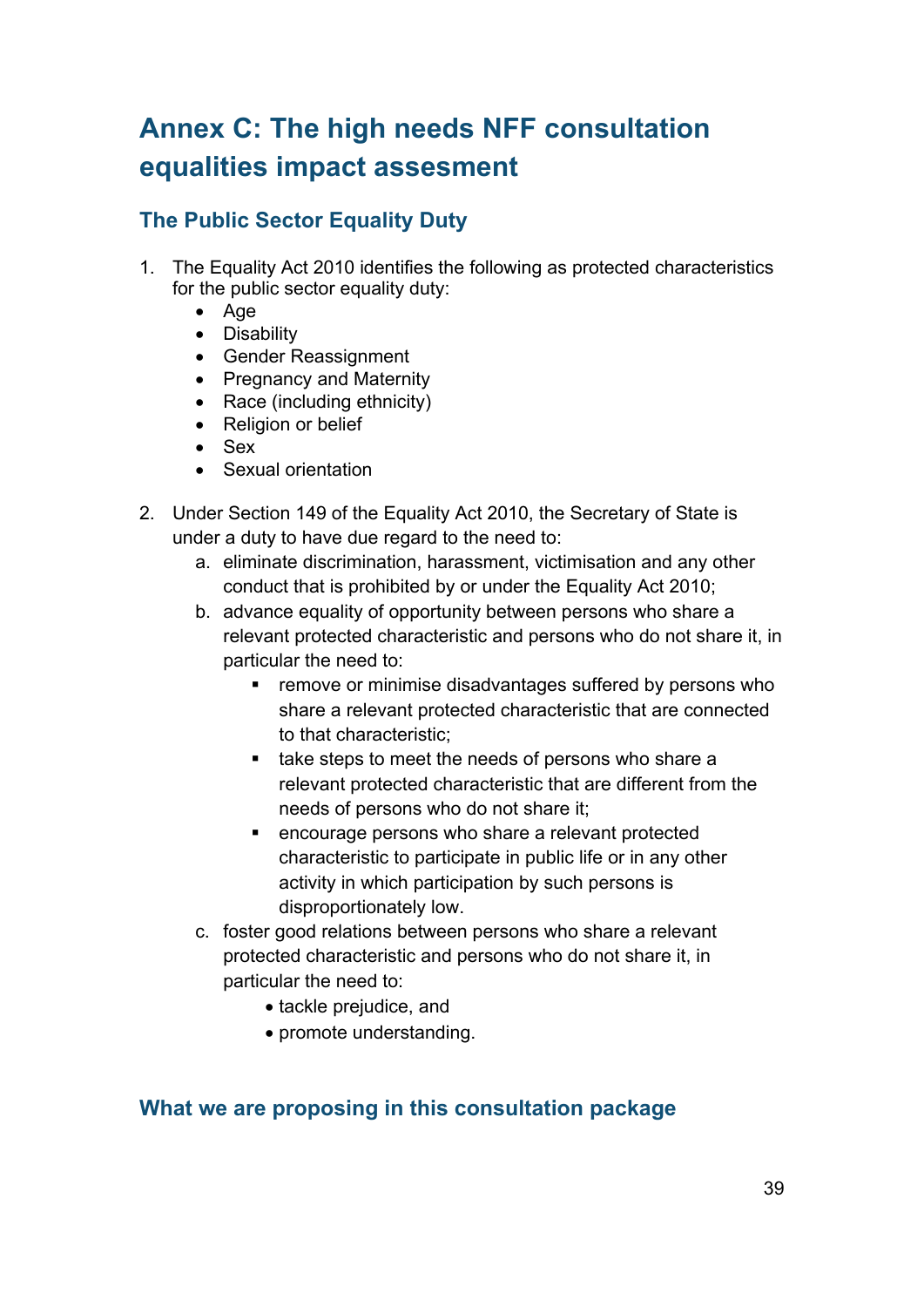3. This consultation sets out proposed changes to the high needs national funding formula for 2022-23, and seeks views on some aspects of the formula that we are looking to change in future years. The formula calculates funding allocations to local authorities for the education of children and young people with special educational needs and disabilities (SEND) or those who require alternative provision (AP). Local authorities distribute this funding to schools, colleges and other providers.

### **Consideration of the protected characteristics identified in the Equality Act 2010**

4. This is an assessment, pursuant to the public sector equality duty, of the potential impact of these proposals. The Equality Act 2010 identifies eight protected characteristics, as set out in paragraph 1. Our initial assessment is that our funding reform proposals may impact positively on children and young people with a disability by improving the local authority level distribution of resources they can access, and so better matching available resources to need. We have no evidence to suggest there would be a negative impact, either on those with a disability, or on those young people with other protected characteristics. We welcome stakeholder feedback on this topic.

#### **Consultation question**

5. We welcome your views on the equalities impact of our proposals for change. If you do have any comments on the impact that these proposals may have on equality, please let us know by answering question 6 within this questionnaire.